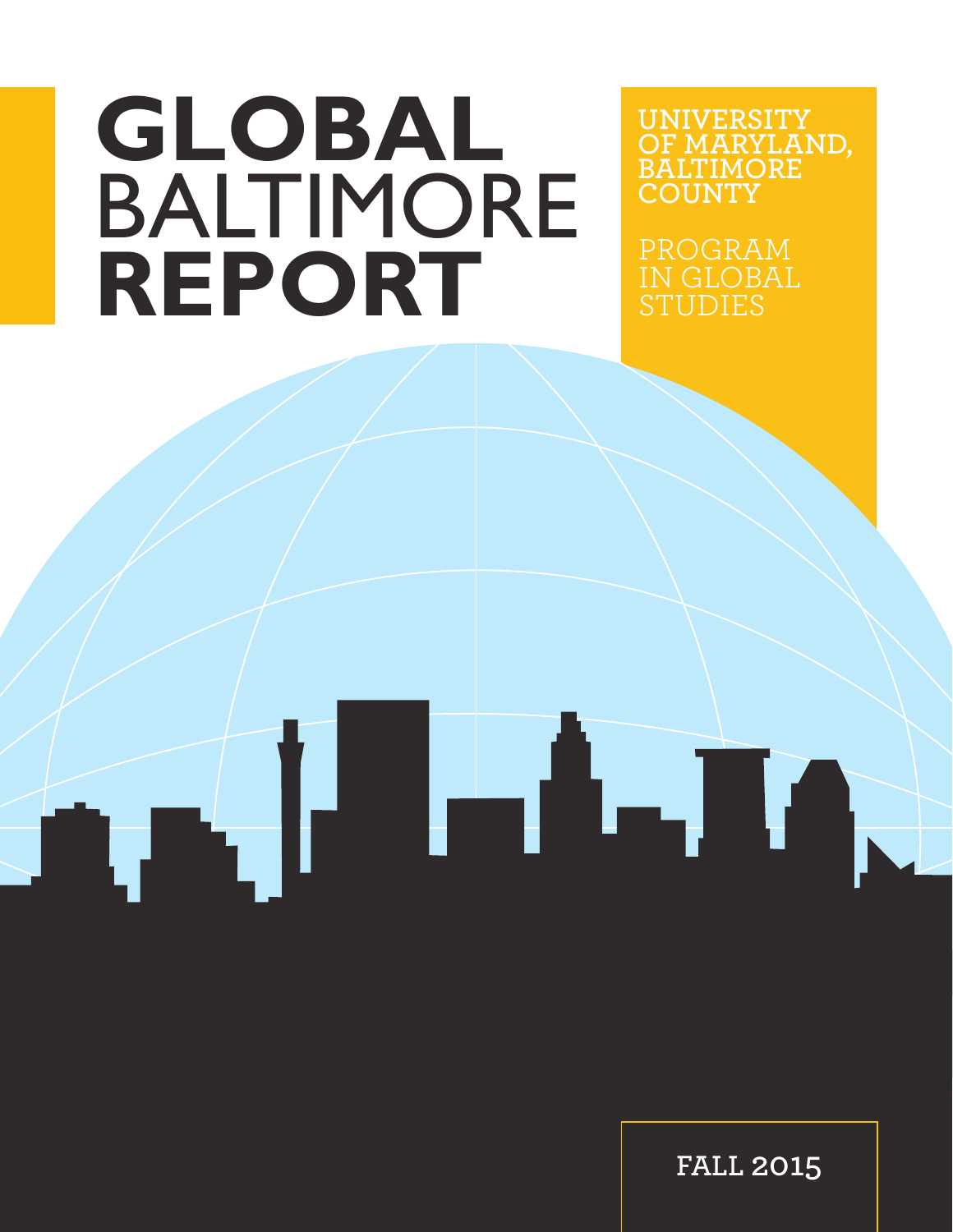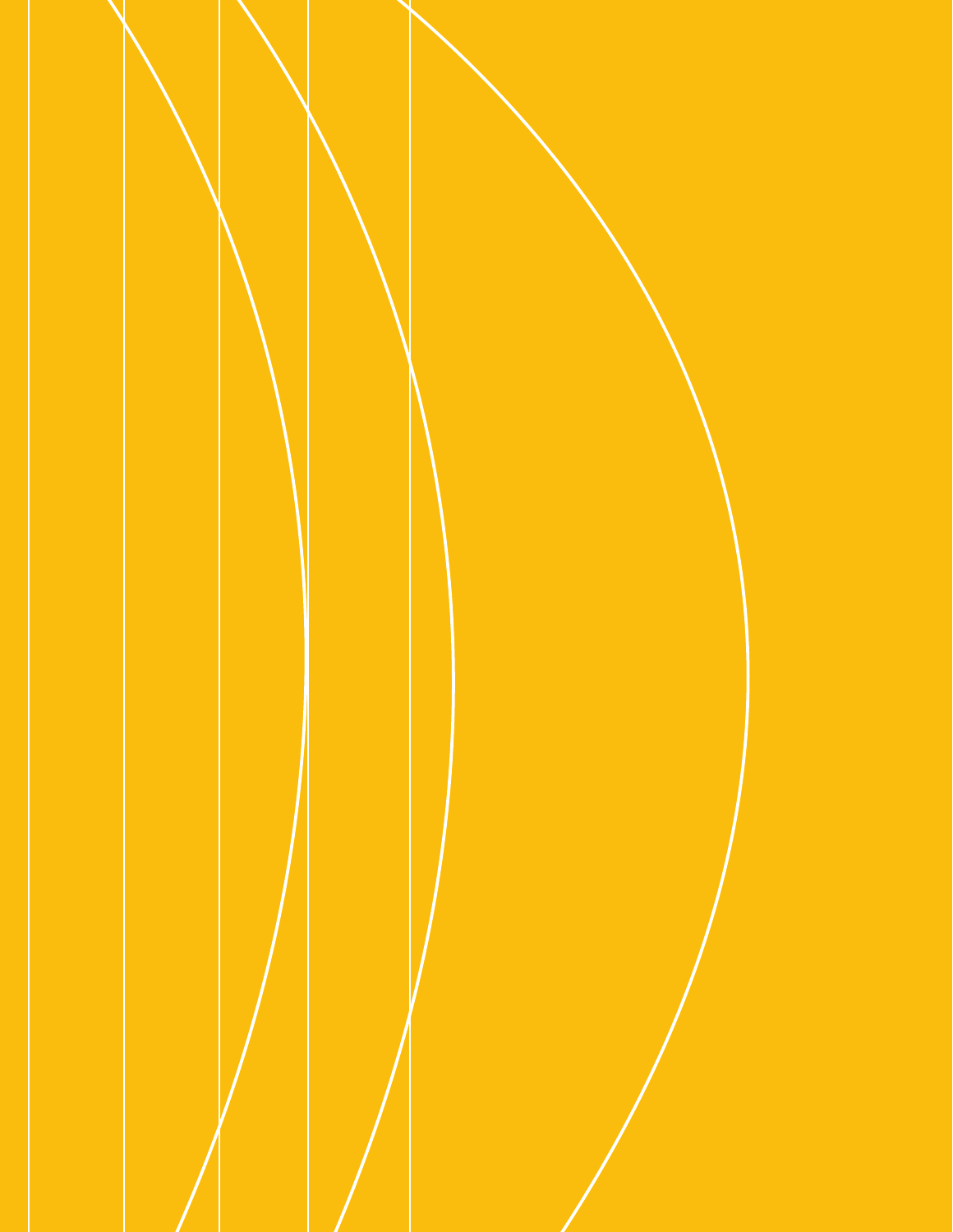#### **FOREWORD**

The Program in Global Studies at the University of Maryland, Baltimore County is focused on educating "global citizens" for the global century ahead. It looks to graduate people who can do well and "do good" in this world of rapid change, a world increasingly interconnected economically, politically and culturally. Our society needs individuals who can understand and act upon the global dimension of our collective problems. More specifically, private firms, government agencies and organizations within the civil society need members who can help them face the challenges and opportunities generated by globalization.

With this mission in mind, undergraduate students enrolled in the course Approaches to Globalization in the spring of 2015 prepared case studies in which they analyzed how organizations based in the Baltimore area have experienced globalization. The best case studies were selected by the course instructor - Dr. Felipe Filomeno - and are published here in the Global Baltimore Report. Students chose which organizations to study at their own discretion. The diversity of organizations selected - ranging from a farmers' market to a public school - reflects the diversity of interests and backgrounds of UMBC students. Using theories learned in class, students were instructed to bring out and interpret the global dimension of the activities of each organization. Often, this required interviews with representatives of organizations that had accepted an invitation to contribute to this class project.

By writing the case studies, students improved their skills in the areas of global awareness and global analysis. However, we hope that the organizations that collaborated with this project have also improved their awareness of globalization by providing information to our students. Moreover, we hope that the studies presented here help these organizations to better understand their engagement with global processes. Making sense of our local realities from a global perspective is a first step toward improving the position of Baltimore in its quest to integrate into the economic, political and cultural flows of globalization. At last, we would like to thank the students who participated in this project, including Hanna Dasoo and Manisha Vepa, who were responsible for the copy-editing of the manuscript.

Dr. Devin Hagerty, Director of the Program in Global Studies Dr. Brigid Starkey, Assistant Director of the Program in Global Studies Dr. Felipe Filomeno, Assistant Professor of Political Science and Global Studies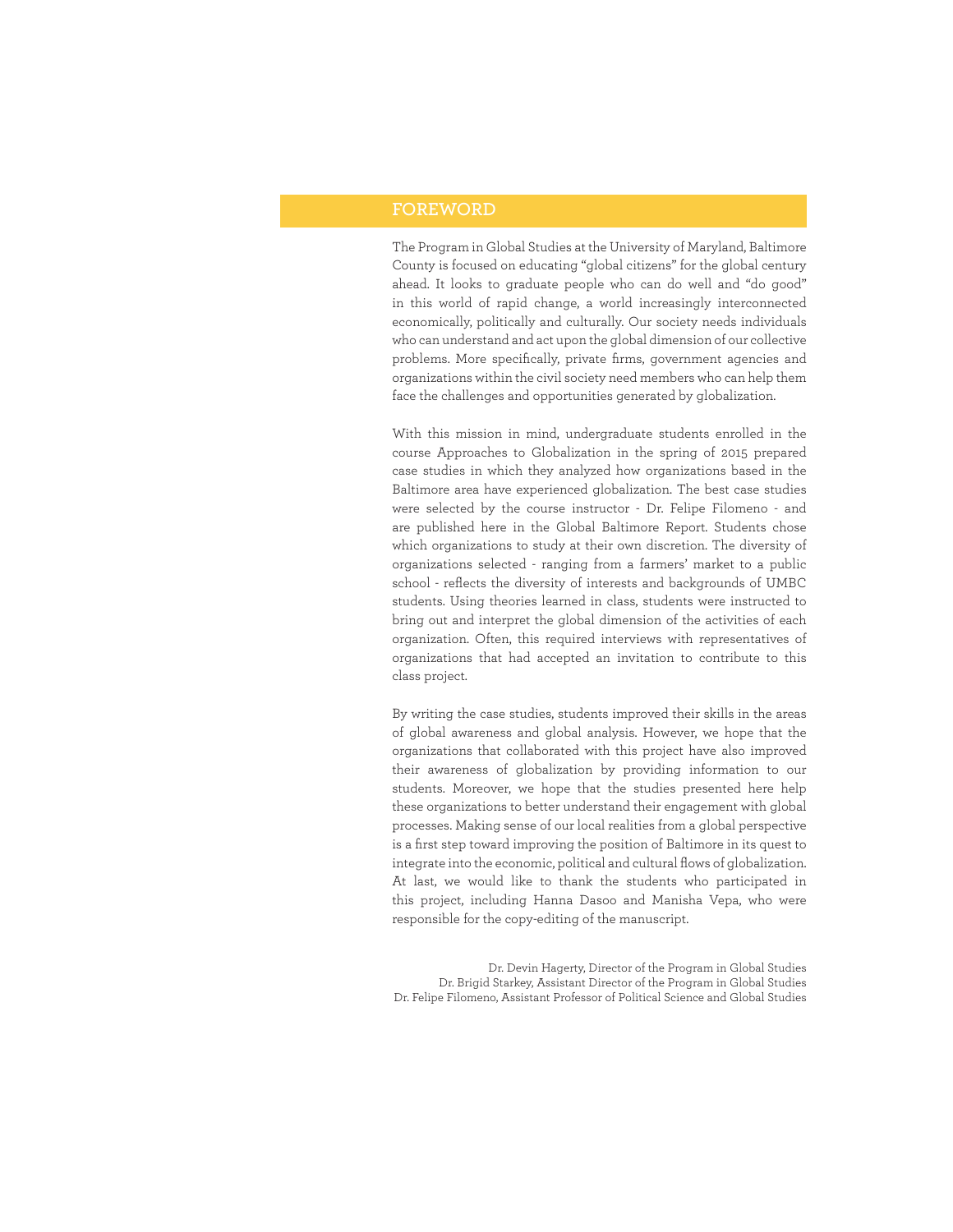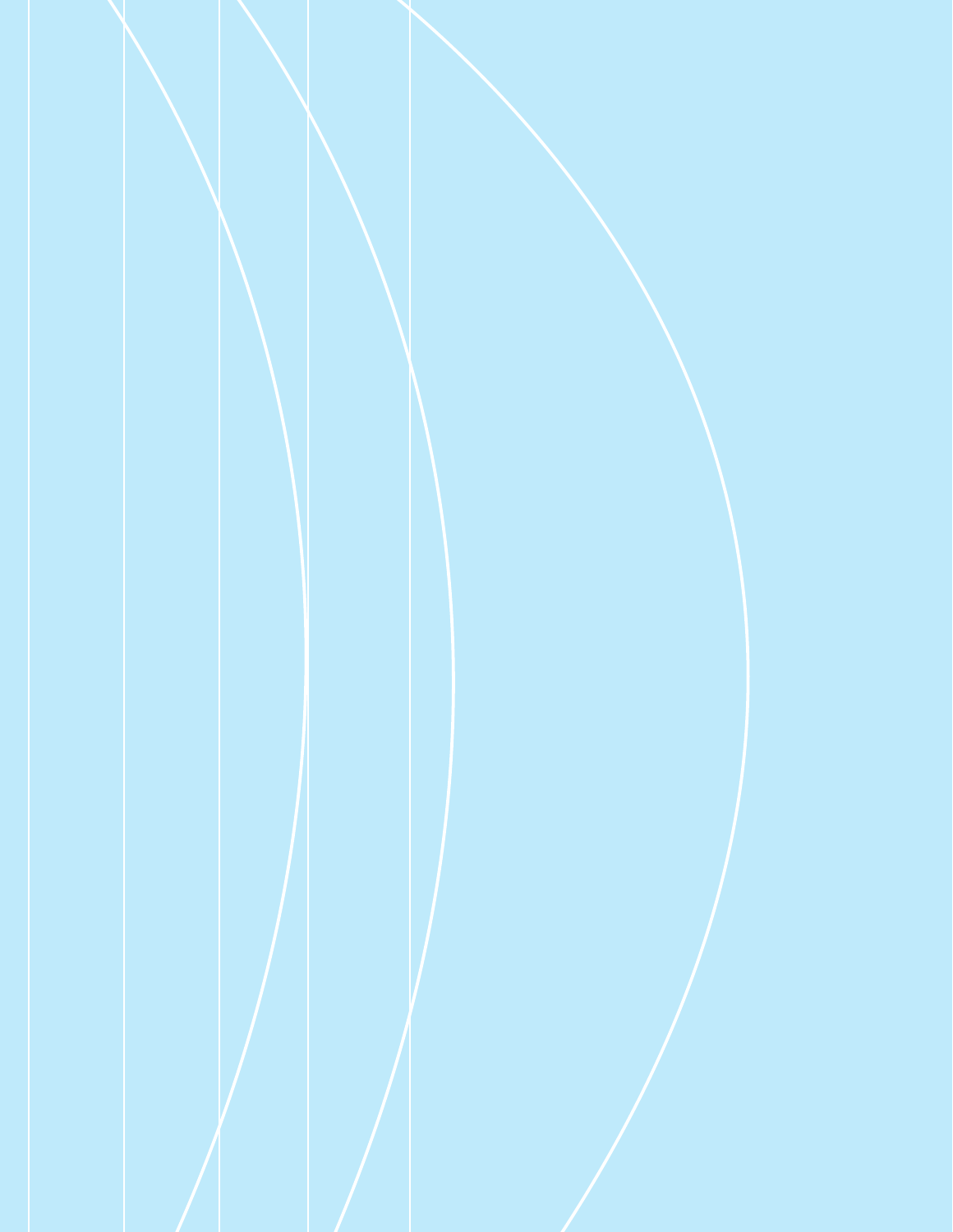|   | The Esperanza Centers' Role in Baltimore's<br>Growing Cosmopolitan Society<br>Christina Smith                                |
|---|------------------------------------------------------------------------------------------------------------------------------|
| 2 | The Role of ESOL Education in the Integration of Central<br>American Immigrants into the Baltimore Area<br>Anna Kearns       |
|   | Globalization and the Conservationism of<br>Baltimore's National Aquarium<br>Matthew Knauer                                  |
| 4 | The Associated: Globally Engaging<br>the Baltimore Jewish Community<br>Arielle Erenrich                                      |
|   | Red Emma's Bookstore and Coffeehouse:<br>Anarchism and Cosmopolitanism in Baltimore<br>Megan Critzman                        |
|   | YBI African Apparel and Fashion in Baltimore:<br>an Anthropological Approach to a Small Globalized Business<br>Mbalou Camara |
|   | Guns, Butter, and Customs Regulations:<br>A Case Study of Airschott, Inc.<br>Hannah Schott                                   |
|   | Global Principles, Local Practices:<br>Montessori Education in Baltimore<br>Elizabeth Rudt                                   |
|   | Planting Seeds of Change and Growing Resistance:<br>a Case Study of Baltimore's 32nd Street Farmers' Market<br>Melina Latona |
|   | The Growth and Benefits of Coffee Fair Trade:<br>World Wide and Baltimore City<br>Isabel Geisler                             |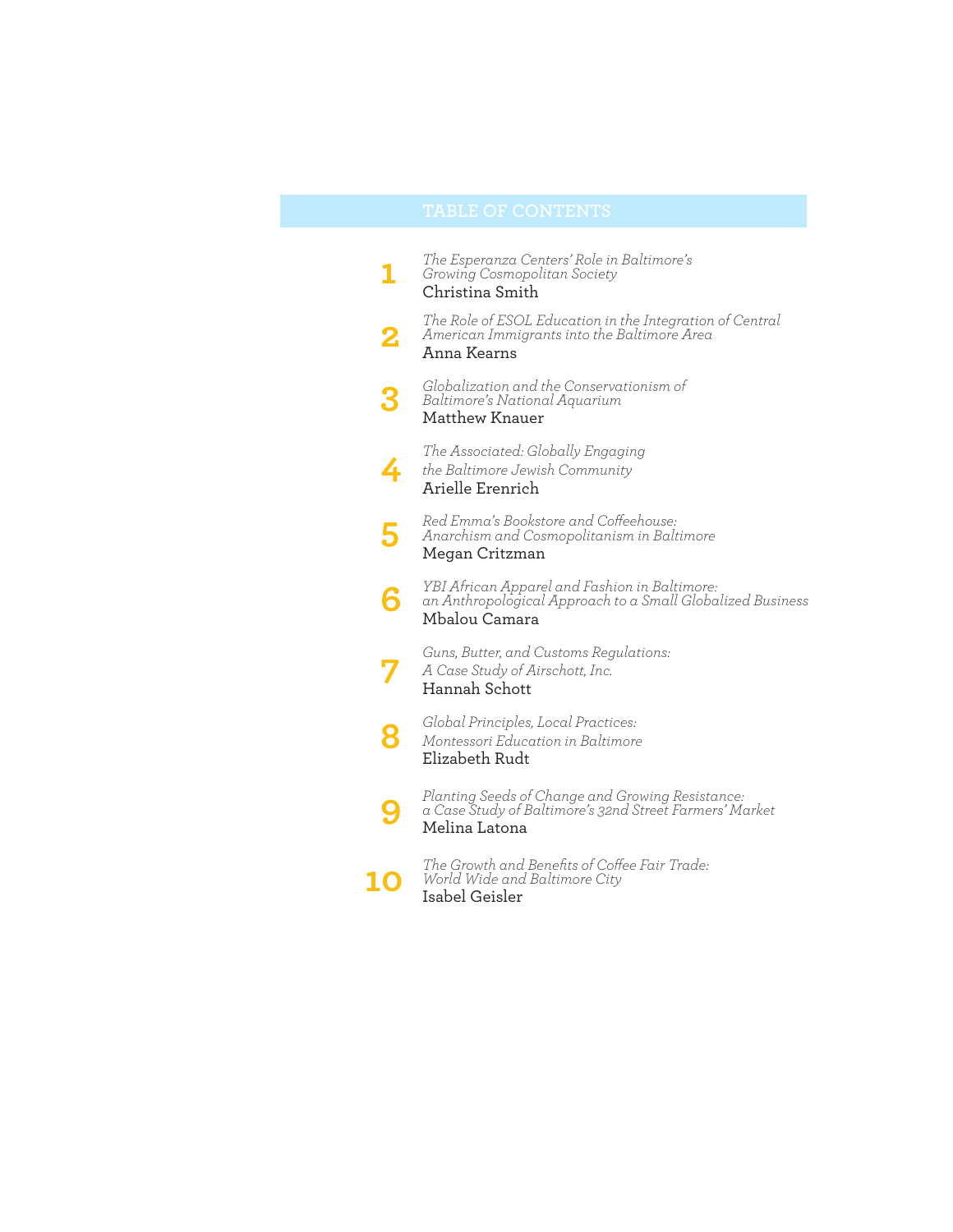# Christina Smith

### *Introduction*

Hundreds of years ago, Immanuel Kant predicted the rise of a world cosmopolitan society. To Kant, cosmopolitanism meant "the extension of the rights of man beyond the nation" ("Lecture 5"). He argued that someday all of humanity would live under a global cosmopolis, where everyone would operate under the same laws and values, thereby displaying a shared human nature. Kant understood that this would not occur overnight, and that humanity would have to endure years of wars, revolutions and turmoil before cosmopolitanism prevailed. Although he understood this could take hundreds of years, he asserted that the global cosmopolis would eventually ensue for three principal reasons: living in such a society would be moral, natural, and beneficial to both the individual and the larger community.

Today, there are forces working within the City of Baltimore to make local communities reflect Kant's ideal of a global cosmopolis. The large influx of recent immigrants and the welcome they have received is evidence of this shift. Baltimore Mayor Stephanie Rawlings-Blake has publicly announced the desire to make Baltimore a city of immigrants, encouraging a blending of different peoples and groups within one open and accepting city. Baltimore is a multicultural city, but many citizens share the same idea: to care for their community and one another. This shift in Baltimore's demographics and mindset will have effects on locations in the Fells Point neighborhood. The Esperanza Center is an immigrant-supporting organization located in Fells Point that for over 50 years has worked to provide "healthcare, social services, referrals, language classes and immigration legal services" to many individuals throughout Baltimore City and County (Esperanza Center). As cosmopolitanism expands in Baltimore for reasons of morality, nature and personal progress, it is likely that the Esperanza Center will experience a shift in its role, as it receives more funding, more recognition, and a more stable client base.

In order to learn more about Kant's teachings, I read and analyzed two of his pieces: Perpetual Peace and Idea of a Universal History on a Cosmopolitan Plan. All information presented in this study about Kant's theories comes from these two sources. The majority of the research about Esperanza Center comes from a personal interview with Diana Siemer, the Educational Services Manager at the Esperanza Center. When I interned for the Esperanza Center in the Spring of 2014, Ms. Siemer was my direct supervisor. I have also worked with her for three semesters as a volunteer. In addition to Ms. Siemer, I interviewed Carmalyn Dorsey, a former employee of Johns Hopkins, who partnered with the Esperanza Center to teach community health to nursing students. I also relied on a report from the Baltimore City's Mayor's Office and various other articles.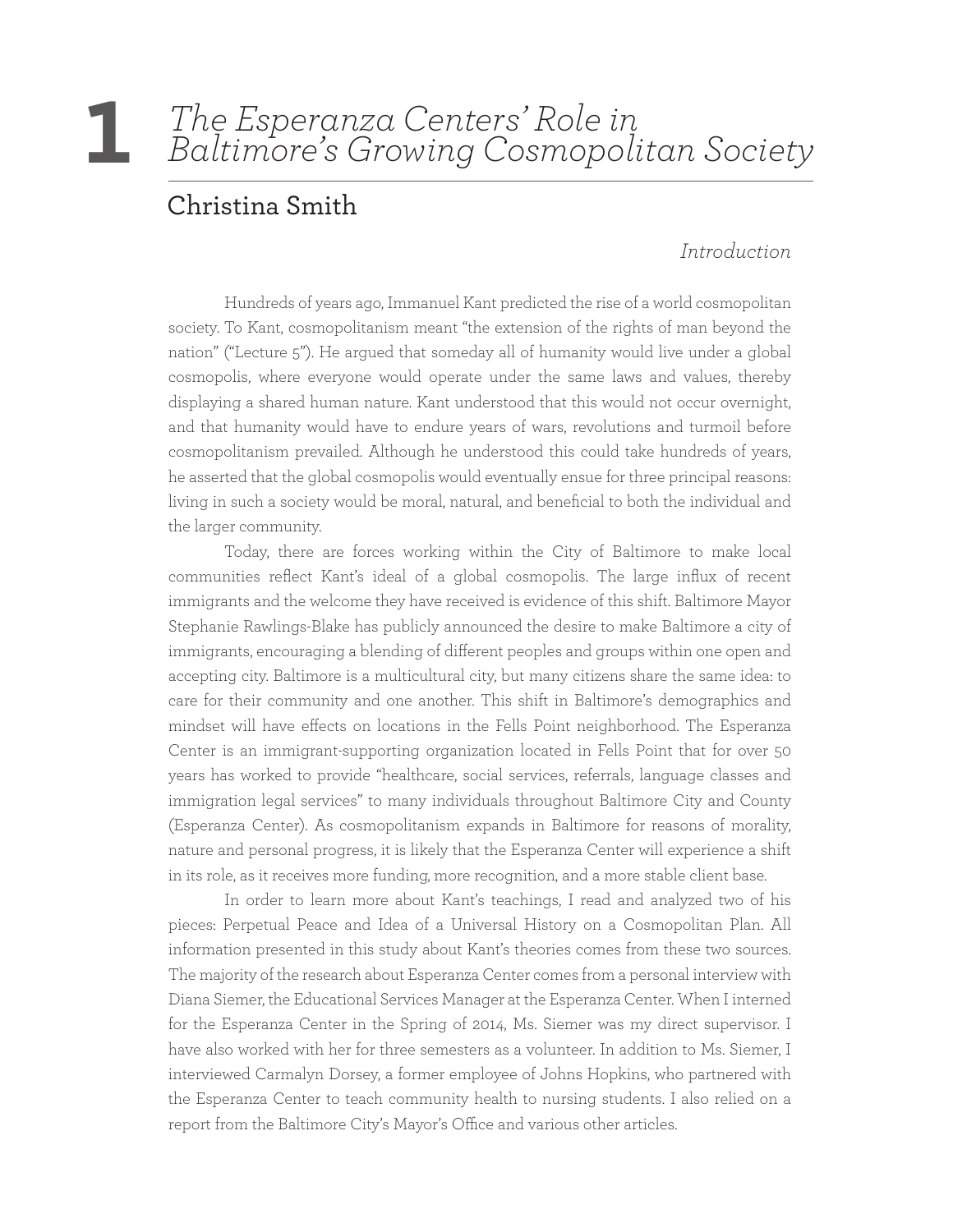### *Theoretical approach*

Immanuel Kant firmly believed in the emergence of a global cosmopolis. In his writings, he presented extensive rationale to support his theory of cosmopolitanism. However, for the purposes of the present analysis, I will focus on just three reasons Kant presented in support of the future emergence of cosmopolitanism. First, it is morally right to form a cosmopolitan society; second, a cosmopolitan society will emerge naturally; and third, the individual will benefit most from sacrificing some personal freedoms in order to join a global cosmopolitan society. Kant's arguments are based on logic. Even when he talks about morality, it is from a logical perspective. This is important to bear in mind when analyzing the validity of his propositions.

### 1. It is morally right to form a cosmopolitan society.

Kant believed that we have a moral duty to actively promote peace and live as global citizens. His writing focused on the political implications of a nation of citizens actively promoting peace; however, this would have many social effects as well. Kant also proposed the universal right to visitation of foreign lands. He believed that a foreigner should have the right to be treated without hostility even if he or she has arrived on the land of another ("Inter Kant"). Kant certainly believed that a nation should reserve the right to turn foreigners away, but only in the event that sending the person away would not lead to his or her destruction.

### 2. A cosmopolitan society will emerge naturally.

Kant's teleological approach assumed that there is a certain point of destination that is inevitable and that nature has already pre-determined the course of humanity. Kant argued that a cosmopolitan society is the point of destination, and by his logic, it cannot be prevented because it is nature's will. In Kant's fifth proposition of his Cosmopolitical Plan, he argued that "natural impulses" urge humanity to establish "a universal Civil Society founded on the empire of political justice" (4). He believed that finding a solution to the establishment of this society will be the highest problem for the Human Species, but that a solution is inevitable. Additionally, in his paper on Perpetual Peace, Kant discussed how marriage between states is frequently used as a method of achieving peace within a region (109). He argued for the cooperation between states and an end to war, not because it is right, but because it makes the most sense from a logical standpoint. This implies that humanity will naturally forge alliances in order to keep peace.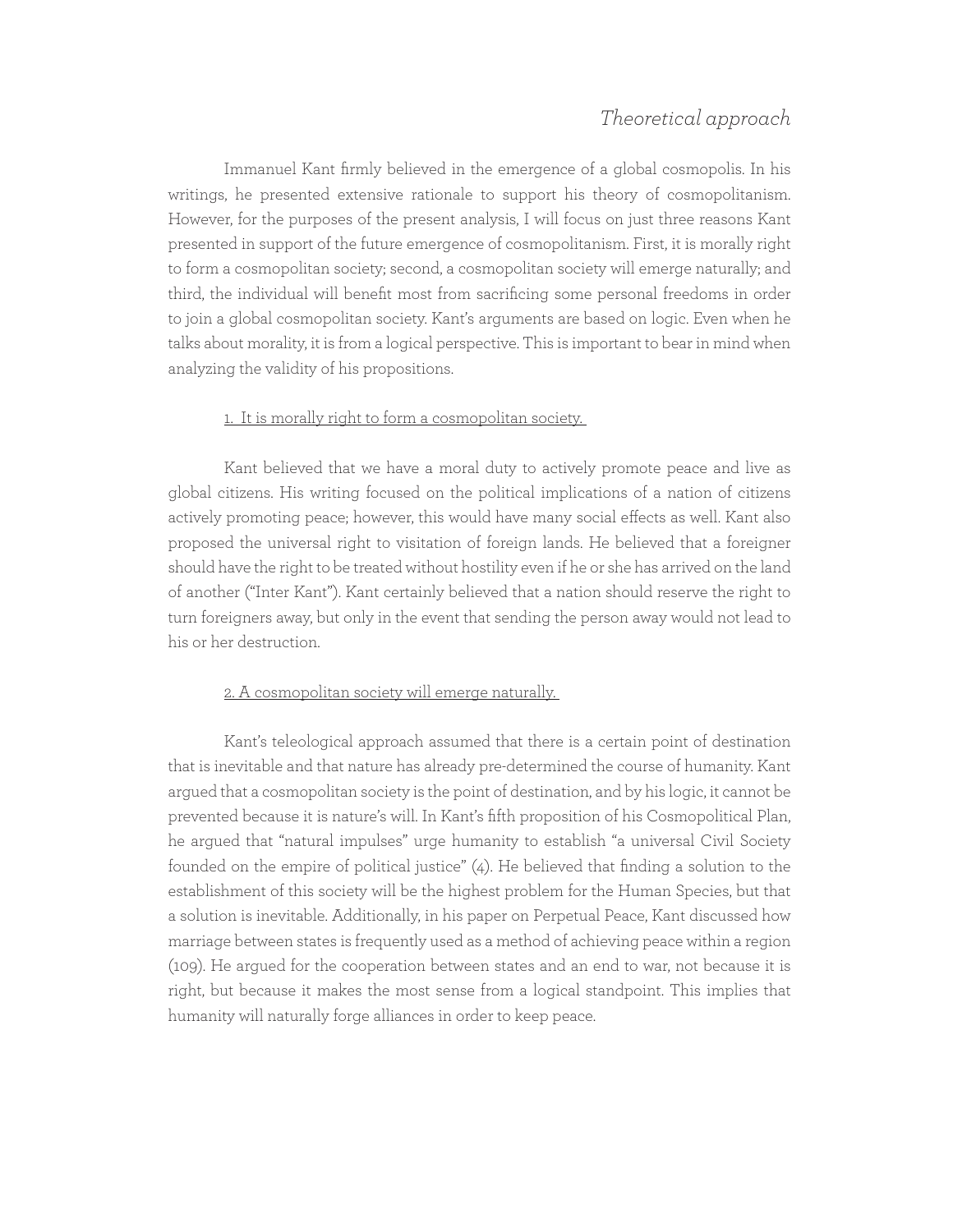### 3. The individual will benefit most from sacrificing some personal freedoms in order to join a global cosmopolitan community.

Kant believed that individuals must make concessions and sacrifice rights, power, and resources in order for society to function and for man to be more successful in the long run. Kant explained, "in becoming a member of this community, each gives the other the security he demands" ("Perpetual Peace": 119). Kant believed that man would use both his rationale and his morals to realize that self-interested individualism will be defeated. He also argued that man, by nature, is not capable of being entirely self-sufficient and needs others in order to find direction. Kant wrote about greed on a national scale, explaining that "the accumulation of treasure" is negative because it becomes a basis of conflict ("Perpetual Peace": 111). Similarly, a society with great inequality will be a less stable society. The wealthier or more powerful must make concessions to the less privileged groups in order to uphold a successful society, which will bring them greater security and prosperity in the long term. However, Kant also recognized the benefits of competition. He used the example of trees in a forest to illustrate his point: each tree desires to become tallest and access the most air and sun, and with every tree feeling this same way, all trees work to grow tallest "and thus attain a fine erect growth" ("Universal History": 5). From this we can infer that, in cities, immigrants will compete for resources and success, and therefore, become a stronger community as a whole. Additionally, immigrants tend to be more entrepreneurial, thus fostering this benign competition that leads to social improvement.

### *Analysis of case*

The immigrant community in Baltimore and the work of the Esperanza Center has showed evidence of emerging cosmopolitan ideals within the city. When asked about recent changes that have occurred within the Esperanza Center, Diana Siemer, Educational Services Manager, explained that the Center's profile has risen significantly within the last year, which has lead to an increase in funding, two additional staff members, and a new afterschool program for immigrant youth. She explained, "We began to be able to kind of ride on the coat tails of public sentiment towards Latino children and then by extension Latino adults and by extension immigrants" (Siemer). She explained that the increase in undocumented minors led to an increase in public sentiment towards her clients.

This is demonstrative of Kant's belief that human beings have a moral duty to promote peace and live as global citizens. One way to promote such peace is to care for all members of our community, regardless of their background. If we are all to function as global citizens the way Kant predicted, nationality and background will begin to have less and less meaning, as we will accept that we are all part of a global community and therefore must care for one another. Many of the immigrants living in Baltimore who are clients of the Esperanza Center come from nations that are experiencing grave violence, particularly related to gang and drug activity. In addition to the violence, many citizens of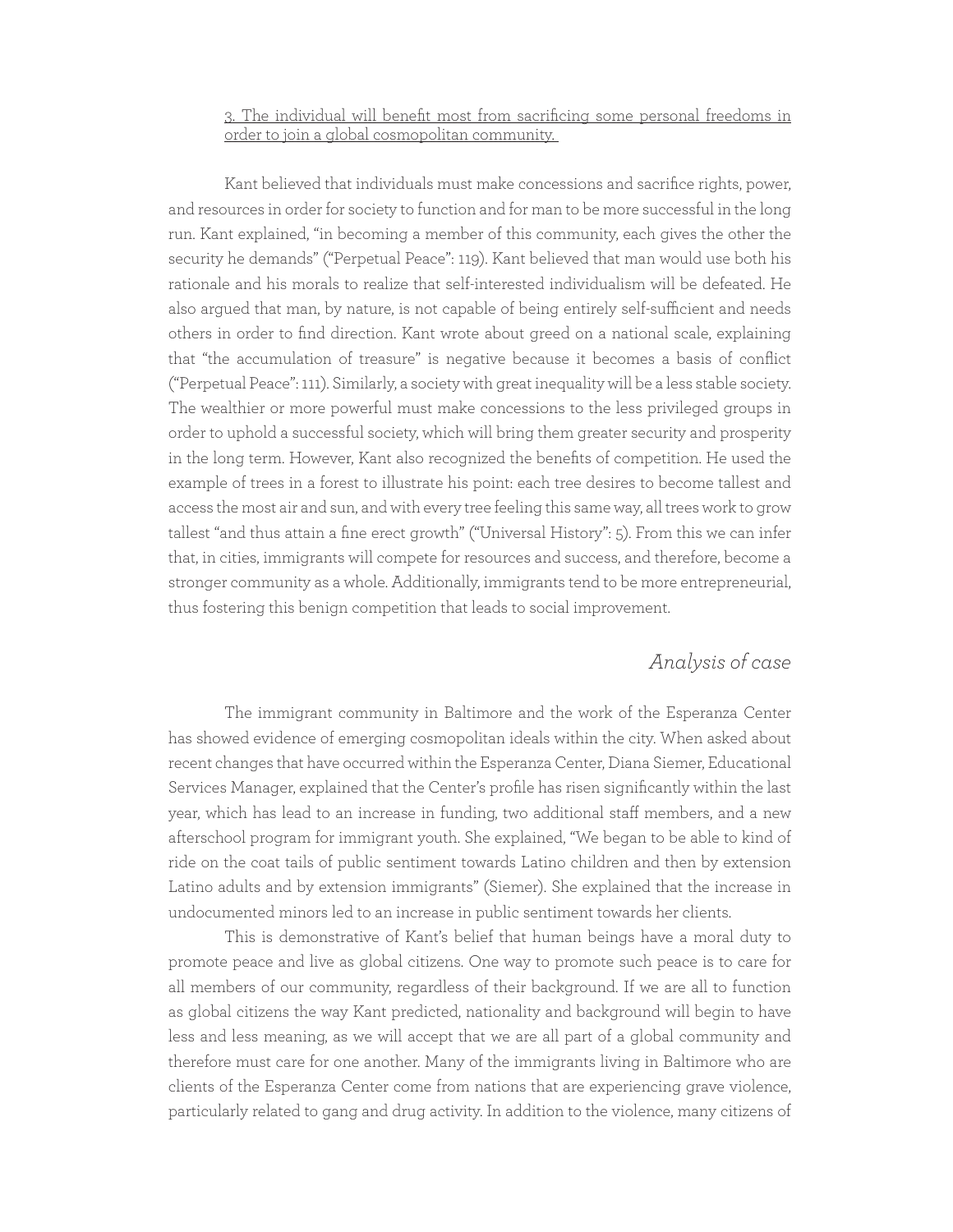these countries suffer from economic hardship that can lead to lack of health care, water, food and sanitation, which is equally, if not more, destructive. According to Kant's universal right to visitation of foreign lands mentioned earlier, the morally correct thing is to accept these foreigners and not turn them back to a dangerous situation.

However, Kant also believed that the individuals within this global community must learn to maintain their distinctions. Baltimore is certainly no global cosmopolis at this time, but the transition is occurring. As Baltimore begins this transformation, the Esperanza Center is now, more than ever, at the forefront of conversations and is receiving recognition for the important work it does in assisting immigrants with their transition to life in Baltimore.

So far the Esperanza Center has had much success with these efforts. As of March 2015, nearly 100% of unaccompanied minors at the Esperanza Center were reunited with their families (Siemer 2015). Baltimore as a whole is working to open its hearts and homes to this new population. Mayor Stephanie Rawlings-Blake's welcome initiative for new immigrants in Baltimore is in part to "create an environment where all cultures, ethnicities, and races feel welcomes and that everyone can call home" ("Mayor Rawlings-Blake" 2015). Not only does this city want immigrants to live in Baltimore, but also it wants them to feel comfortable celebrating their culture and individuality within the community.

It is a little more difficult to find concrete evidence in Baltimore of Kant's point that a cosmopolitan society will emerge naturally. However, we can look to examples of the demographic changes within the city to see that we are naturally moving towards more diversity. As the city gradually becomes more multicultural, it appears that a natural shift is occurring towards a cosmopolis. "In 2010, the Census recorded a total of 44,000 foreignborn people living in Baltimore — 7 percent of the population and more than double the number living here 20 years ago" (Scola).

According to Diana Siemer, no more than 5 years ago, it appeared that students were just passing through her classes and that her client base was different from week to week. To her, this exemplified a fluid immigrant population that wasn't settling in the city. Today, Siemer notes that many of her students are the same week after week; these immigrants are permanently settling in the city and forming "cornerstones…foundations of community" (Siemer 2015). Today, immigrants are viewed as community members rather than just passers-by. This is a large step in the formation of a cosmopolitan society.

A highly functioning society naturally responds to needs that are presented. Baltimore is demonstrating its willingness and ability to respond to the influx of immigrants. In 2008, Carmalyn Dorsey, a community health educator at Johns Hopkins began taking her students to the Esperanza Center to work with immigrant families. During their home visits, they discovered that there were many underlying causes of health concerns: lead paint in the homes, housing structures that were deteriorating, lack of safe footwear, etc. These students worked with landlords, churches, hospitals, and other organizations to advocate for the creation of new services and to connect immigrants with various resources. Ever since then, Hopkins sends a new team of nursing students for an extended period of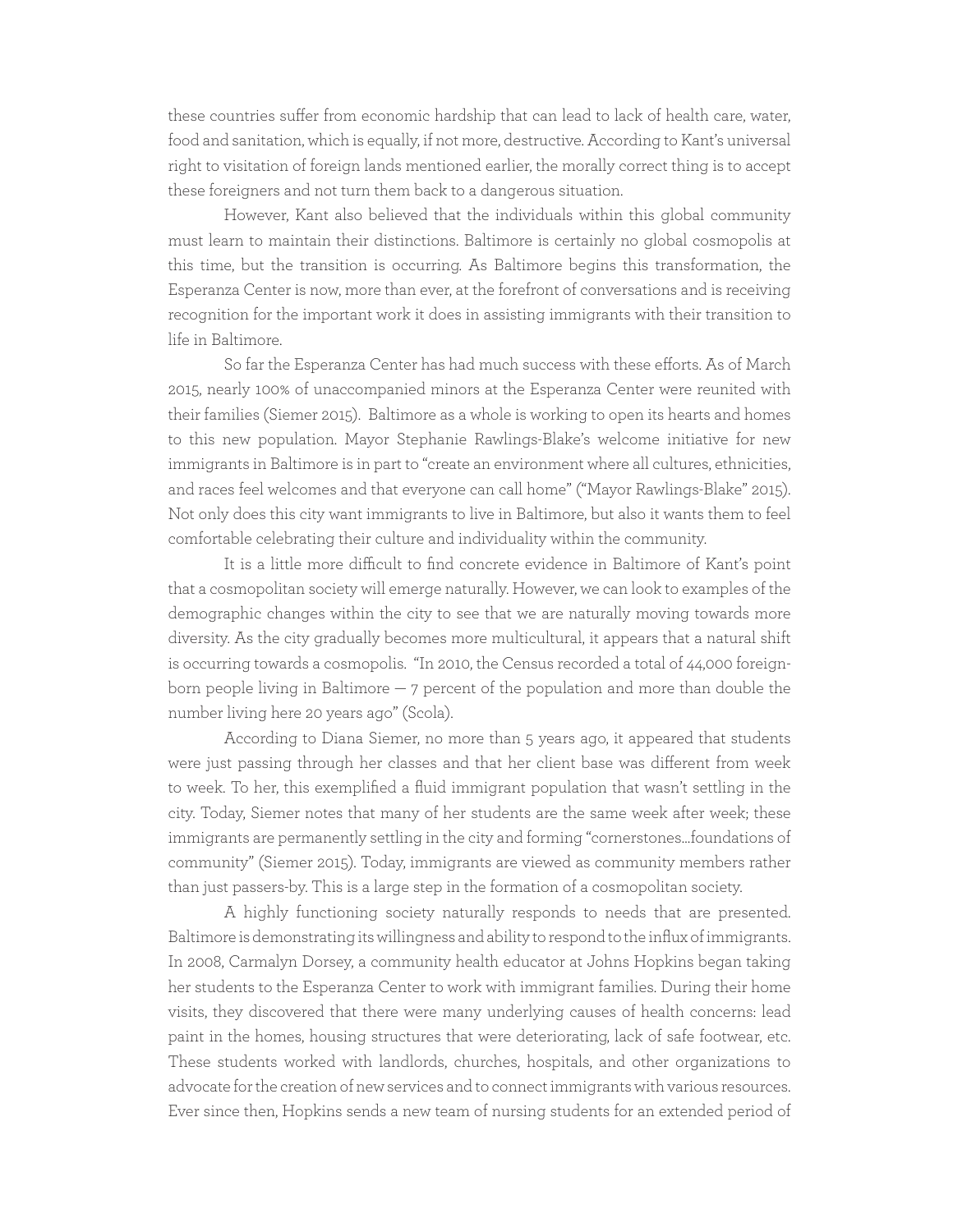time twice a year to the Esperanza Center to assist in healthcare efforts for the immigrant community (Dorsey). As the need within Baltimore continues to grow, the city will respond and the Esperanza Center will remain a point of connection.

The third point by Kant is that we must sacrifice personal freedoms in order to achieve success in a global cosmopolitan society. It's important to remain realistic in our perception of Baltimore's move towards cosmopolitan ideals. Although it's wonderful to see how welcoming and caring Baltimoreans have been to the immigrant population, their motivation to accept a new community is additionally self-serving. We can see evidence of this is the way people promote the immigrant community and speak supportively towards immigrants. For example, Mayor Rawlings-Blake's new initiative to welcome immigrants focuses on how they will help Baltimore economically (Abell Foundation 2014). Her method is to convince Baltimore natives that brining immigrants to the city will be beneficial to the current locals.

The mayor and her team implemented a program called Welcoming Baltimore that used similar tactics to convince locals to open their communities to immigrants. Rawlings-Blake explains that immigrants will bring valuable knowledge and skills to the city, thus allowing us to learn and grow with them ("Mayor Rawlings-Blake" 2015). Diana Siemer explains that many Fells Point locals have been very pleased to have immigrants living in the neighborhoods because they work hard and accept lower pay than many Baltimore locals, allowing Baltimore businesses to thrive. The fact that we are looking at immigrants from the perspective of "how can they help us?" is demonstrative of Kant's argument. We, the City of Baltimore, are willing to sacrifice some of our cultural and language homogeneity, our land, and our resources to immigrant populations because it will benefit us in the long run. We will all move together towards a cosmopolitan society because we need one another.

This gradual shift towards a society that reflects certain elements of cosmopolitanism will affect the role of the Esperanza Center in the future. Diana Siemer predicts even more regularity with the Center's client base in the future as more immigrants settle permanently in the city and use the Center to learn English and connect to other services. Siemer also noted that there are more female clients now than in the past and this will increase even more as families settle here permanently because children will be enrolled in the school system, giving mothers more free time during the days. The recent influx of undocumented minors has made some changes to the Center as well, namely an increase in funding. As stated earlier, the undocumented minors have brought more attention to the immigrant population, and because of this, the Center was able to to find funding for their services. As a result, the Esperanza Center has been able to form new programs and hire new staff members (Siemer). The Center also recently hired a nurse practitioner and began offering dental care to clients as well (Dorsey). Programs will only continue to expand as immigrants continue entering Baltimore.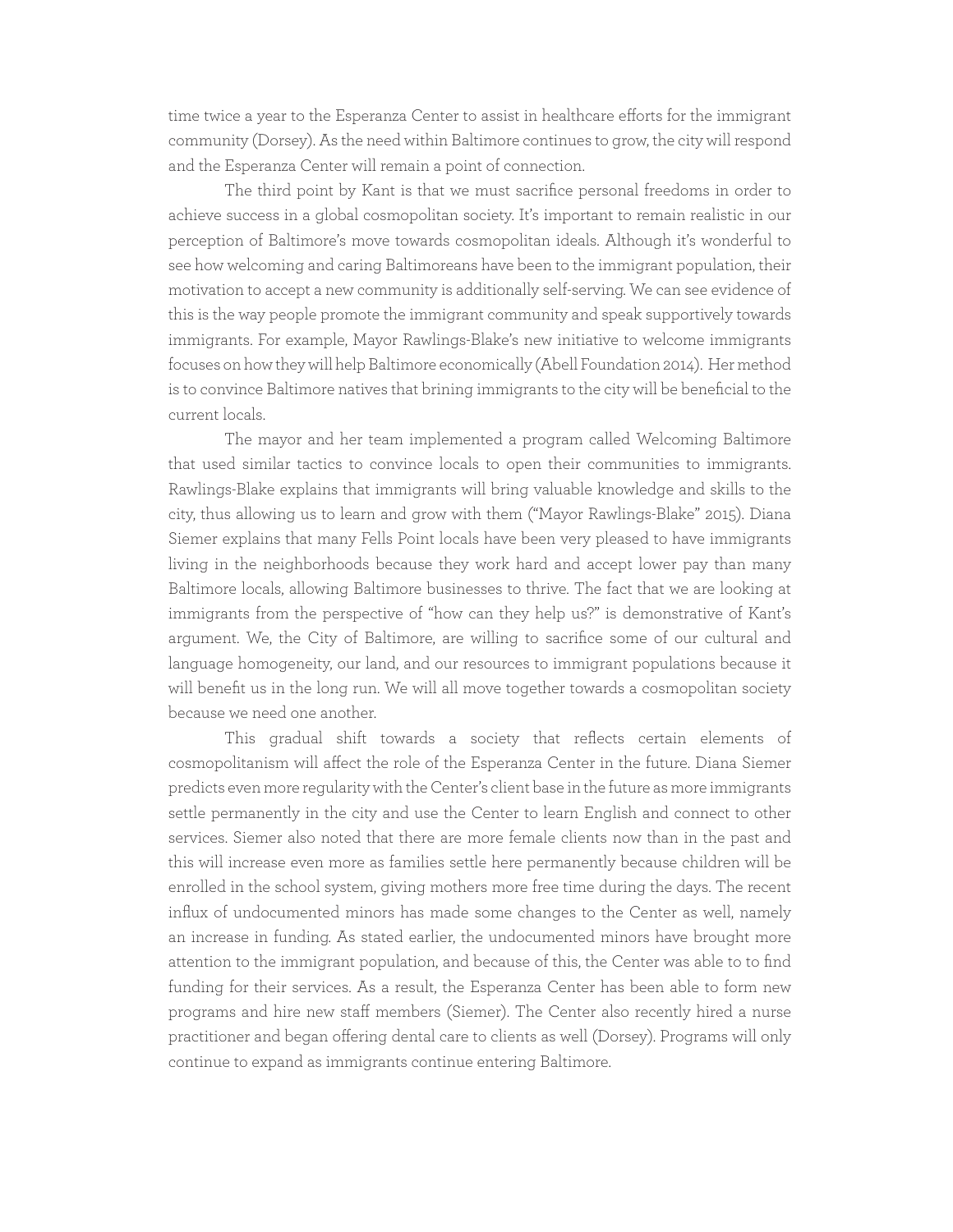### *Conclusion*

We cannot conclude that Baltimore City is an established local translation of a global cosmopolis. However, changes beginning to occur within the city reflect some of Kant's predictions. We are seeing a large influx of immigrants into the city and a mostly welcoming native population that is ready to receive them. As the city recognizes that inviting immigrants into local communities is moral, logical, and beneficial to society as a whole, we can expect to see smaller moves towards cosmopolitanism. Looking forward, the Esperanza Center's role will most likely expand in the city. Diana Siemer would love to see an expansion of the Center to better serve a larger client base. She already has some ideas in mind for programs in the future, such as career specific English classes. In order to better include immigrants in the works of the city, Carmalyn Dorsey recommends that immigrants who have been living in the city for longer begin to play more of a role in welcoming newer populations. She believes in bringing immigrant communities together to complete projects, such as making health manuals or to have parents give presentations and run workshops for other community members. As the city becomes more multicultural and utilizes the strengths of each member of society, Kant's ideal of cosmopolitanism might not be too far away.

### *References*

- The Abell Foundation. (2014). The Role of Immigrants in Growing Baltimore. Baltimore, MD.
- Dorsey, Carmalyn. Telephone interview. 15 May 2015.
- "Esperanza Center." Esperanza Center. Catholic Charities, n.d. Web. 20 Mar. 2015.
- "Inter Kant.": Cosmopolitan Right (I). N.p., n.d. Web. 15 May 2015
- Kant. Immanuel. Perpetual Peace. New York: Liberal Arts, 1957. Print.
- Kant, Immanuel. "Idea of a Universal History on a Cosmopolitan Plan." (1784): n.pag. Web.
- "Lecture 5: Universalising the rights of man: Kant's cosmopolitan point of view." (n.d.): n.pag. University of Warwick. Web.
- "Mayor Rawlings-Blake Announces Baltimore Welcoming Week." Stephanie Rawlings-Blake, Mayor.
- City of Baltimore. n.d. Web. 20 Mar. 2015.
- Scola, Nancy. "The Rise of the New Baltimoreans." National League of Cities. National League of Cities. N.d. Web. 20 Mar. 2015.
- Siemer, Diana. Personal interview. 13 March 2015.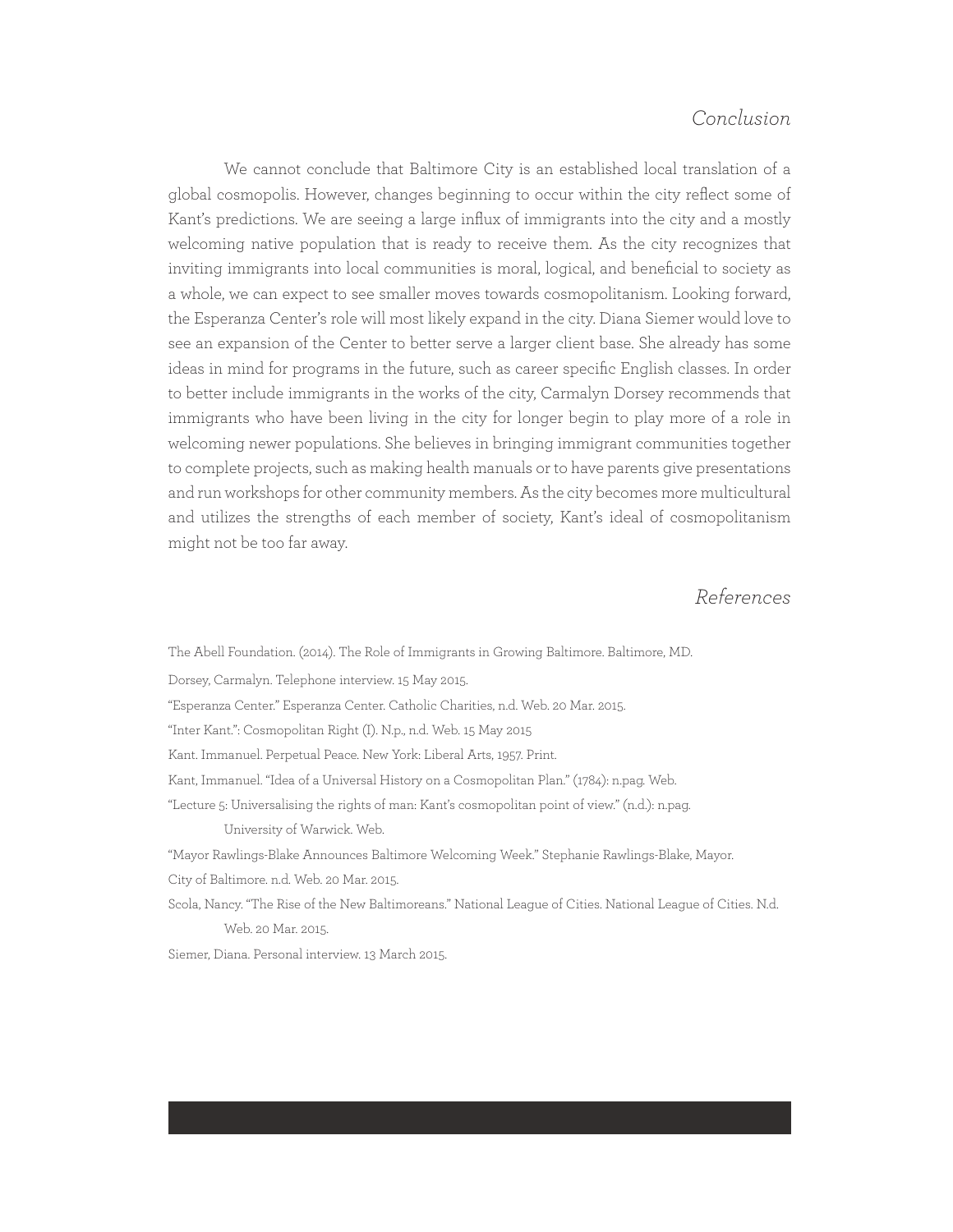# **2** *The Role of ESOL Education in the Integration of Central American Immigrants into the Baltimore Area*

### Anna Kearns

### *Introduction*

With the rise of globalization greatly facilitating movement across national borders, numerous changes have come about in the provision of public goods at the national and regional levels. Among them, the influx of immigrant children has changed the face of instruction in schools. This demographic change has heightened the need for English as a Second Language (ESOL) education, as many students enrolling in public schools have no prior experience with the English language. This case study focuses on an ethnicallydiverse school, Oakland Mills High School (OMHS), a part of the Howard County Public Schools System, in order to analyze the direct effects of the changing local demographics on the ESOL program and, in turn, on an increasingly globalized school community. Since it is a high school, the case study focuses on children that immigrate to the United States at the age of fifteen or older with little to no prior knowledge of English. I use theoretical approaches to globalization to analyze not only the school's transformation, but also the effects this education has on the children, with respect to their prospects for the future and their identity as global citizens. I apply the approach to globalization formulated by historian Fernand Braudel. Using his concept of a hierarchically organized world-economy, I contextualize the immigration of students' families as an effort at upward social mobility from the periphery, their home countries in Central America, to the core, Baltimore, United States. I show how this process is aided by the language education of the OMHS ESOL program. Additionally, I apply the approach to globalization of sociologist Ulrich Beck, whose framework of methodological cosmopolitanism can help explain the identity creation process stimulated in the children by the ESOL program's efforts to build the immigrants' intercultural skills and cosmopolitanism, ultimately helping students become global citizens.

The main data utilized in this case study derives from an interview held on March 18, 2015 with an OMHS ESOL teacher, Mrs. Diana Thesing. This interview serves as the source of the viewpoint of the school and the ESOL program itself. The interview also serves as an indication of the changes the institution has undergone as a result of this surging immigrant population. A second interview, carried out on April 28, 2015 with three ESOL students – Gabriela and Camila, from Mexico, and Carolina, from El Salvador – supplements the analysis of the program with the viewpoint of the students' economic situations and perspectives on their ESOL education. Additionally, academic literature regarding sociocultural approaches to ESOL education is integrated into the case study in order to provide a further analysis of the classroom approach adopted by the program.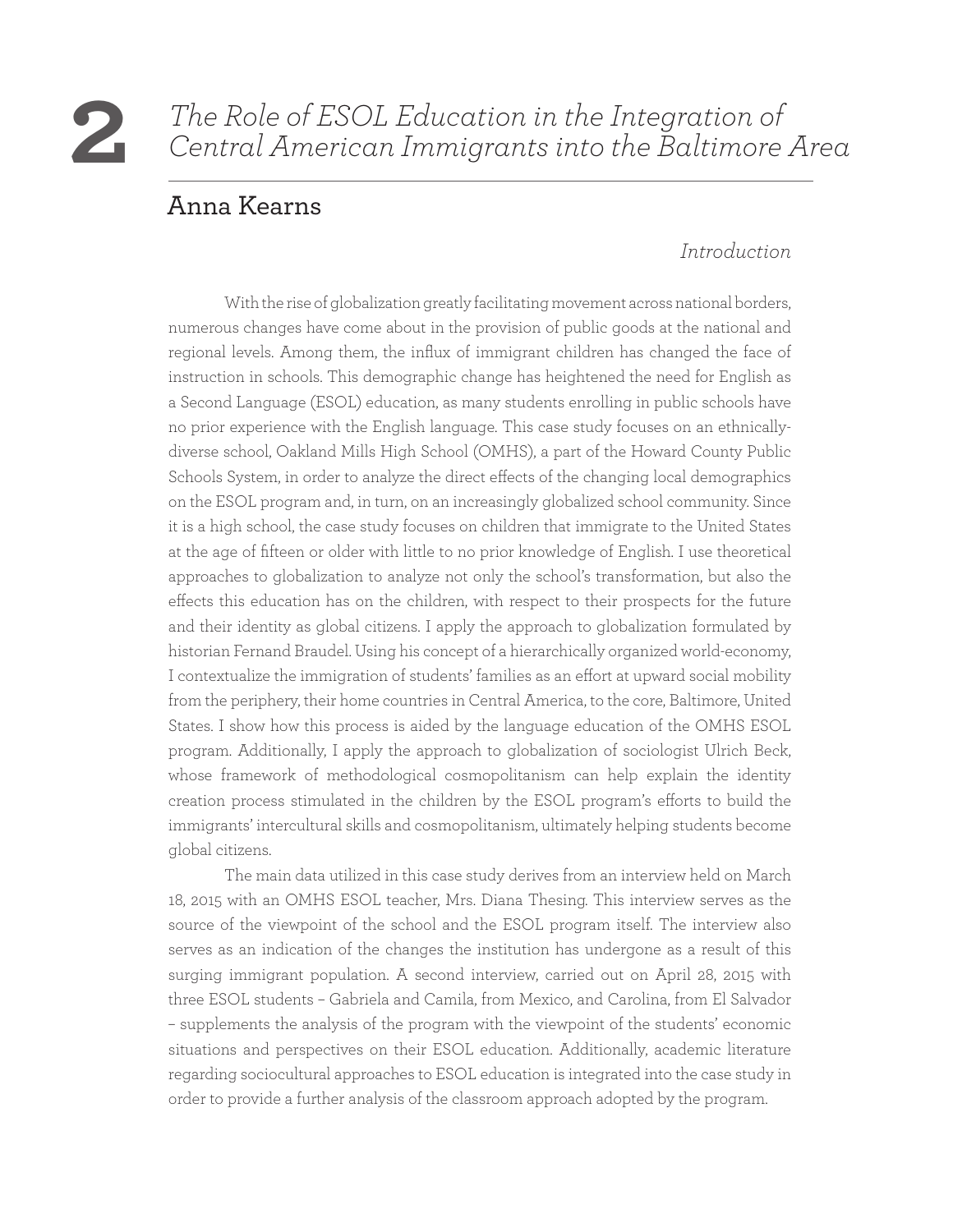### *Theoretical approach*

Fernand Braudel (1984) presented an approach to globalization that hinges on the idea of the world-economy as the chief globalizing sphere of human activity. Due to Braudel's conception of a world-economy as a single division of labor-an idea he borrowed from Immanuel Wallerstein-the modern world system consists of a single world-economy. While he distinguishes four types of flows and networks that comprise four different, yet overlapping, types of globalization, the present analysis will focus mainly on economic globalization. Braudel's emphasis on flows and networks can help understand the movement of people across space in the hierarchy of the world-economy. Those in the periphery, e.g. Central America, are economically overpowered by those in the core, or dominant capitalist center, e.g. the United States, where Baltimore is located. This inequality is a result of exploitation and exclusion, and encourages the flow of people from the periphery to the core. In this case study, Braudel's approach will be applied to analyze the flow of the immigrant children, and in some cases their families, who attest to coming to the United States, more specifically Baltimore, in order to create a better life for themselves. This systematic flow of people represents a system that cannot be understood within methodological nationalism, as those who make up this flow are clearly crossing their country's borders. Rather than limiting their economic viability to national boundaries, the students and their families try to take advantage of global opportunities. The consistent belief, shared among the immigrants, that the United States holds more promising economic prospects speaks to the potency of the ingrained concept of a dominant capitalist center, and the place of that dominant center within a hierarchy that exists on a global scale. The attractiveness of cities with global connections, such as Baltimore, proves a powerful motivating factor in deciding where to relocate in order to capitalize most efficiently on economic prospects within the hierarchical systematization of the world-economy.

Hailing the arrival of a "second modernity," Ulrich Beck (2008) emphasized the existence of interrelatedness and interdependence of people in all corners of the globe. Along with this interdependence, Beck argued, comes increasing inequalities on a global scale. This thought mirrors Braudel's conception of the hierarchy of the world-economy. Attributing these new global phenomena to "cosmopolitanization," Beck attested to the blurring of clear political, economic and cultural borders. Braudel also argued that this occurrence necessitates the recognition of equivalence across 'horizontal' differences. Likewise, Beck introduced the framework of methodological cosmopolitanism, which emphasizes the shared "global common denominators," rather than drawing attention to the fragmentation of the world. Beck did not argue that borders have disappeared, but rather that they are becoming increasingly indistinct and permeable. Such an occurrence, Beck wrote, impacts "human identity construction" by moving away from the traditional "we versus them" dichotomy of identification towards the construction of a more global identity.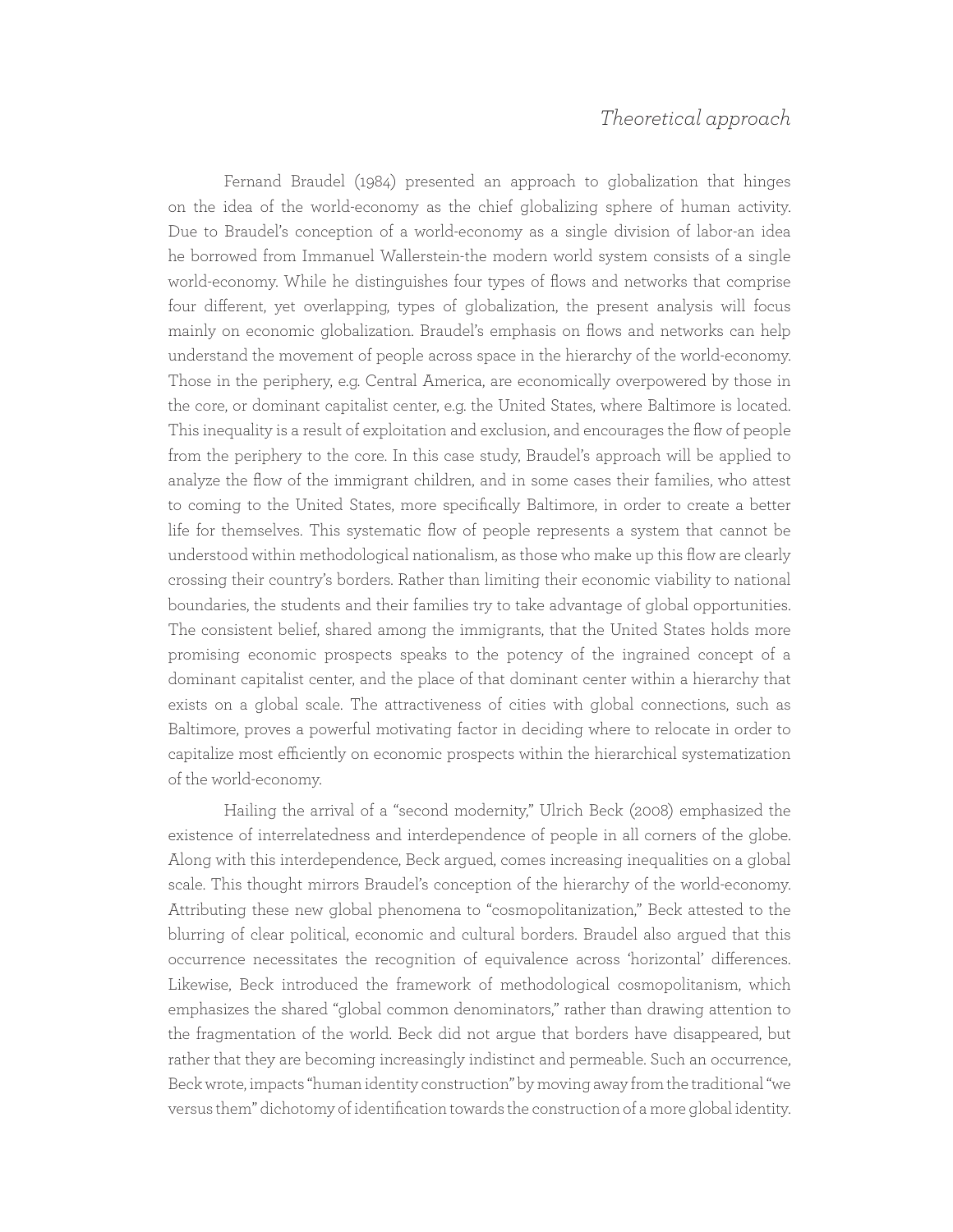Cosmopolitanism allows for the active embrace of others based on the idea that this other is "fundamentally the same as ourselves" (795). At the same time, however, Beck argued against homogenization; he simply asserted that the walls between various communities be replaced by bridges (796). In this view, the flows and networks present in Braudel's world-economy allow for the immigrants to more easily transcend national boundaries, increasing the validity of Beck's methodological cosmopolitization. In emphasizing shared identities and values, this sense of unity allows for emphasis in the school community on the similarities, rather than on the differences, between ESOL students and their American peers. This cosmopolitization, however, underscores growing inequalities in a global space, which accounts for the reasoning behind the students' migration in the first place.

### *Analysis of case*

Having expanded threefold just throughout 2014, the English as a Second Language Program at Oakland Mills High School undoubtedly speaks to globalizing tendencies in the Baltimore area. Since the program first started twenty years ago, it has experienced tremendous growth and demographic changes, according to ESOL teacher Diana Thesing. Recently, the school has been receiving teenage boys who made an arduous journey from El Salvador and Honduras, almost always by themselves, in search of better job opportunities and education that they were not afforded due to the tumultuous conditions in their home countries. These new students display low achievement in academics in their native language due to gaps in formal education coupled with low education in general. They have been separated from their parents and families because their parents abandoned them or were killed due to the turbulent conditions, a reality that has led many of these students to leave, fleeing drug related gangs and violence (Thesing 2015).

As the school adapts to support an increasingly international community with special needs, the ESOL program has had to continually recreate itself to serve this changing population. Over the year of 2014, the program instructors have felt the need to adjust their teaching methods to better serve their current students. These adjustments have entailed rethinking their previous methods, timing and expectations. Assignments, for instance, are done exclusively in class to adjust for the students' inability to complete them at home due to the absence of a well-developed understanding of the English language along with the absence of assistance at home.

Drawing from various theoretical approaches regarding globalization, the global dimensions of this case that would warrant analysis include the role of the program, intentional or not, in supporting the formation of a cosmopolitan identity in the students and the other members of the school community. Additionally, the case shows a clear movement of people into the Baltimore area, which is ultimately what creates this globalizing trend in the ESOL program and the school as a whole, and can be analyzed using the concept of flows in globalizations.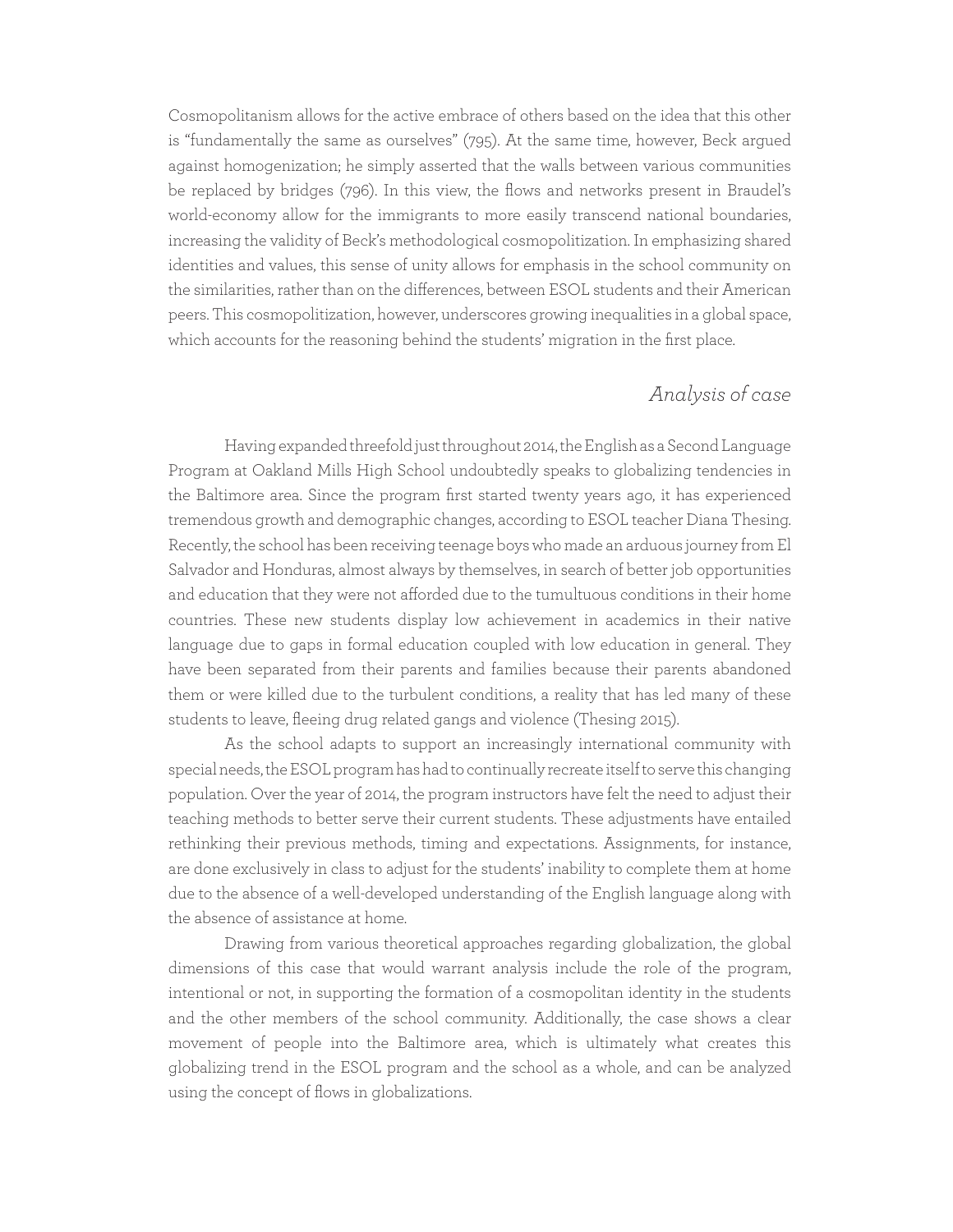Fernand Braudel's The Perspective of the World, the third volume in his Civilization and Capitalism series, can be used to outline and explain the globalizations experienced by the ESOL program, thereby allowing for further analysis of the multidimensionality of the globalizing processes affecting the program. In his book, Braudel alluded to the creation of a social order in a world-economy, arguing that no society is without a social hierarchy that structures it, and that any given social system adapts to economic conditions (1984: 63). Approaching the case from this vein, one can see that the current conditions in Central America, lacking a developed economic structure, have faltered socially. Applying the concept of flows and networks to such an event, it is clear that these increasing flows of people can be attributed to the search for upward social mobility and economic stability, with such movement constituting a sole event within larger conjunctures and an even larger, overarching hierarchical structure. All of the girls I spoke with cited the hope for a better life that they and their families' felt the United States would offer them when contemplating the move from their home countries. Much of this hope derived from the potential to earn more money working in the United States, a conception related to the idea of the United States as the dominant capitalist center and of Baltimore as a globalizing city.

With immigrants comprising 12% of the population of the United States, half of which come from Latin America, the flow from the 'global south' to the industrialized north is well established (Harris 2013). Most immigrants cite economic opportunity as their reasoning behind uprooting to come to the U.S. (Martin 2013: 133). Statistics have indeed shown that the economic status of immigrants who come to the United States from Latin America improves after five years of residency in the country, when their wages move to above-poverty level from below-poverty level (Harris 2013). The subsequent decline in economic status for migrants who choose to return to Mexico speaks to why the ESOL students at OMHS overwhelmingly do not plan to return to their home countries (Harris 2013). The girls interviewed agreed they had more promising economic prospects in the United States, and thus did not speak of returning home. Rather, in many of their cases, the goal was to have additional family members come join them here in the United States, since several migrated without parents or siblings and ultimately settled in the Baltimore area because of family connections and promising economic opportunities. This movement meshes with Braudel's theory in that it frames the world in the perspective of a worldeconomy and speaks to the power this world-economy wields as the chief globalizing sphere of human activity.

In his piece Reframing Power in the Globalized World, Ulrich Beck spoke to a changing world in terms of boundaries, arguing that the disintegration of boundaries will lead to the breakdown of the conceptual interpretation of the world via the "national outlook" (2008: 793). The case of OMHS suggests that the beginning of such a breakdown may be taking place, as seen in the teaching methods and self-proclaimed values held by the ESOL program and its instructors. In an interview held at the school, Mrs. Thesing spoke to the increasing number of immigrant students as a sign of increasing interdependence, citing the idea of a shrinking world. While she framed her thought in terms of the traditional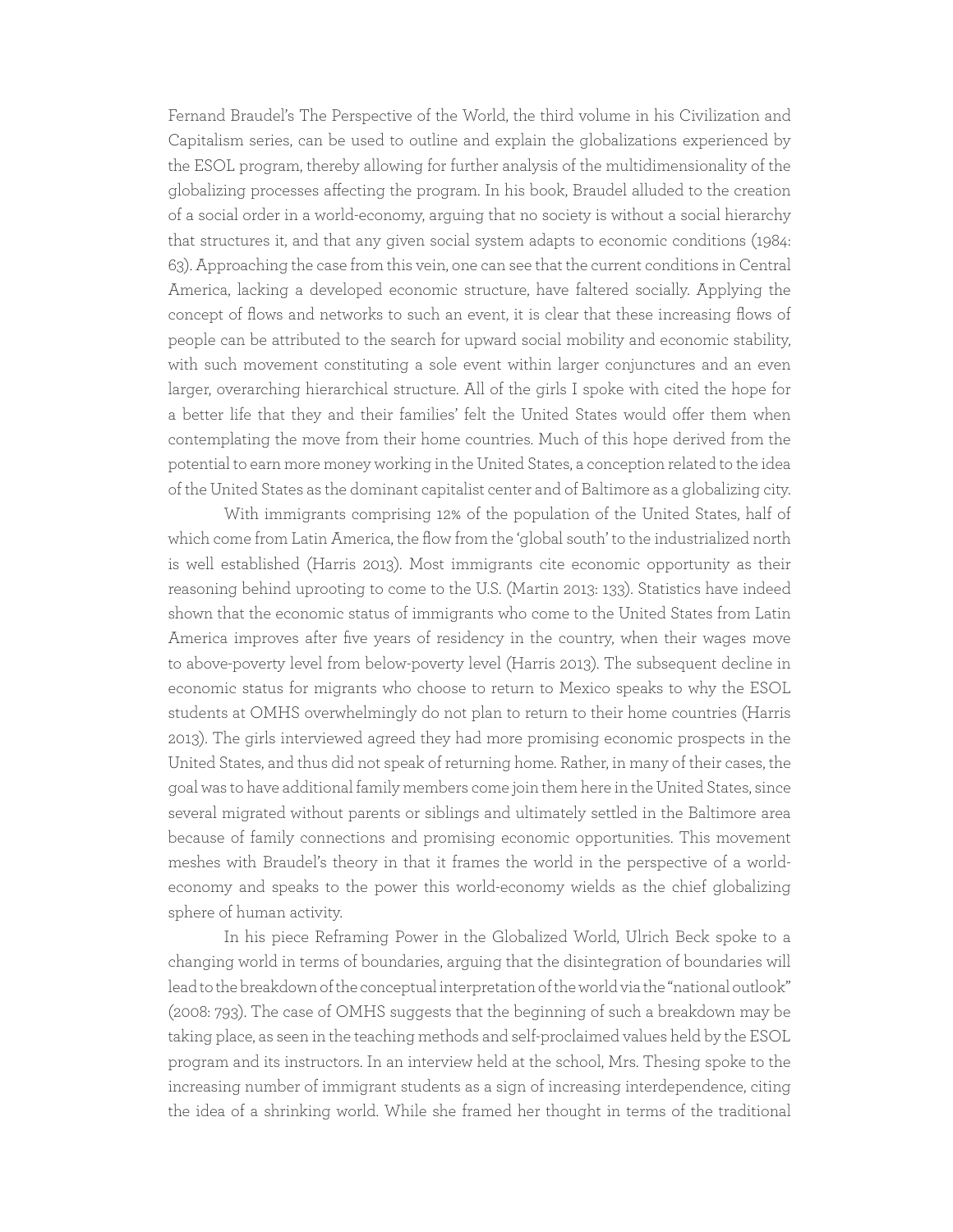nation-state paradigm, alluding to the social values held by citizens of various countries, she did speak to the concept of world values tying these distinctive countries together. Emphasizing the work the ESOL program does to highlight these values, Mrs. Thesing and the program arguably could be seen as contributing to the further development of the "second modernity" Beck outlined in his work (Beck 2008: 794). She recognizes the cultural and social differences as horizontal differences, without labeling one culture's values as superior to another. Integrating this approach into its teachings, the ESOL program recognizes the classroom through a lens that can be analyzed using the work of renowned critically applied linguist Alastair Pennycook. Dr. Pennycook's piece, "The Social Politics and the Cultural Politics of Language Classrooms" (2000), posits classrooms as "permeable spaces," rather than isolated entities. He argued that classrooms serve as an intersection between local conditions and the social and cultural politics of communities. In this vein, the OMHS ESOL program's approach recognizes the aspects of the learning environment as being culturally motivated, and seeks to embrace all cultures equally, rather than favoring one over another. In doing so, the teachers not only teach a lesson of acceptance within the classroom, but also provide a lesson that is easily applicable to the outside world, seeing as the macro dimensions of society and culture intersect both within and outside of the classroom. This intersection contributes to Beck's second modernity and the interdependence of people across the globe, shown in the microcosm of the Baltimore area.

In applying the concept of a "second modernity" to the case, one can see that the students indeed avoid the "confrontational dichotomy of 'we' and 'them'" in visualizing their identities, instead relating to a mix of cultures when defining themselves (Beck 2008: 794). Mrs. Thesing asserts that the ESOL students do not see the United States as superior to their own cultures, but rather as a world of opportunity. The values supported by the ESOL program's educational goals further support this idea of integrating the students' own preexisting cultural values with those that are present in American culture, as opposed to supporting purely American values. In having developed such values, the program has undoubtedly shown an understanding of the importance of cultural diversity, yet managed to support the integration of values that were, prior to this "second modernity", seen as inherently different and distinct.

### *Conclusion*

The English as a Second Language Program at Oakland Mills High School in Columbia, Maryland embraces its role as a tool to not only help immigrant children prepare for the workforce, but also for them to construct identities as global citizens. The students, most of who immigrated to the United States because of economic motives, embody the flows and networks laid out by Fernand Braudel in his theory regarding globalization. A hierarchically organized world-economy has a dominant capitalist center, manifested in several globalizing cities, one of which is Baltimore. By participating in the ESOL program,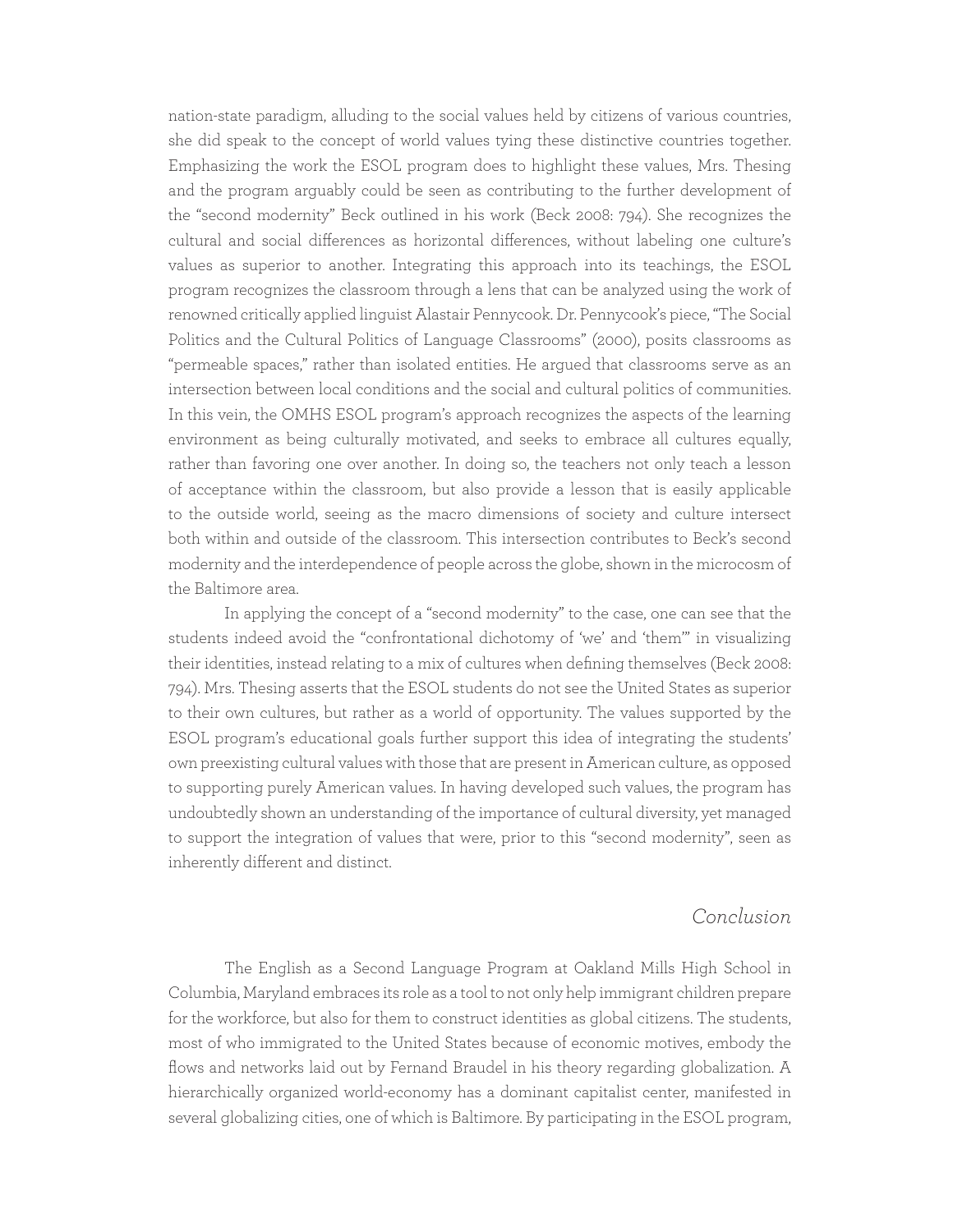the immigrant students gain the language skills necessary to fully participate in the U.S. labor force. At the same time, the ESOL program works to develop global identities in the students, helping them reconcile differences between their sociocultural background and that of the Baltimore area, drawing on the global common denominators that the different cultures share. Thus, similarities are drawn between the students and their local peers. Rather than being ostracized, the newcomers can more ably connect with the people and the culture that surrounds them. Such global citizenship is indicative of Beck's "second modernity," which is marked by an increasing interdependence of people across the world, but also by growing inequalities in a global space, as represented in Braudel's concept of a hierarchically structured world-economy.

### *References*

Beck, Ulrich. 2008. "Reframing Power in the Globalized World." Organization Studies 29:5, 793-804.

Braudel, Fernand. 1984. Civilization & Capitalism, 15th-8th Century: The Perspective of the World. London: Williams Collins Sons & Co Ltd.

- Harris, William. 2013. "Immigration among Latin American countries fails to improve income." UChicago News. http://news.uchicago.edu/article/2013/02/21/immigration-among-latin- american-countriesfails-improve-income.
- Martin, Philip L. 2013. "Migration and US economic competitiveness." Migration Letters 10 (2). Academic Search Complete, EBSCOhost. http://eds.b.ebscohost.com/eds/pdfviewer/pdfviewer?sid=2b83f6a3- 97f1-40c0-88ac-25461314efb8%40sessionmgr113&vid=3&hid=113 (Accessed May 7, 2015). Pennycook, Alastair. 2000. "The Social Politics and the Cultural Politics of Language Classrooms." In The Sociopolitics of English Language Teaching, eds. Joan Kelly Hall and William G. Eggington. Clevedon: Multilingual Matters Ltd, 89-103.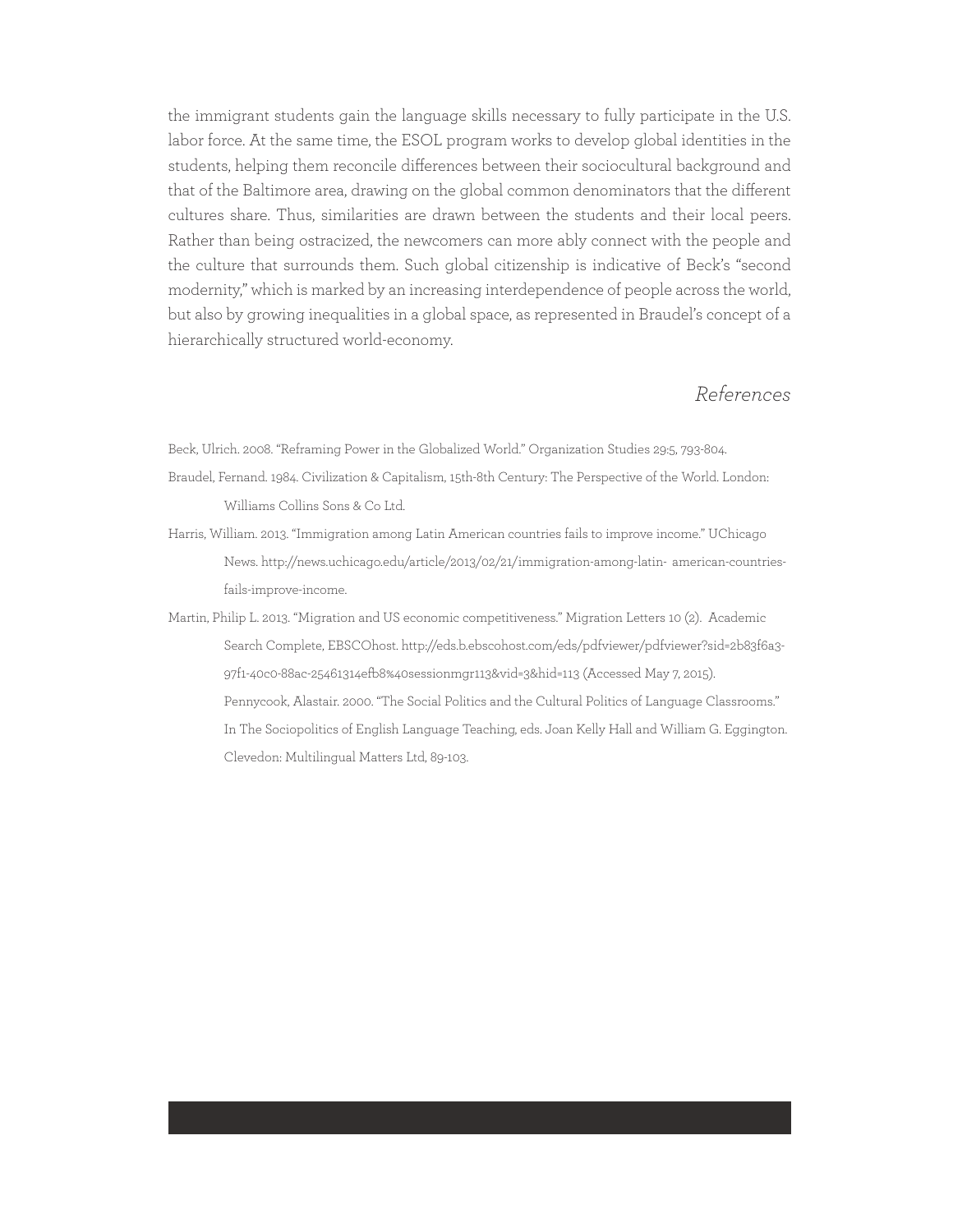# Matthew Knauer

### *Introduction*

Established in 1979, the National Aquarium in Baltimore boasts of being an institution dedicated to promoting conservation of the world's aquatic life and to educating visitors, students and volunteers from around the world about preservation and participation Born as a result of then-Mayor William Donald Schaeffer's own preservation plan for the city, the National Aquarium continues to exemplify the ideal of preserving the world's ecological treasures in a time when economic globalization threatens their very existence. The aquarium itself is a microcosm of the world. Its exhibits feature environments from the Amazon Rainforest to Animal Planet Australia and the flora and fauna that accompany them show just how much global boundaries have dissolved (Aqua. org). Using several theories of globalization formulated by historian William McNeill and by sociologists Michael Mann, Ulrich Beck and Saskia Sassen, this case study will analyze how this local institution's mission reflects the interconnectedness of local and global systems as well as the challenges presented by globalization to the preservation of the natural environment. Data comes from articles from the Baltimore Sun archives and from an interview with Eric Schwaab, the Aquarium's Vice President of Conservation.

# *Theoretical approach: four perspectives on the environmental challenges of globalization*

Scholars of globalization have touched on the impact of the world system on the natural environment. William McNeill suggested that massive population growth could lead to ecological catastrophe in the future (McNeill 2008: 8). He argued that humankind has always been in a state of globalization, starting from the point men learned to control fire and to dance. From there, language developed and humankind moved forward to the point at which we find ourselves now. Learning to control fire increased early humans' ability to manipulate the physical environment around them, and it has not stopped since (McNeill 2008). We have had such an impact on our physical world that whole climates are being affected by our actions. The rate of global sea level increases has doubled in the last decade to 34 centimeters, ten of the hottest years on record occurred in the last twelve years, the oceans are warming, the Arctic and Antarctic ice is melting at alarming rates, and ocean acidification caused by the absorption of carbon dioxide has increased by 30 percent since the Industrial Revolution (Climate.nasa.gov). However, to McNeill, impending ecological disaster is just another challenge for humans to overcome (2008). Developing from the evolution of dance and music was an environment of cooperation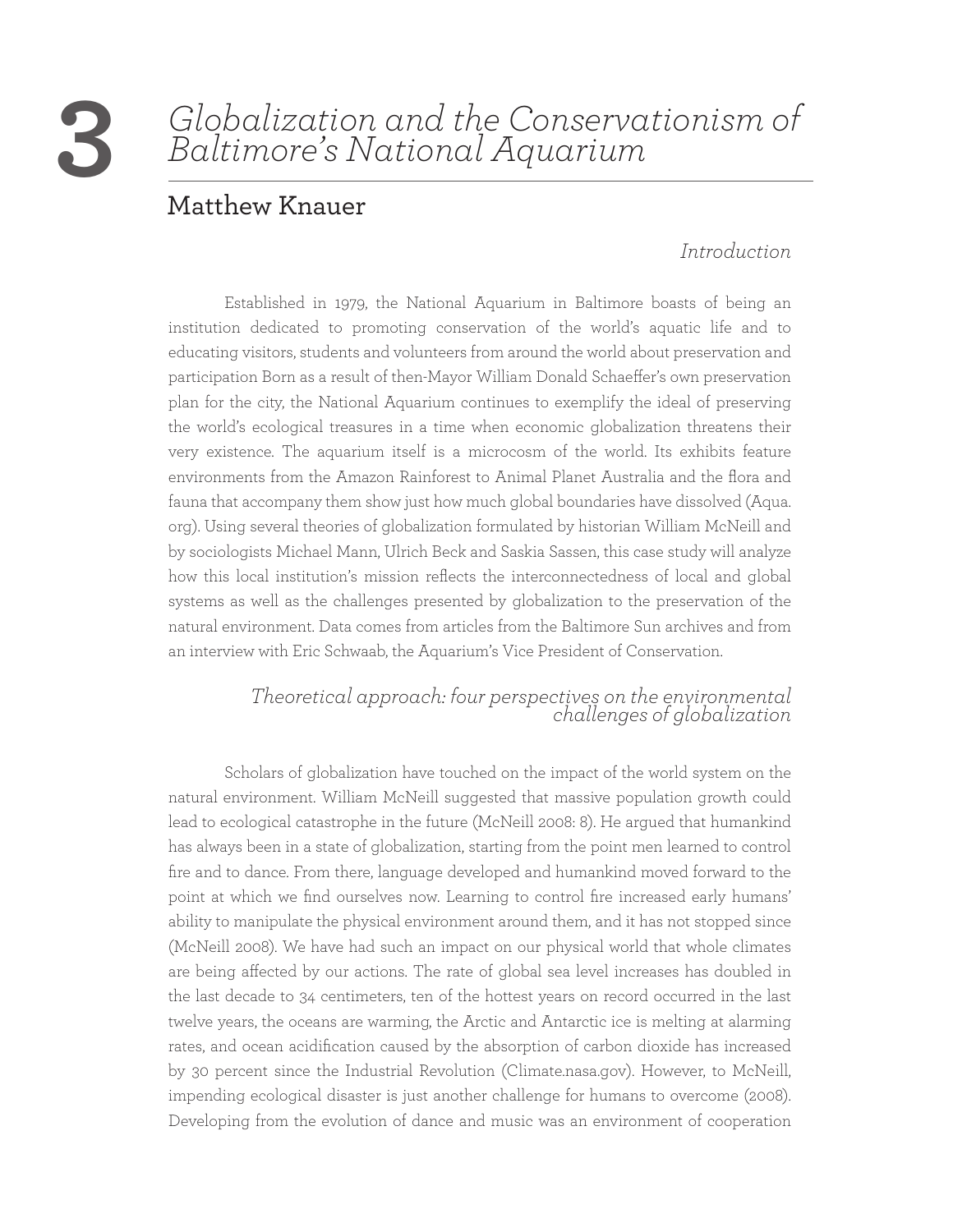and community that transformed humans into our current state: a species capable of longterm planning, problem-solving, and innovation, and that is unlikely to change in the future (McNeill 2008).

Contrary to McNeill's assertion that humanity is likely to be able to handle its environmental concerns, Michael Mann proposed the notion of a boomerang effect, in which globalization will eventually reach the world's capacity to hold it and come back into itself with devastating effects. Already, economic expansion has fueled a massive growth in global carbon emissions, threatening not only the environment, but also the continued existence of humanity (Mann 2013: 3).

Ulrich Beck, in his 2008 paper on power in the globalized world, argued that cosmopolitanism had led to a second modernity, globalization, in the twentieth century. Beck claimed that new normative precepts emerged from globalization, such as human rights and an increased focus on environmental issues shared by humanity on a global scale (Beck 2008: 794). Prior to the late-1960's, environmental issues were not given much thought in the political realm but as the world economy expanded and greenhouse gas emissions increased along with the destruction of natural environments, international nongovernmental organizations, such as Greenpeace, emerged due to the concern of global citizens committed to addressing the problems beyond their national realms (greenpeace.org).

Saskia Sassen theorized that there is a second set of global processes beyond the creation of international institutions that are localized in nature in both national and subnational contexts. These processes are trans-boundary and connect national and subnational institutions and actors without going through the formal interstate system and they are promoting new normative principles such as environmentalism (Sassen 2008: 3).

These four perspectives are the foundation from which I analyze how the National Aquarium's conservationist efforts impact (and are impacted by) globalization.

*Analysis of case*

### Finding a place on the spectrum

 Eric Schwaab, the current Vice President of Conservation of the National Aquarium, came to the organization two years ago, after running the National Marine Fisheries Service for the National Oceanic and Atmospheric Organization (NOAA). Intrigued by the prospect of conveying the knowledge and work he accomplished there to a different audience, his current position tasks him with using the assets of the National Aquarium strategically in conservation actions outside of the Inner Harbor campus.

When examining the Aquarium, or institutions like it, and their missions, it is important to remember that they are also subject to economic pressures and that making money is key to continuing their conservation and research endeavors (even if the Aquarium is a non-profit institution). The Aquarium must juggle its attraction-based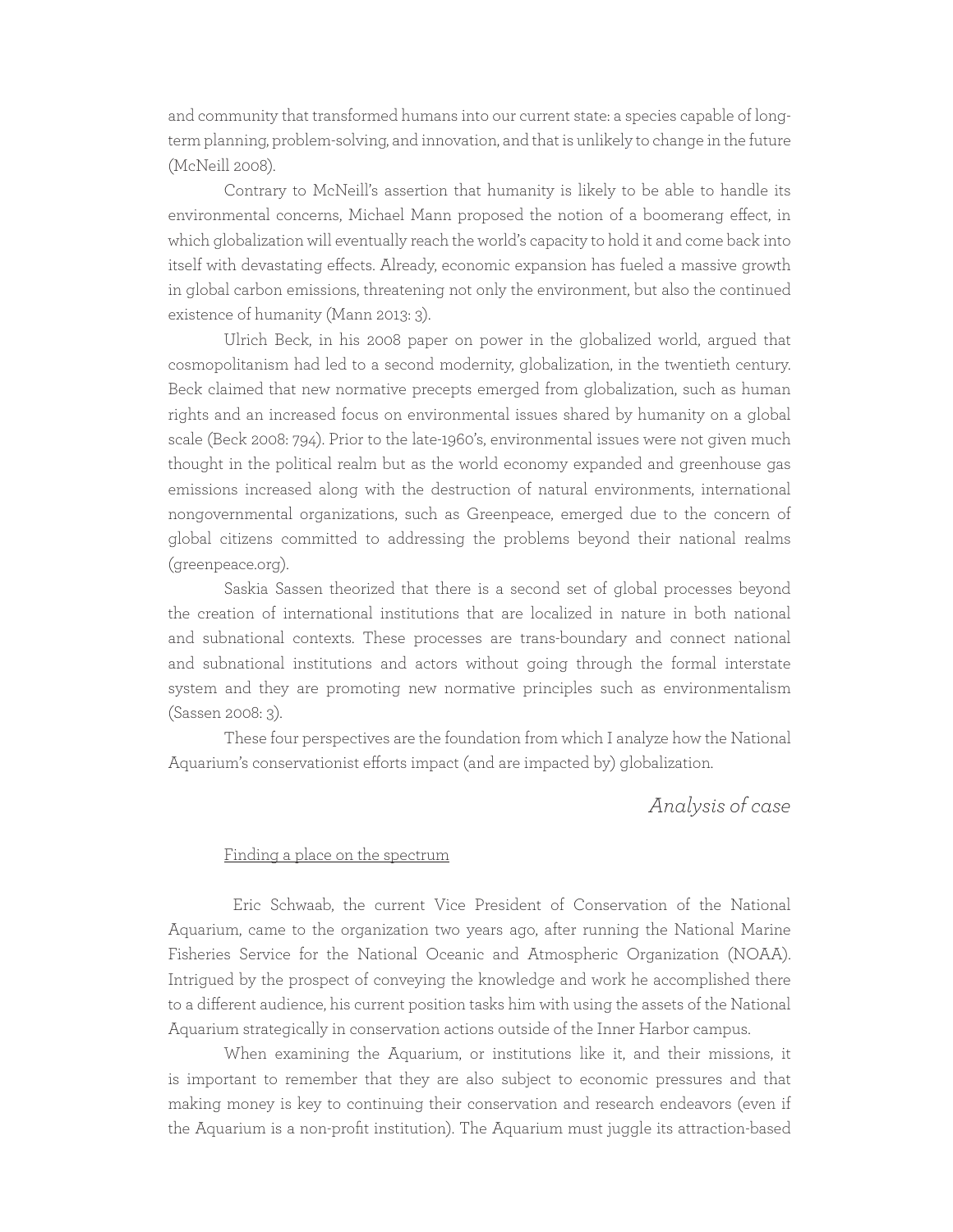agenda with its conservational and educational agendas. Schwaab explains that there is a spectrum in the industry: "At one end of the spectrum is all about making money … [places] like SeaWorld you know, Ripley's ... some of those commercial institutions. At the other end … of the spectrum you would have almost like a pure conservation organization. And in the middle, or maybe toward that conservation organization side are institutions like the Wildlife Conservation Society which has the Bronx Zoo and the New York Aquarium but is also engaged in like really extensive environmental work all over the world doing a whole lot of research. You know, we sort of aspire to be more like that but we have a long way to go. (2015)"

In order to accomplish what can be conflicting goals at times, the Aquarium has emphasized creating a richer, more engaging experience for visitors. Their popular attractions, modeled after real-life environments, such as the Amazon rainforest, Australia, Atlantic reefs and others, lure guests in. Once inside, says Schwaab, the Aquarium introduces them to the global challenges that these environments face and educate them on the roles they can play to address their preservation, embodying Beck's second modernity. Interestingly, when asked if exhibits were chosen based on level of degradation; in other words, did the Aquarium make an effort to represent the more endangered ecosystems in the world for sake of preservation; Schwaab said it was a mix. He admitted that a part of the process is figuring out what exhibits people are willing to pay money to see, and the other part was, again, providing a meaningful experience for guests. "At the same time people are here looking at neat animals, you want to engage them around the challenges those habitats face and what they can do to help," said Schwaab (2015). The implication is that the Aquarium has chosen exhibits based on what people wanted to see, and people wanted to see environments that happened to be endangered. This suggests that the public has shifted to be an environmentally-conscious audience, consistent with the cosmopolitan set of values posited by Beck, and this is exemplified even more with one of the Aquarium's most popular exhibits: dolphins.

### How dolphins represent a shift in public values

In some ways, the saga of the dolphins mimics the change in public perception regarding animals in captivity and is a by-product of this new environmental awareness. Providing some historical context, Schwaab said that there is a belief that large mammals act as ambassadors for the institution to the audience, more so than small fish or other animals would. SeaWorld's Shamu is an excellent example of this, as he, and the subsequent orcas that have taken the same name, are widely known throughout the country. The value of these animals acting as ambassadors, theoretically, is that the audience develops an attachment to them and that extends to a concern for the challenges they face in the wild. Therefore, they communicate with each other, create positive actions to address those challenges, and fulfill McNeill's argument that we as a species are constantly coming up with innovations and solutions to address the problems we face.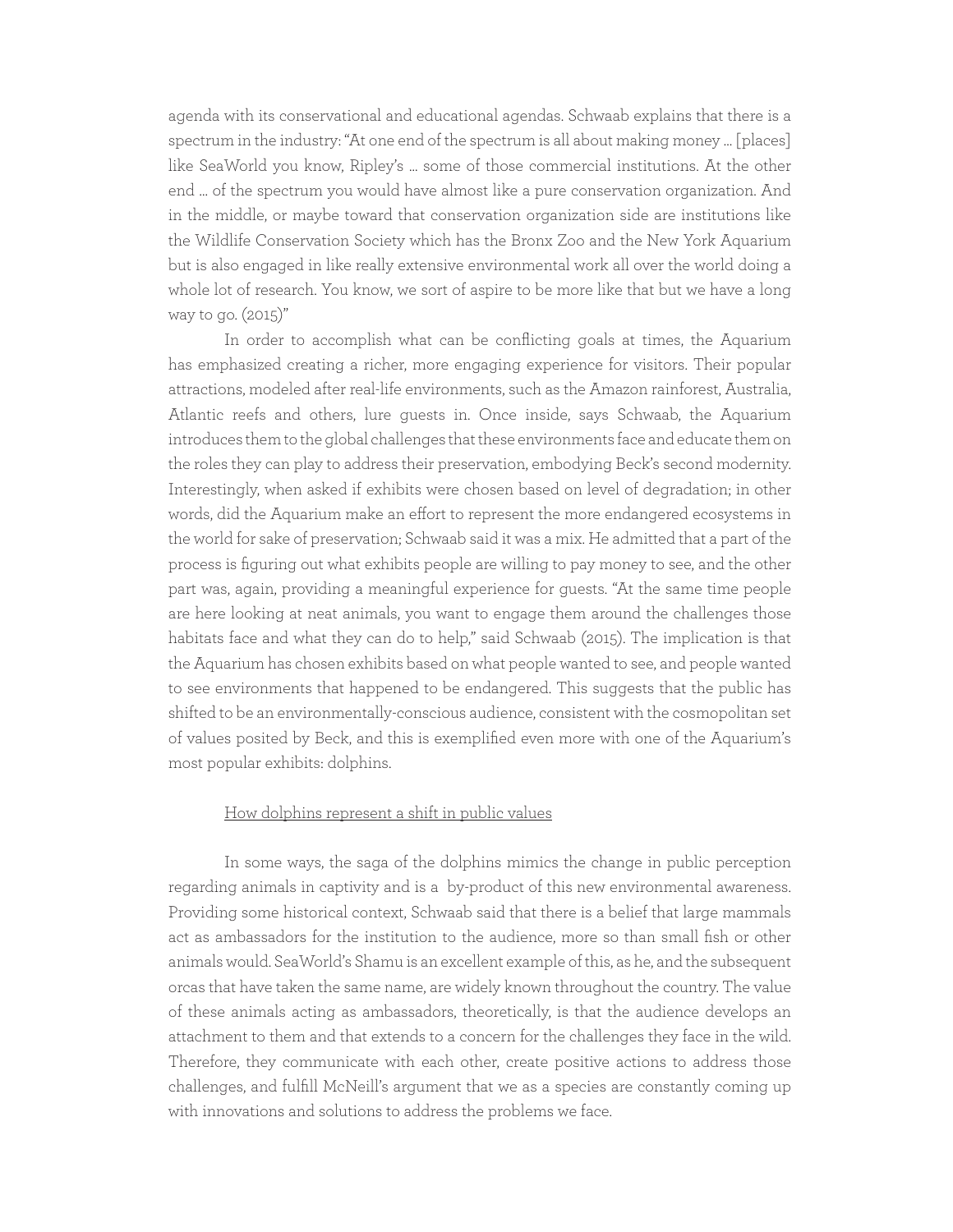However, despite this ambassadorial value, in 2012 the Aquarium ceased the popular daily dolphin shows in order to reduce the stress of the dolphins following the deaths of two calves in the previous year. Such a move ran counter to the generally accepted thinking of aquatic institutions that put substantial investment into flashy shows, yet it also represented the shift from exploitative showcases to a more relaxed environment that encourages more interaction with visitors, benefiting both the dolphins and guests (baltimoresun.com 2012).

It would be naive to assume the Aquarium went about these changes purely for altruistic reasons regarding the dolphins, even if that played a very large part. In 2014, a Baltimore Sun reporter, Dan Rodricks, who was critical of the implementation of dolphin shows back in 1990, wrote an article in which he posited that there is a new green generation: those under the age of 40, who grew up with messages about how to treat the environment and see the continued captivity and exploitation of animals for entertainment purposes as wrong. In response, the Aquarium is catering to that market. While Rodricks called the move smart, he acknowledged that the Aquarium has quite a ways to go to catch up to evolving world values; he further proposes that they expand their conservation efforts to the smallest of creatures, who are among the most endangered, and that they expanding their regional conservation projects along the Chesapeake Bay (Rodricks 2014).

Schwaab confirmed that public opinion did play a part in the transition from dolphin shows to a more interactive exhibit saying, "There's clear data that, you know, the appreciation for and interest in coming to facilities like this for dolphin shows is on the decline. But even the acceptance of large, smart animals in captivity is also on the decline (2015)." If the dolphins' job is to make a connection with people and bring them in but the people are less appreciative of that, then Schwaab says the Aquarium has to adapt to that (2015). This shift in public values has business implications as well, because if dolphin shows were originally started because people were willing to pay money to see them, and they are no longer willing, then that means something needs to change: "There's a market component to this in addition to the animal care component that's really important to us. It's complicated because there is a lot of different dynamics at play," Schwaab concluded.

#### The Aquarium's role as a conduit between the local and the global

The Aquarium does not have an extensive conservational presence internationally, but they are making efforts locally by helping to clean up the harbor and the Chesapeake Bay. Schwaab described several initiatives that the Aquarium has put into motion or contributed to, including the planting of Atlantic white cedar trees on the southern Eastern Shore, the rehabilitation of local marshes, and the restoration of Poplar Island. The Poplar Island restoration project, in which a small natural dredge material site that is being turned into a larger artificial island using dredge material placement, has been particularly successful, gaining national and international attention, with Maryland and the U.S. Army Corps of Engineers and winning a "Coastal America" award for the achievement (menv.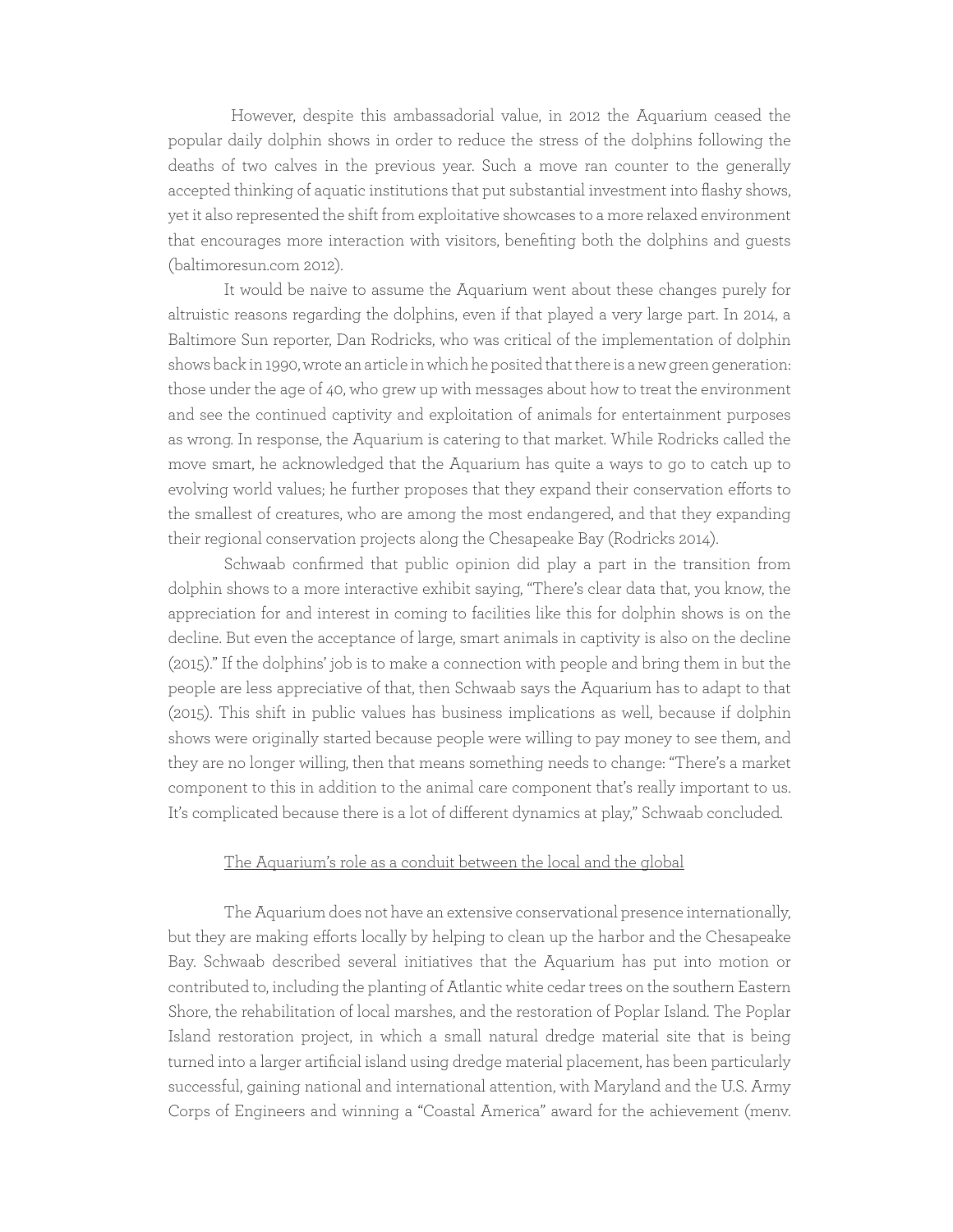com). In addition, says Schwaab, the Aquarium throws its influence into policy issues, supporting bottle and bag bills at the city and state level and endorsing the prohibition of shark fins. On the harbor, they have engaged with local groups such as Healthy Harbor Initiative and they are currently attempting to re-create their campus and turn it into a modern urban waterfront.

"So if you sat here and looked out at the place," says Schwaab, "you know, 400- 500 years ago, you'd see marshes, and trees right down to the water and that sort of thing. Now you look out and see, you know, something that's better than it was in the seventies because of all the point-source pollution cleanup that has occurred in the watershed but you still see the environment that could be a lot better. And so, we're trying to think about both technological improvements, like floating wetlands. We're experimenting with these bio huts that are fish habitat structures that hang next to our piers. We're looking at things like algae turf scrubbers, using algae to clean the water. So we're thinking about how can we sort of not only live but demonstrate friendly environmental behaviors so maybe in forty or fifty years from now you look out and you still see places for people but you also see maybe more natural features, some floating wetlands, some trees and maybe some pockets [of] natural wetlands (2015)."

But what about global efforts? The Aquarium itself does not assert a large presence of boots-on-the-ground conservation efforts around the world, but they play a critical role in global conservation nonetheless. The National Aquarium has something valuable that other organizations engaging in conservation work want: access to an audience. While groups that the Aquarium partners itself with, such as the National Maritime Sanctuary Foundation, do the bulk of the conservation efforts, whether it be in Hawaii or Antarctica or Australia, the Aquarium then shares the solutions being implemented with local audiences in Baltimore, promoting education and stimulating action.

The Aquarium working with other sub-national institutions in a collaborative effort in which it presents the work being done by those organizations to its audience illustrates Sassen's theory of a second set of processes of globalization that operate at subnational levels. By collaborating with likeminded institutions away from the bureaucratic nature of national governments, the Aquarium is able to extend its goals and abilities to act while simultaneously promoting and assisting other groups. This communication also embodies McNeill's theory that communication is the key to overcoming collective human challenges.

### *Conclusion: the Aquarium going forward*

While much is made in the media today over the lack of effective action to combat climate change, institutions like the National Aquarium have already begun to address the problem. Demonstrated through their conservationist efforts and educational endeavors, the Aquarium is doing its part to stem the impending ecological disaster brought on by rapid globalization, embodying what McNeill said: "… ingenuity and invention remain alive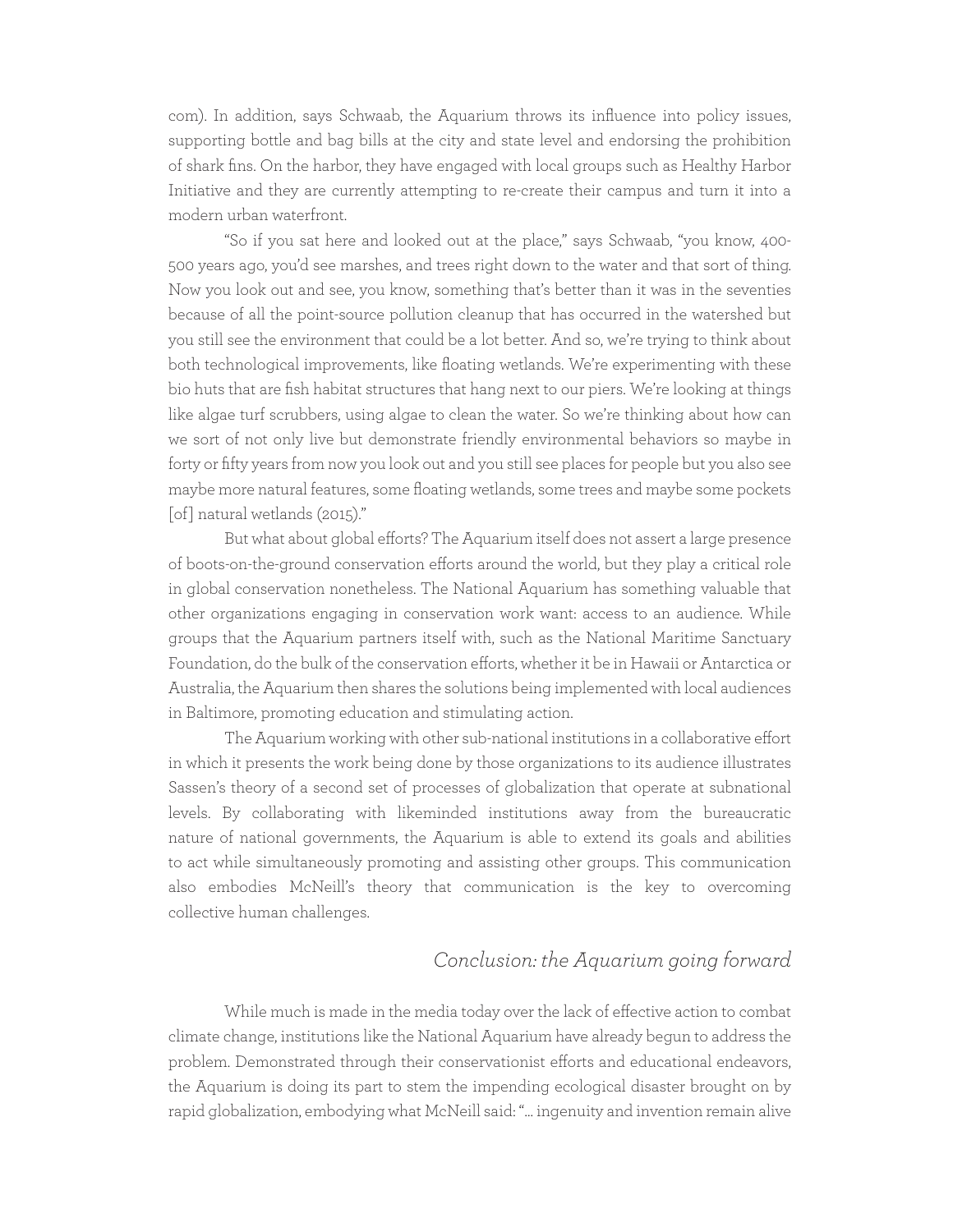among us as much as ever. So we and our successors may perhaps continue to stumble onward like all preceding human generations, meeting with painful disappointments and changing behavior accordingly, only to provoke new risks and meet fresh disappointments. That has always been the human condition, and seems likely to last as long as we do" (McNeill 2008:9).

Reflecting the expectations of both Sassen (about globalization on the subnational level) and of McNeill (about how humanity is likely to tackle global environmental problems), the Aquarium is able to highlight the work being done globally to a local audience while promoting local conservation actions. They are playing to the strengths they have at their disposal to effectively educate the public about global issues while still maintaining a local perspective. This is an effective strategy, because grasping an issue with such far-reaching global implications like environmental conservation is quite daunting. It often begs the question, "What can I do? How can I contribute to a problem that extends far beyond my street, my city, my country?" But by implementing local efforts that have seen measurable success, which depend on volunteerism and directly affect the public's home, they have created (and responded to) a more globally aware audience.

The key to long-term success will be the Aquarium's ability to continually adapt to the new world values displayed by its public. Eliminating dolphin shows demonstrated that they were serious about being a major player in conservation and preservation, and that they are in-tune to public demands. Schwaab touched on possible solutions going forward to keep the institution relevant, including possibly moving the dolphin population to a sanctuary setting on campus and replacing them with something else that will engage audiences and promote discussion and action. These are the sorts of decisions that will keep the Aquarium relevant to the local population, which will sustain their business model while simultaneously stimulating their research and conservation component. Continued engagement with both national and subnational organizations around the world will make the Aquarium a greater player in the global conservation scene, and in the next few decades it could become a national beacon of environmentalism. The Aquarium is in the forefront of the charge towards reversing or preventing Mann's boomerang effect, employing McNeill's reference to the human spirit of innovation to tackle the challenges our natural environment faces today.

*References*

New Global Studies 2:1, 1-9.

Mann, M. 2013.The Sources of Social Power (Volume 4: Globalizations, 1945-2011). Cambridge: Cambridge University Press

Beck, U. 2008. "Reframing Power in the Globalized World," Organization Studies 29:5, 793-804.

Sassen, S. 2008. Territory, Authority, Rights: From Medieval to Global Assemblages. Princeton, NJ: Princeton University Press.

McNeill, W. H. 2008. "Globalization: Long-Term Process or New Era in Human Affairs?,"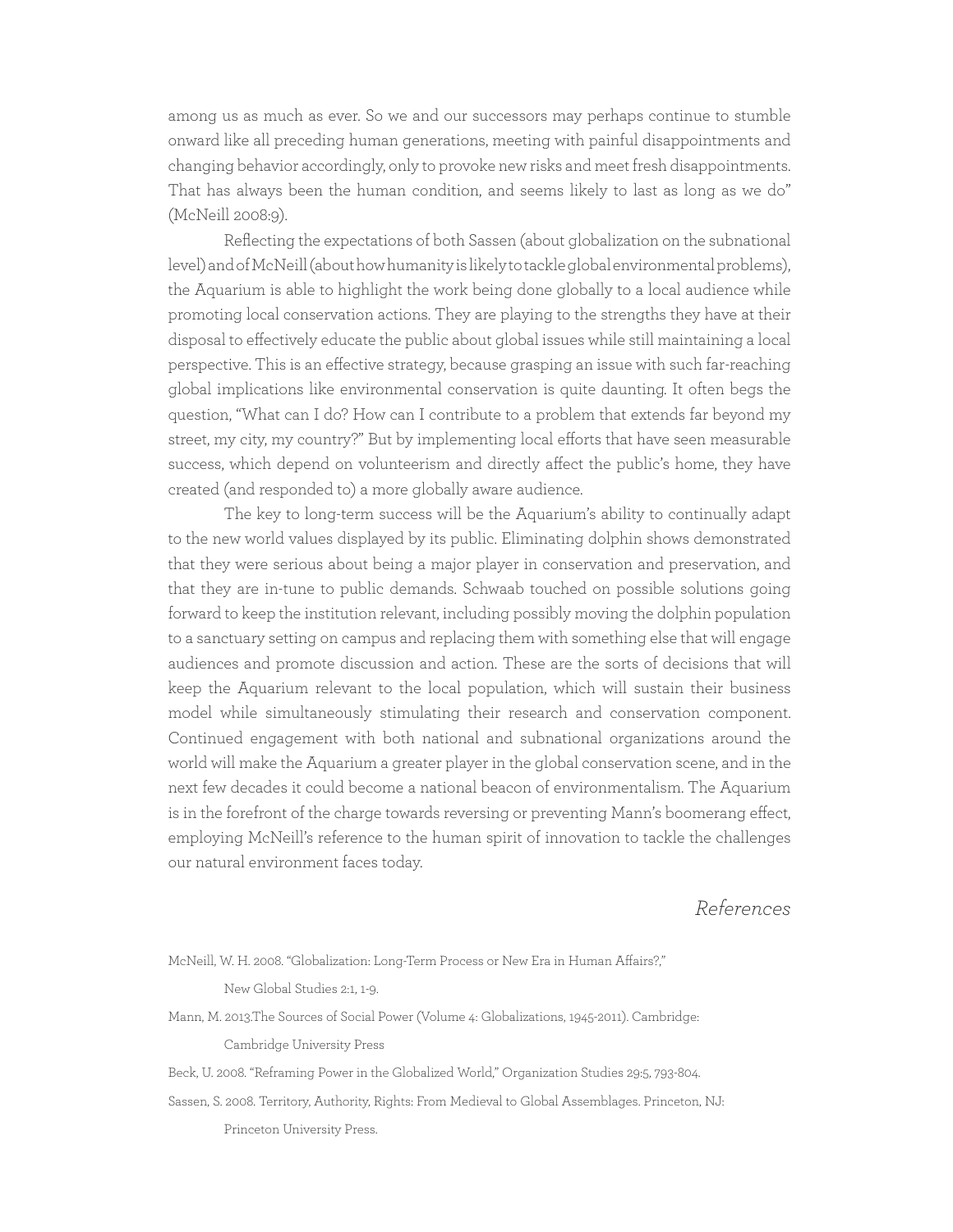National Aquarium. National Aquarium, n.d. Web. 18 Feb. 2015. <http://www.aqua.org/>

"Greenpeace." Greenpeace. Greenpeace, n.d. Web. 11 Mar. 2015. <http://www.greenpeace.org/usa/en/>.

- Rodricks, Dan. "Getting a greener generation to buy into the aquarium." The Baltimore Sun (May 27, 2014) http://articles.baltimoresun.com/2014-05-27/news/bs-md-rodricks-0527-20140527\_1\_marinemammal-pavilion-national-aquarium-baltimore-aquarium
- "Paul S Sarbanes Ecosystem Restoration Project at Poplar Island." Maryland Environmental Service. Maryland Envrionmental Service, n.d. Web. 13 May 2015. <http://www.menv.com/pages/outreach/poplar.html>.
- National Marine Sanctuary Foundation. National Marine Sanctuary Foundation, n.d. Web. 13 May 2015. <http://nmsfocean.org/>.
- "Global Climate Change: Evidence." Climate Change: Vital Signs of the Planet. NASA, n.d. Web. 15 May 2015. <http://climate.nasa.gov/evidence/>.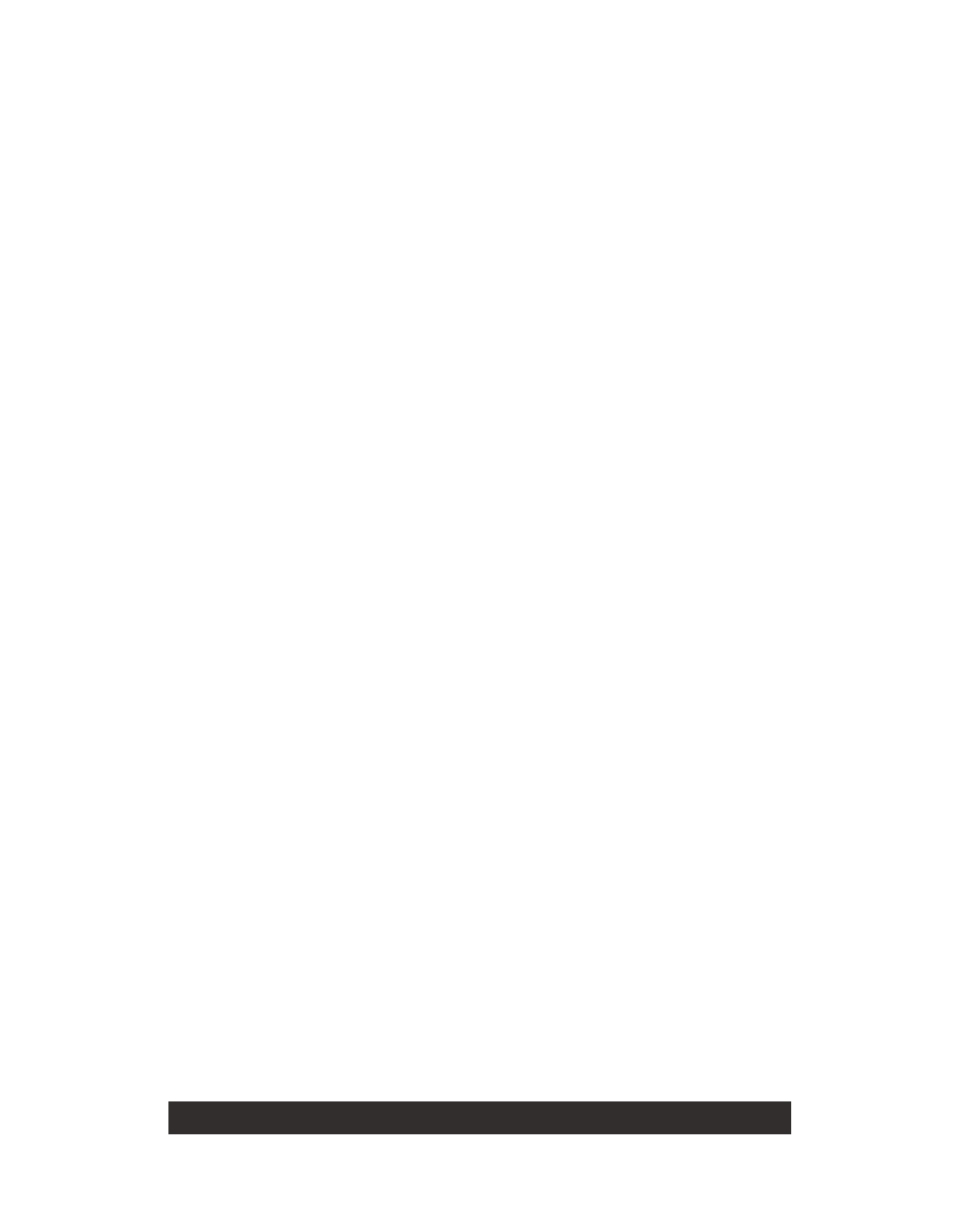# **4** *The Associated: Globally Engaging the Baltimore Jewish Community*

# Arielle Erenrich

### *Introduction*

This case study will rely on theoretical approaches to globalization grounded in the discipline of sociology to examine how a Baltimore-based organization, The Associated, connects Jews living in Baltimore to the larger Jewish community around the world. Theories will come from the following readings: Reframing Power in the Globalized World by Ulrich Beck, and Territory Authority Rights by Saskia Sassen. Key elements of the sociological approach include Sassen's theory of globalization through subnational structures, and Beck's theory of cosmopolitanization. The Associated is a civil society organization in Baltimore that works to promote, enrich, and sustain Jewish life. It works with community partners in Baltimore, Israel and Poland, among other places. This organization provides funding to other groups and sponsors its own programs and events around Baltimore. As a faith-based organization, The Associated focuses its efforts on improving the Jewish community and working with other Jewish organizations. The Associated is an example of a local organization participating in the global Jewish community. The Associated connects Jews in Baltimore to Jews around the world by building partnerships with specific communities. Some of their existing programs include the Baltimore-Ashkelon Partnership, the Baltimore-Odessa Partnership, and the Marlene and Steward Greenbaum Volunteer Center in Asheklon, Israel. According to its website, the Baltimore-Ashkelon Partnership was founded in 2003 and "The Partnership offers both Ashkelonim and Baltimoreans opportunities to explore Jewish identity and volunteerism together." Over 1,000 Baltimoreans and Israelis participate each year ("The Baltimore-Ashkelon Partnership"). The goal of the Baltimore-Odessa Partnership is "to advance revitalization of Jewish life in Odessa and to build relationships between our two communities" (Baltimore-Odessa Partnership Facebook page). The Marlene and Steward Greenbaum Volunteer Center was created in 2011 and is the central location for volunteering in Ashkelon ("Caring for Jews Around the World"). In addition to using the organization's websites as data sources, this case study relies upon an interview with Mary Haar, the Director for Israel and Oversees at The Associated.

### *Theoretical approach:*

While structures like the inter-state system and the world economy are examples of large-scale globalization, smaller organizations that work with special communities in specific localities can still play a role in fostering globalization. Sassen examines the ways in which globalization occurs at the national and subnational levels. Globalization on the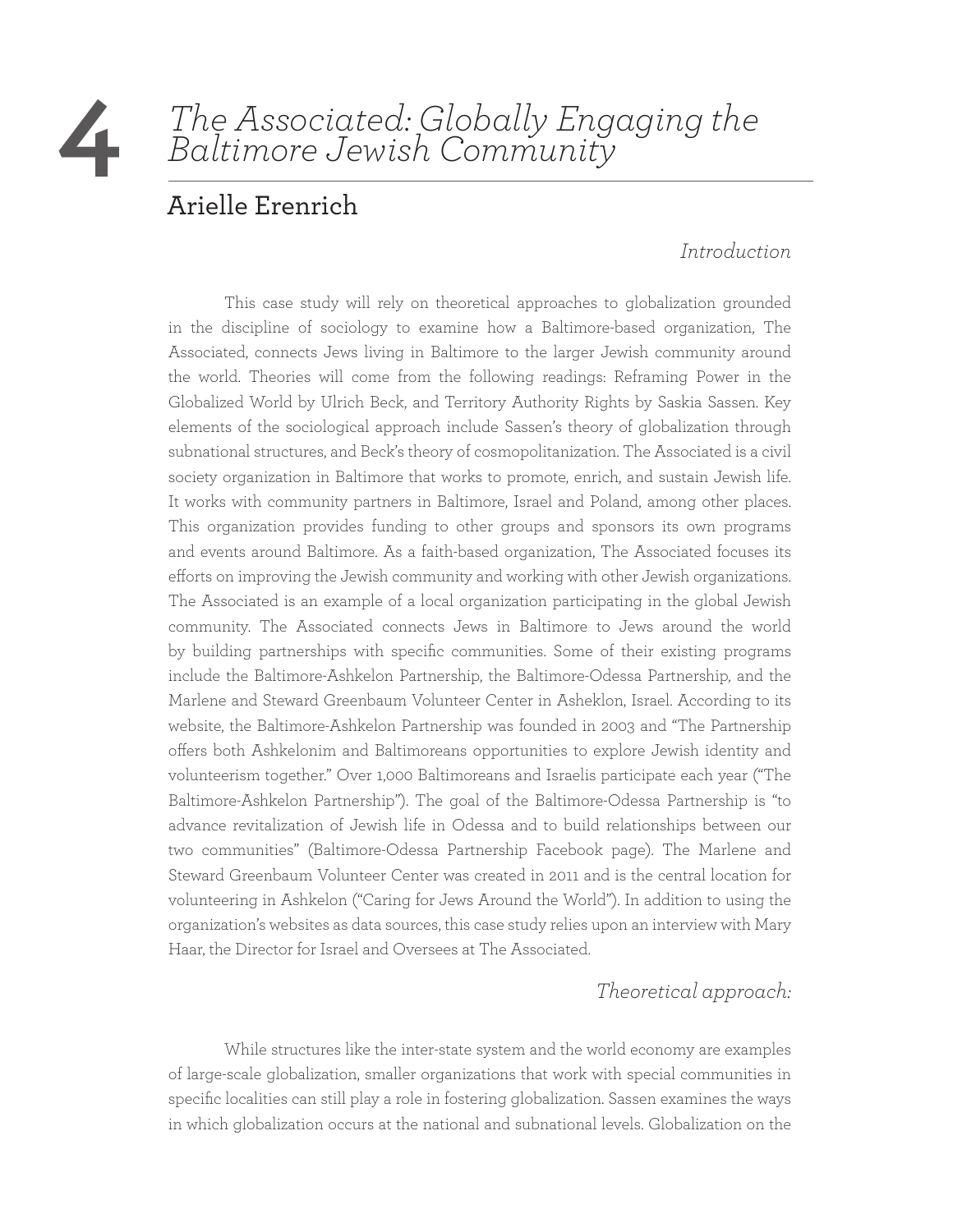subnational levels takes place below national governments and inter-state treaties, but it is not necessarily related to or directed by them. A subnational entity concerns itself with issues that are smaller in scope than the governance, economy, or military power of states, because they are not powerful enough to make a large impact. Instead, subnational organizations deal with individual issues or communities, often partnering with other similar organizations or government programs. However, their operations can partially respond to a global logic and global agendas. Sassen draws on the examples of "crossborder networks of activists engaged in specific localized struggles with an explicit or implicit global agenda" (Sassen 2006: 3). In this example, individuals can unite around a cause and move to wherever that cause is located in order to support it under the rule of national governments and across national boundaries. The ability of a particular cause to bring people together can be stronger than state borders. Sassen validates this claim by stating that "what makes these processes part of globalization even though they are localized in national, indeed subnational, settings is that they are oriented towards global agendas and systems" (Sassen 2006: 3). There is a rise in the importance of international ideas and these ideas have the power to bring people together. As members of civil society organizations work together to advance their own causes, they also become aware of other organizations that might endorse, or benefit from, their work, and then reach out to them. Sassen recognizes this process when she states "the epochal transformation we call globalization is taking place inside the national to a far larger extent than is usually recognized. It is here that the most complex meanings of the global are being constituted" (Sassen 2006: 1). She backs up this claim by emphasizing the importance of the work done at the subnational level; "a good part of globalization consists of an enormous variety of micro-processes that begin to denationalize what had been constructed as national" (Sassen 2006: 1). As a result, subnational organizations are imperative for the globalization process because they "reorient particular components of institutions and specific practices – both public and private – toward global logics and away from historically shaped national logics" (Sassen 2006: 2).

According to Beck, the larger process of globalization "means reinventing borders" (Beck 2008: 799). In other words, boundaries separating territories into states are becoming less important as more and more communities, businesses, and individuals interact with people in different parts of the world. As a result, governments, and states themselves, are becoming less significant in how people interact in the world. This also affects how an individual might formulate their identity. States are still important, however, because they maintain the capitalist structure of the world's economy.

Beck writes about the cosmopolitanization, or the process of creating a cosmopolitan community. Cosmopolitanization refers to "the erosion of clear borders separating markets, states, civilizations, cultures, life-worlds of common people and its consequences: the involuntary confrontation with the alien other all over the globe." (Beck 2008: 794). In other words, "the walls between them must be replaced by bridges" (Beck 2008: 795). In addition to seeing the differences between people, cosmopolitanization is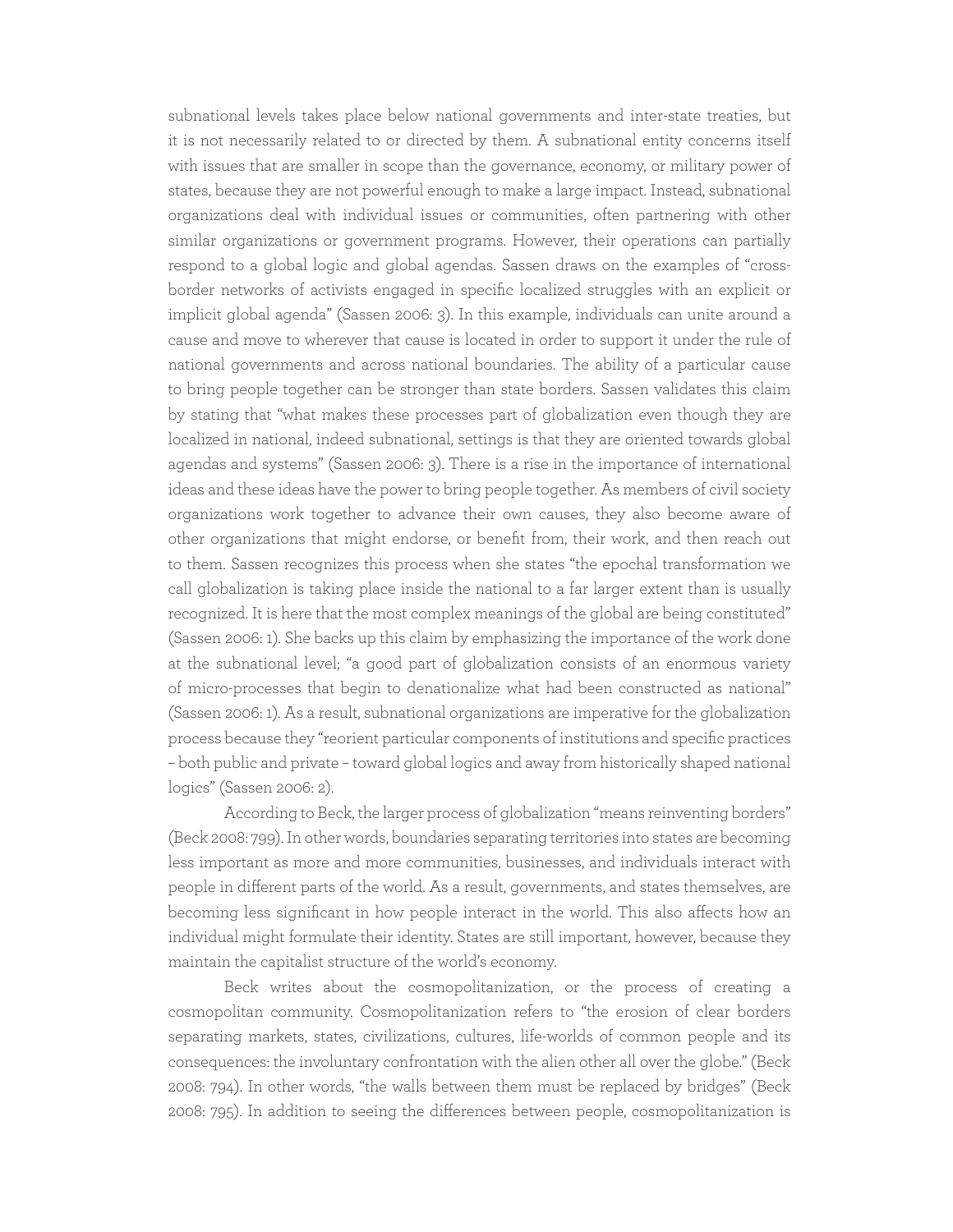the process through which people recognize their differences and look for similarities. Instead of isolation, there is a quest for understanding. Through these direct interactions, people have the ability to look for existing connections created through a shared religion as well as understand the differences that exist and how they came to be. The process of cosmopolitanization "influences human identity construction which need no longer be shaped by the opposition to others, in the negative, confrontational dichotomy of 'we' and 'them'" (Beck 2008: 794). Through building relationships with others, a cosmopolitan person can stop seeing people from different backgrounds as foreign.

### *Analysis of case*

The Associated was founded 100 years ago. It is part of the national federation system of 155 different Jewish communities around North America. As a member of the federation system, The Associated is obligated to give some of their funding to nongovernmental organizations overseas like the Jewish Agency for Israel (JAFI) and the American Jewish Joint Distribution Committee (JDC). JAFI and JDC are both service providers who work on the ground in various locations around the world. Other primary roles of The Associated include fundraising and community building, so other smaller and more specific agencies can concentrate their efforts on serving the community. In other words, The Associated is the city hall of the Jewish community in Baltimore, because it brings various different Jewish organizations together in the same place. Based on observations and information gathered from the interview, in the Baltimore community, the planning department thinks about different issues, for example, financial assistance for families, connecting to the next generation and getting them involved. Everything is a partnership between professionals who work at The Associated and volunteers. It relies on community members to help shape what the Jewish community should look like and work towards achieving that goal. Volunteers also sit on committees, giving The Associated their direct input about certain issues.

Members of the Baltimore Jewish community view The Associated's contributions along a spectrum. There are people who are really invested in serving on multiple committees and holding leadership roles and then there are people who do not even recognize The Associated. The question of how to connect to the community and help them to understand The Associated's role therein is one thing people who work there constantly think about. Of course, the level of familiarity with work done by The Associated and its branding depends a lot on where a person is situated within the Baltimore Jewish community, as the different denominations of Judaism expect different things.

Not only does The Associated connect Jews to each other around the Baltimore area, but it also works to connect Jews in Baltimore to Jews around the world through donating money and enacting programs. Approximately 24% of its annual fundraising campaign goes overseas, either to aid Jewish communities outside of the U.S., or to connect Baltimore's Jews to the global Jewish community. Volunteers have some oversight as to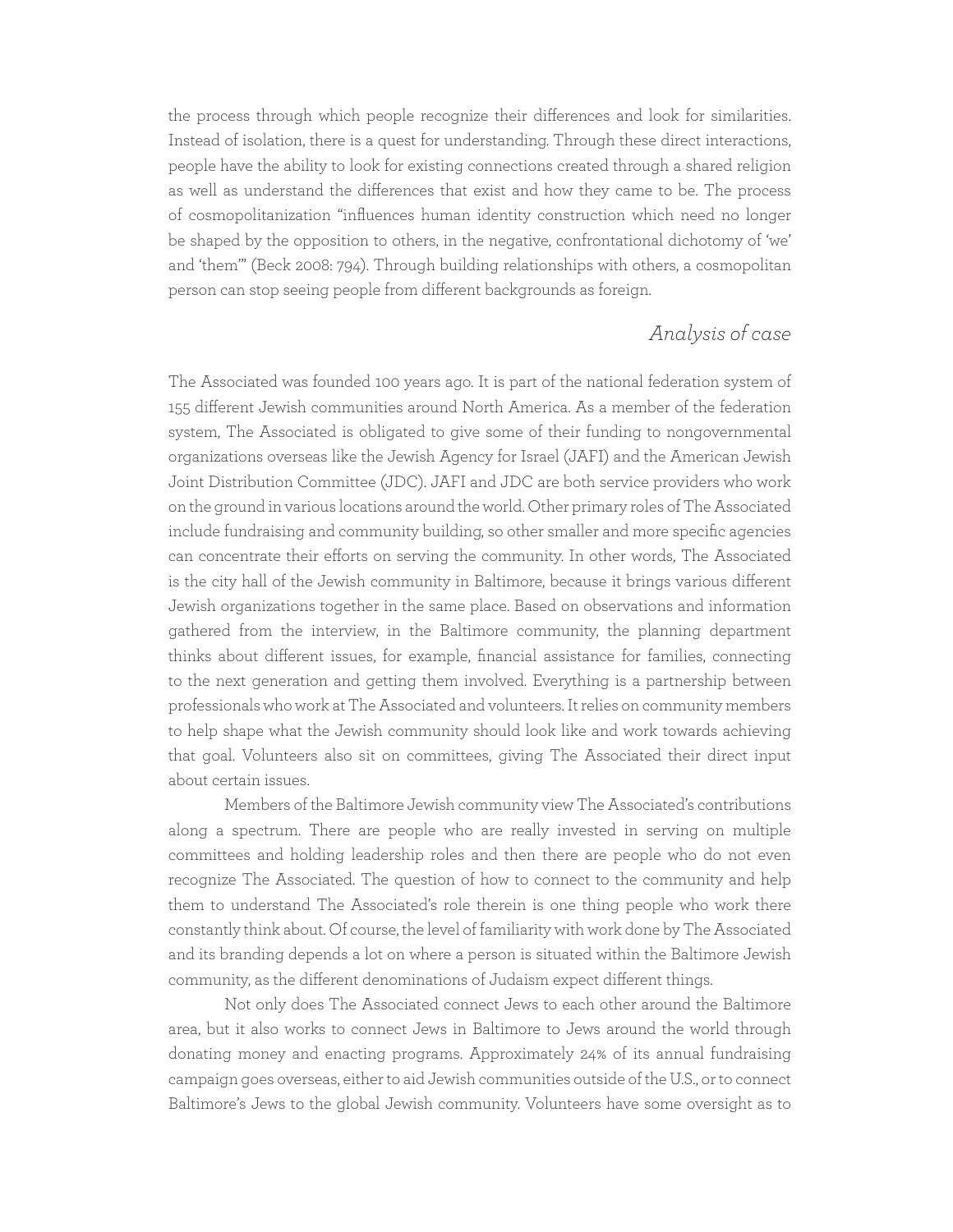where this money goes overseas. One of the primary values of The Associated is that "all Jews are responsible for one another" despite the differences, including national territories and languages, between them (Haar 2015). The Associated has 250 community members involved in their four global committees that work with Israel, Poland, and other countries. Each committee has a grant making process that includes the following steps: submitting requests for grant proposals, reviewing the submitted grant proposals, and then determining which proposals to work on. Committee members often take group trips overseas to see the work they helped influence and how the investment from the Baltimore community has taken root. There are many trips to Israel and Ukraine to meet the people whose lives have been influenced by work done by JAFI and JDC, the partner organizations that use money donated by The Associated to provide social services overseas. In the last ten years, several people from Baltimore have chaired other international Jewish agencies. As a result of their work as volunteers for The Associated's international committees, the people became familiar with the work done by similar international organizations and wanted to continue to pursue work for causes they believe in (Haar 2015).

The Associated has three main overseas partnerships: the Israel Engagement Center, the Baltimore-Odessa Partnership, and the Baltimore-Ashkelon Partnership. The Israel Engagement Center was created in partnership with JAFI three years ago. Its sole focus is to create new connections between Baltimore and Israel, Baltimoreans and Israelis. One way in which this occurs is through sending Baltimoreans to Israel and bringing Israelis into Baltimore's Jewish community. The Baltimore-Odessa Partnership strives to make personal connections between members of both the Baltimore and Odessa communities. They work to find tangible ways to bring aspects of Judaism and community to Odesssa, a place where neither of those things have been able to flourish in the past. One way in which these personal connections are forged is through the Baltimore-Odessa Partnership's very active Facebook page. The last partnership is the Baltimore-Ashkelon Partnership, which creates parallel networks of people in two different countries and provides ways for them to interact frequently. The main byproduct of the Baltimore-Ashkelon Partnership is friendship between people who would not otherwise interact. The Associated uses grants to make this happen. When a children's choir, formed of Israelis and people from the U.S., performed in New York, The Associated provided an opportunity for the children from Ashkelon to visit Baltimore and meet their U.S. counterparts. The children became friends (Haar 2015). Through facilitating travel and volunteer opportunities for Baltimore's Jews, The Associated gives people a chance to interact with others who might otherwise remain nameless and faceless.

According to Haar, the Associated also works with Global Peoplehood to help Jewish communities outside of the partnerships listed above. Through grants, Global Peoplehood allows The Associated to assist vulnerable populations (ex: children at risk, immigrants to Israel, people needing to immigrate to Israel). A recent grant was awarded to a program helping Jews in Islamic countries leave situations of unrest and immigrate to Israel. Another grant was given to help communities in Europe respond to anti-Semitism.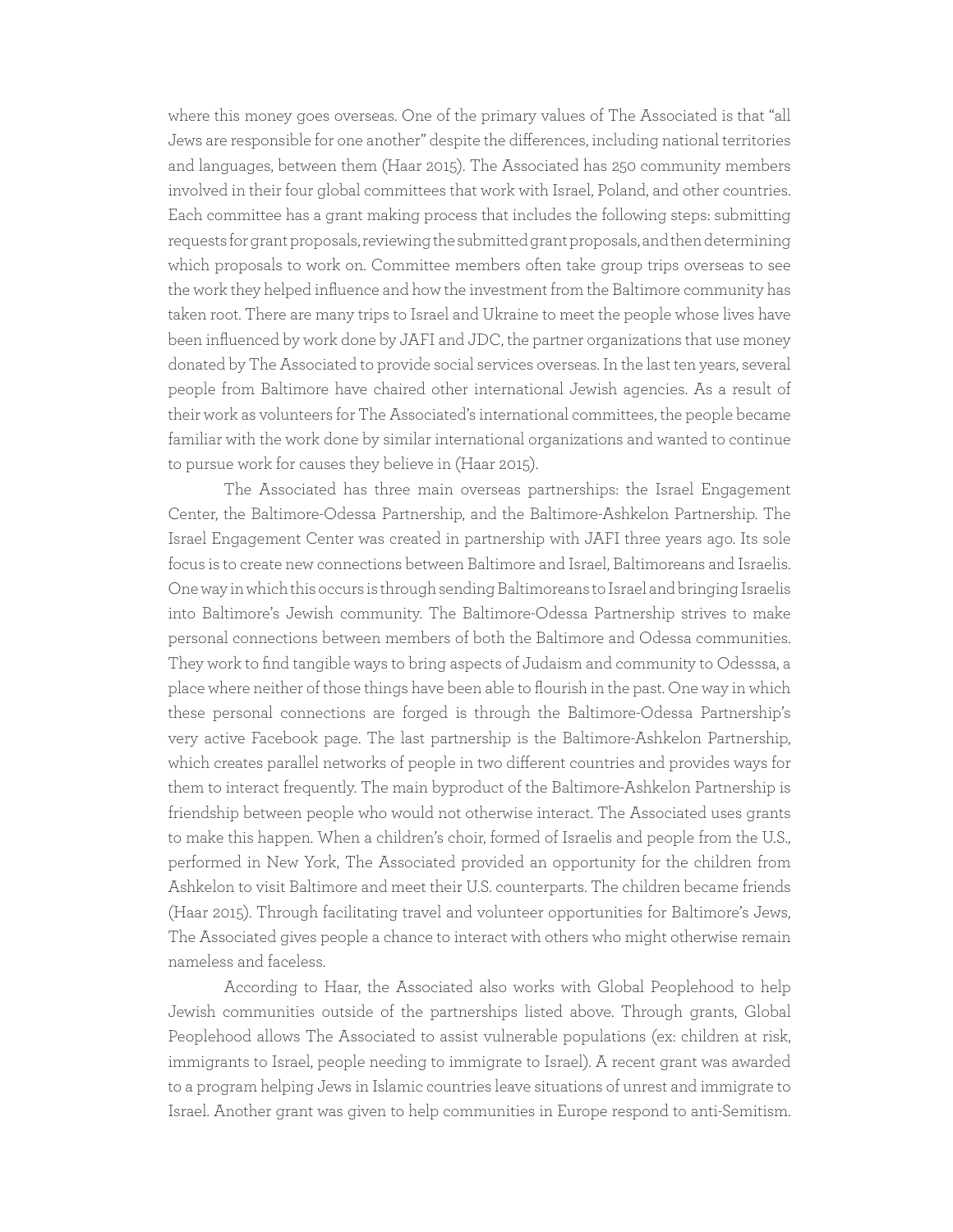This grant goes towards funding, and supporting, leadership training institutes. Additionally, The Associated supports Global Peoplehood through working with non-profits like the Jewish Agency for Israel and JDC. The Jewish Agency for Israel is an Israeli non-profit that focuses on connecting diaspora communities to Israel. They mostly concentrate on bringing young people, under the age of 34, to settle in Israel. Through the efforts of the Jewish Agency for Israel, the number of people emigrating from France and Ukraine has increased. In addition, the Jewish Agency for Israel provides social services to help recent immigrants adjust to their new lives in Israel. Lastly, JDC is an U.S. non-profit that has been around for 100 years. It focuses on rescue, relief, and renewal efforts and works closely with another non-profit, JAFI, to help with rescue work. JDC helps move displaced people to safer areas and provides social services to those people once they have moved. JDC also works to provide programming to displaced communities in order to help the people there coalesce into their own support system. JDC also created an initiative in Buenos Aires to make Judaism more prominent. This resulted in a Jewish cultural festival and public street art depicting Jewish themes. The work done by JDC, JAFI and Global Peoplehood promote the cosmopolitan ideas by crossing state borders in order to cooperate with other organizations that support Jews around the world and provide aid to those who need it.

The purpose behind forming these partnerships is to incorporate Baltimore into the web of international Jewish organizations and the global Jewish community they create. The Associated provides Jews living in Baltimore with direct, and indirect, links to Jews around the world. Indirect links include giving volunteers a voice in deciding how to distribute funding and reading through grant proposals for aid projects. Direct links include participation in programs made with one of their partners, trips to either Odessa or Ashkelon, and interacting with visitors from those places when they come to Baltimore. The Associated fulfills the role Sassen gives to subnational organizations because it works at the subnational level to connect Jews in one locality, Baltimore, to Jews in other localities. The Associated unites with other organizations, like JDC and JAFI, to further the causes of providing for the Jewish community around the world, regardless of state borders. The causes of Judaism and the strong belief in community drive The Associated to reach out across the globe. These smaller processes of including community volunteers in making decisions allows The Associated to help others make personal connections around the world.

A global Jewish identity has the ability to transcend the reach of state borders and governments. Jews around the world are able to connect to each other based on a shared system of beliefs and basic cultural values. One example of this global connection comes from Haar's experience while visiting Odessa with The Associated. In an interview, Haar recounts a meaningful part of the trip. "The first time I was in Odessa, I met a young woman; she was volunteering at JCC and she basically went to summer camp through the Jewish agency and really learned about being Jewish" (2015). Before going to summer camp, the girl did not know anything about being Jewish. Her parents could not tell her, because they had grown up unable to practice their religion and therefore did not know much about it.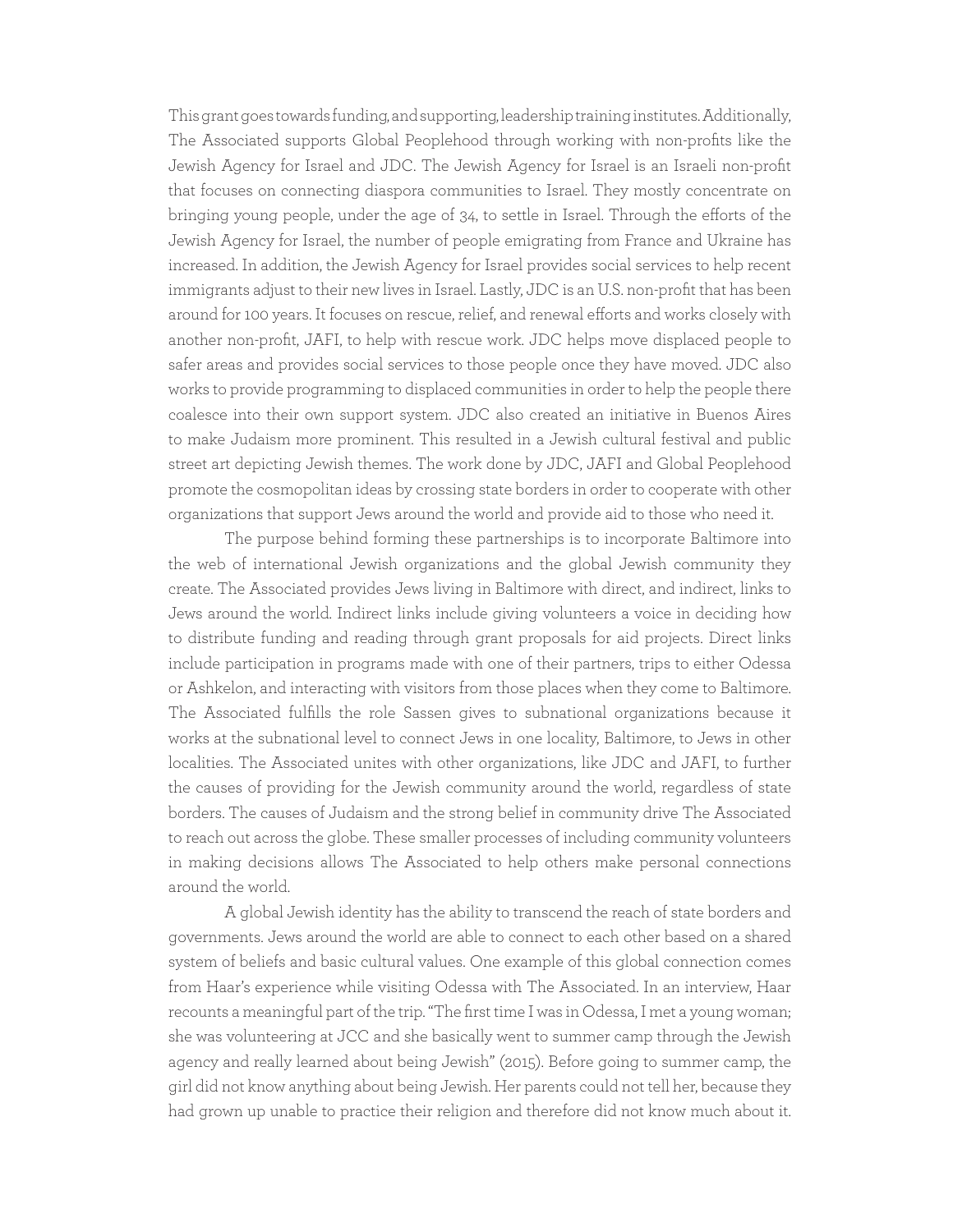"When she got to camp she saw there were some things that were familiar. Kids who went to camp are teaching their parents about what it means to be Jewish. And why." She had dinner at the woman's house. "To hear her parents say 'we weren't allowed to do these things when we were growing up, but our daughter was able to do that'" was a "really powerful" experience for Haar. Through meeting a person living in Odessa and hearing her story, Haar was able to form a personal connection between herself and another person from a different country. Haar could relate to the young woman on a multitude of levels. First, they interacted in person, sharing some experiences through The Associated's trip to Odessa. Second, Haar saw how the work done by the organization she works for impacts lives in a positive way through bringing them opportunities to learn about and practice their religion, and then teach it to others. Third, Haar bridged the gap between cultures through seeing commonalities between herself and the young woman, the largest of which is their shared religion. In Beck's analytical framework, Haar builds bridges between herself and another person, globalizing her own life and making her worldview more cosmopolitan. Mary is an individual example of Beck's theory of cosmopolitanization. From Sassen's perspective, The Associated can be considered a subnational organization operating under a global agenda. It exists underneath the sovereignty of national governments; it is not a state, nor does it interact with states, instead it works in various local communities at the individual level. The Associated can be seen as actualizing the effects of globalization by bringing it to individuals through accessible measures. It is easier for individuals within society to empathize with the work of subnational organizations than for them to internalize the meanings behind things like foreign direct investment.

### *Conclusion*

In conclusion, sociological theories of globalization can be applied outside of the classroom to real life examples, like that of The Associated. Sassen discussed the importance of organizations, which work at the subnational level, filling in the gaps where the government cannot act and sometime following a global agenda. As a subnational organization, The Associated fills many gaps for the local and global Jewish communities. It fills local gaps by funding existing organizations and providing support for Baltimore's Jewish population through programming and working with partner organizations. Most importantly, The Associated does something no state government can, it provides individuals with the ability to reach out to the global Jewish community and develop their own identities as cosmopolitan Jews. Through partnership programs and grants, The Associated connects Baltimore to a larger network of Jews that spans the world. The choices that this single organization and its supporters make have a global effect. This relates to Sassen's claim that micro-processes happening at the subnational level are an important form of globalization. In the work of The Associated, Beck's claims about cosmopolitanization are also validated as individual Jews in Baltimore connect with Jews in Odessa, Israel, and around the world fostering the creation of a global community.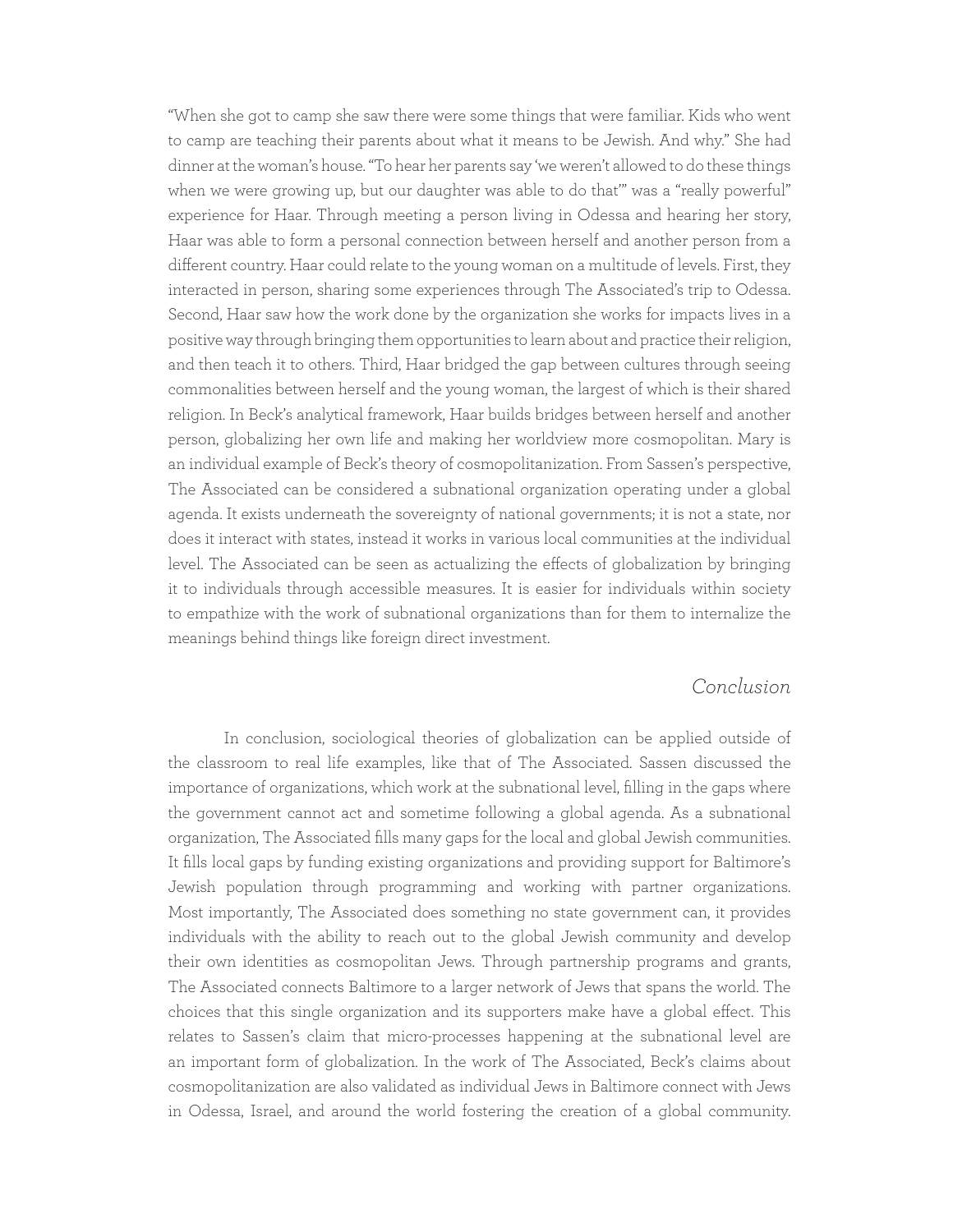Mary's time in Odessa suggests this because she was able to acknowledge "otherness as at the same time different and equal," which, according to Beck, is "the core meaning of cosmopolitanism" (Beck 2008: 794). Haar, and others who have participated in The Associated's efforts to connect Jews around the world are experiencing "'cosmopolitan realism' … the whole conceptual world of the 'national outlook' becomes disenchanted, that is, de-ontologized, historicized and stripped of its inner necessity." (Beck 2008: 793). Instead of seeing the world as divided between state borders and those out of the United States as being separated from her, Mary may now see the populations of Jews that she knows about. Her global Jewish identity allows her to see past territorial boundaries.

Future case studies of similar subnational organizations could help further understand how religious groups impact their target populations by bringing them closer to others who practice that religion around the world. The following questions should be answered: "How do other religious, or cultural, organizations do this and in what ways are they successful in adding to a global religious or cultural identity?" In addition, more research should be conducted, through a literature review, to see what scholars have said about transnational religious communities and global identities.

### *References*

Beck, Ulrich. 2008. "Reframing Power in the Globalized World." Organization Studies 29 (May): 793-804. Saksia, Sassen. 2008. "Introduction." In Territory Authority Rights. Princeton: Princeton University Press, 1-24. Baltimore-Odessa Partnership Facebook page. https://www.facebook.com/BaltimoreOdessa/info?tab=

page\_info. 24 March 2015.

Mary Haar, personal interview, April 24, 2015, Atwater's, Catonsville, MD.

The Associated. "Caring for Jews Around the World". https://www.associated.org/globalcommunity. 24 March 2015.

The Associated. "The Baltimore-Ashkelon Partnership." http://www.qmarkets.org/live/baltimore/home. 24 March 2015.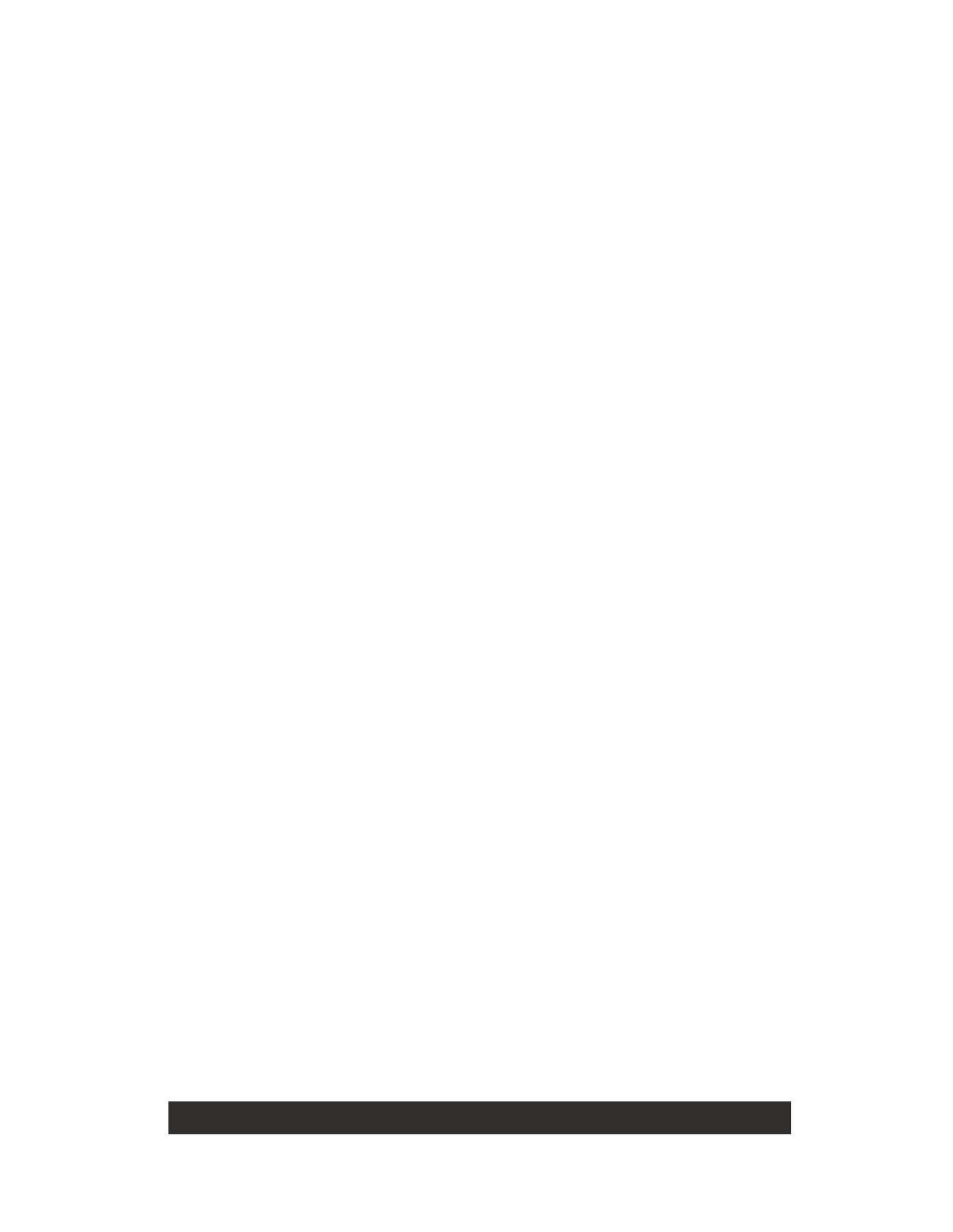# **5** *Red Emma's Bookstore and Coffeehouse: Anarchism and Cosmopolitanism in Baltimore*

### Megan Critzman

### *Introduction*

Cities and states often seek to be recognized on the international playing field as global. Their governments strive for this recognition by employing policies and initiatives. The importance of individual actors within national states, however, is often ignored in these larger efforts, and the local level actor experiencing globalization sometimes appears as insignificant. Globalization, nevertheless, works from within national states as well as through state-based initiatives, including international organizations. It can also be influenced at the micro-level, for instance, when participants work to make society more global and cosmopolitan. Red Emma's coffeehouse, a worker's collective located in Baltimore's Station North Arts and Entertainment District, is an actor in globalization that enables its customers and workers to adopt more cosmopolitan attitudes. To elucidate how Red Emma's promotes cosmopolitanism this case study will use Immanuel Kant's theory of cosmopolitanism" and philosophies of global citizenship. This case study will demonstrate that: 1) Red Emma's values and activities can be considered cosmopolitan in themselves, 2) Red Emma's values and activities enable its workers and customers to become cosmopolitan global citizens, and 3) Red Emma's values and activities can be modeled and adapted by other organizations to promote cosmopolitanism throughout American society. Red Emma's defines itself as a radical, anarchist space. This case study will argue that Red Emma's roots in anarchism form a preliminary foundation that supports cosmopolitanism. The concept of anarchism will help define the basis of the organization, with an emphasis on how specific collective actions can affect our larger everyday reality, in effect contributing to produce global citizens. Red Emma's online manifesto and an interview conducted with one of the current members of the workers' collective will be used to analyze the specifics of Red Emma's cosmopolitan work.

### *Theoretical approach:*

In 1784, Immanuel Kant established a philosophy for cosmopolitanism in "Idea for a Universal History with a Cosmopolitan Purpose." Kant's cosmopolitanism states that over the course of human history, it is inevitable that rational and moral imperatives will defeat natural egoism. Rationalism is a function that is not instinctive but rather tentative through practice (Kant 1784). Kant claimed that as the human species evolves and deploys reason, a utopian state would emerge where cumulative learning will overtrump individualism, thus creating a global cosmopolis. This global cosmopolis, a concept derived out of Kant's cosmopolitanism, will consist of "citizens of the earth" rather than just citizens of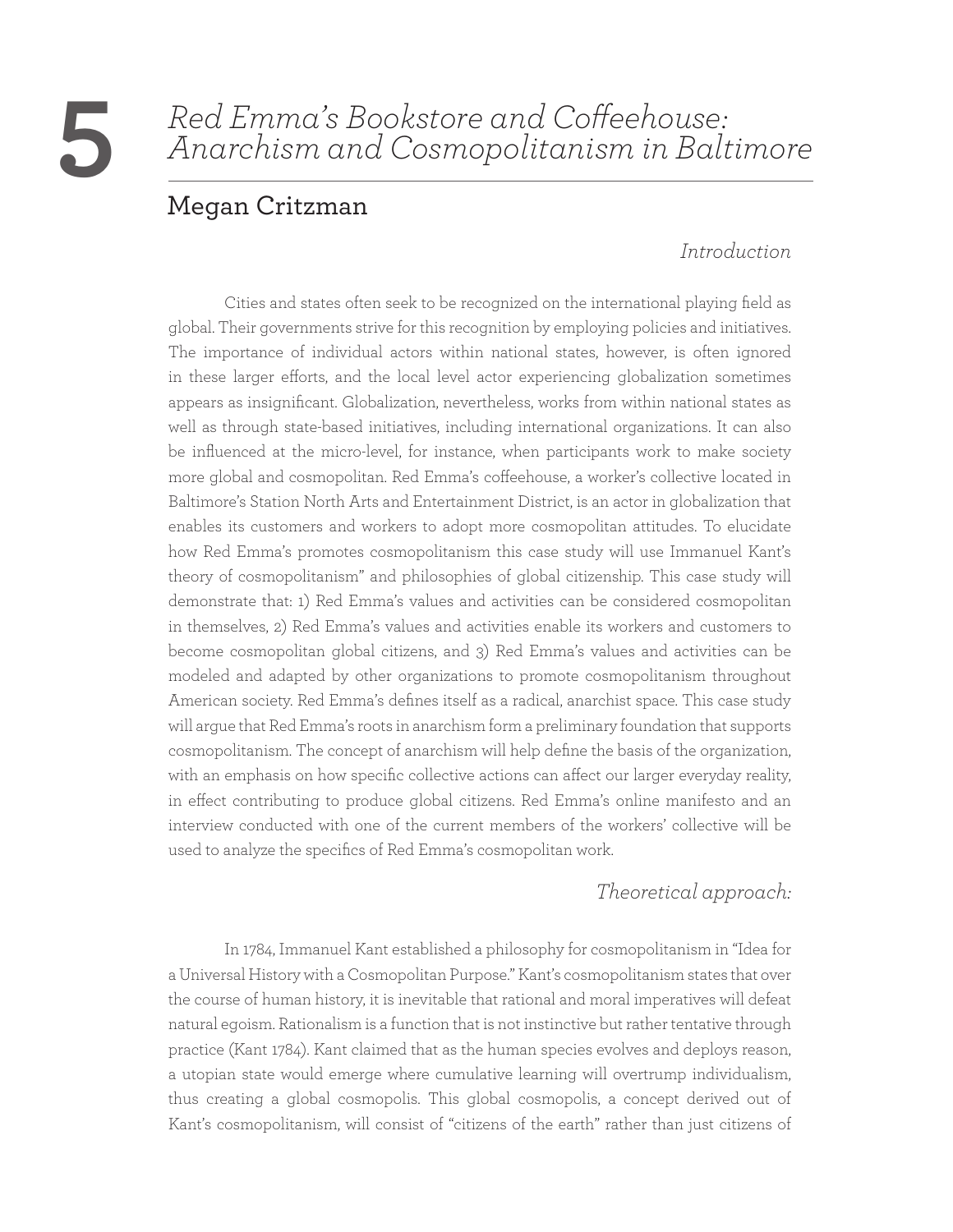any one particular state (Kant 1784). The long-term goal of cosmopolitanism is seemingly meaningless and out of reach, but it must be understood as a series of generations working towards cumulative global awareness, which is dependent on the current generations continuous development of faculties such as reason and dialogue. Kant's cosmopolitical plan stresses the needed for consistent progression of reason and education.

Kant stressed that liberal education and a vibrant cultural life are essential to cosmopolitanism, and he argued that the arts and humanities contribute to the moral maturity necessary for peace and progression (Luncht 2009). Kant argued that art sand sciences "make great headway against the tyranny of man's propensity to the senses, and so prepare him for a sovereignty in which reason alone is to dominate" (Luncht 2009: 312). Liberal education is important because it exercises the 'faculty' of reason rather than relying on the senses or natural instincts. Kant argues that "humanity means both the universal feeling of sympathy, and the ability to engage universally in very intimate communication. When these two qualities are combined, they constitute the sociability that befits our humanity" (Luncht, 2009: 312). Through the pursuit of liberal education that promotes universalism and dialogue, we can move towards global citizenship and a global cosmopolis.

The potential for a global cosmopolis, in addition to individual cognitive development, is also built on the presupposition that "the civil constitution of each state shall be republican" (Kant, 1795: 120). This is founded on the principle of "freedom of all members of society as human beings." Kant's idea also requires "dependence of all on common legislation." In a republic all members should have consensus on laws and adopt them as their own personal values. The power of an effective republic is that it has a "small staff of executive powers," meaning it is governed by fewer rulers, and these rulers focus on real representation of the people (Kant 1795). It does not grow upward in size, but keeps a horizontal structure, growing outwards based on consensus. Republican systems are representative, and a society in which citizens interests are accounted for must also have an interest in cultivating its citizens to their fullest rational capacity. Democratic or despotic systems focus on control and consolation of powers, and therefore ignorance is often promoted or overlooked to keep manipulation levels of its people high (Kant 1795). Republican systems flourish when encouraging the liberal education of their peoples, and avoid despotism because their citizens are educated, involved in the system, and able to address its flaws.

### *Analysis of case*

### 1. Red Emma's values and activities can be considered cosmopolitan in themselves.

A contemporary approach to cosmopolitanism must include higher attention to didactic community centers as a platform for individual exposure to global issues and viewpoints. Outlets are needed at the local level for individuals to find social justice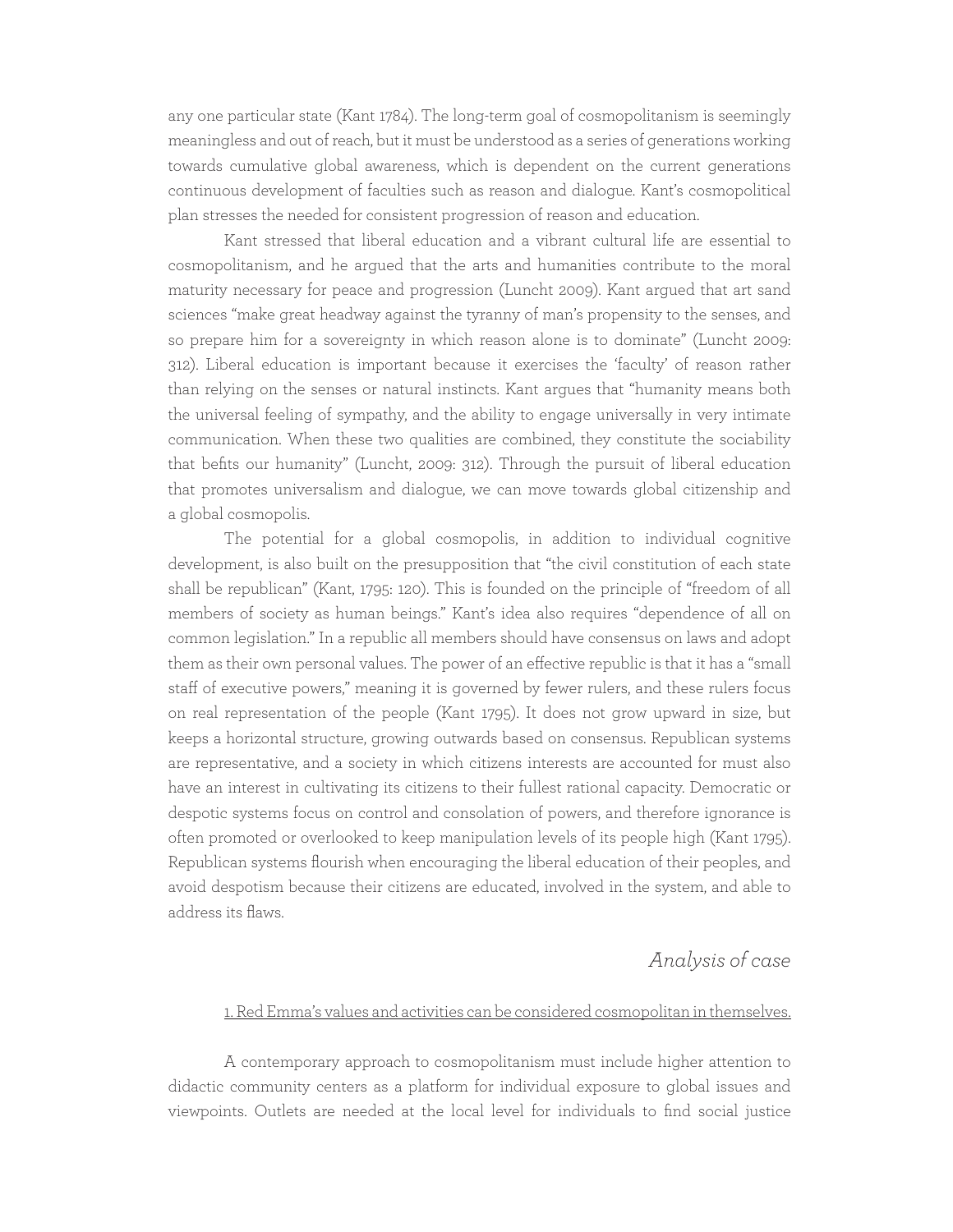outreach groups in order to address the growing problems of current events and to practice cognitive awareness on a local as well as global basis through dialogue and education.

As an organization, Red Emma's values and activities are cosmopolitan in themselves. Red Emma's acts as a magnet for cosmopolitanism within the city of Baltimore. In their decade of existence, Red Emma's has relocated from a basement shop in the historic Mount Vernon neighborhood to the Station North Arts and Entertainment district of Baltimore. In their prior neighborhood, Mt. Vernon, the residents were predominantly white and affluent, and the organization catered to what a member of the collective in an interview called "older white liberals" (interview 05/07/15). In contrast to the previous neighborhood, their new location is rooted in a multiracial area, which encompasses a vast clientele who would not have previously been exposed to radical ideologies such as anarchism, workers cooperatives, and horizontalism. Red Emma's acts as a space to connect the multiple demographics of Baltimore. Their locations have changed and they have expanded, but the foundations of their politics remain the same: they continue to function as a workerrun collective run by consensus. The values they are committed to are: (1) Sustainability: as far as is possible, they try to minimize waste, and maximize recycling and reuse. Further, they are animal friendly, as they are a 100% vegetarian cafe, and focus extensively on our vegan menu; (2) Safe space: there is no room for racist, sexist, homophobic, transphobic, or ableist behavior in their space; (3) Support for the independent publishing ecosystem: as much as possible, they support non-corporate presses and distributors that share our values (Red Emma's 2015). Their values show consciousness to larger global issues that can be addressed at the local and individual level. The principles of nondiscrimination and respect for differences among individuals create an inclusive space that is cosmopolitan. Red Emma's also addresses sustainability and concern for the natural environment, which is a larger problem that is shared by humanity as a whole. As a customer and participant of Red Emma's you are exposed to multicultural perspectives and an exemplary anticapitalist system, which functions on participatory democracy among workers rather than hierarchies led by capitalist actors.

### 2. Red Emma's values and activities enable its workers and customers to become cosmopolitan global citizens.

Red Emma's is a platform on which the citizens of Baltimore are able to enhance their status as global citizens. The values are based on sustainably sourced food and coffee, and the space serves as a safe space for dialogue and inclusion. During a customer's visit to Red Emma's, a person can expect to find fair trade coffee, which is roasted in store and sourced from Thread coffee, a local collectively-owned small-batch coffee roaster that ensures its coffee was grown and sold in a sustainable way for both farmers and the earth. Food options are local and organic when possible, entirely vegetarian, sometimes vegan, and can be adjusted to account for multiple food allergies. They sell local beer and vegan wines as well (personal observation by the author, 04/28/15). The book department has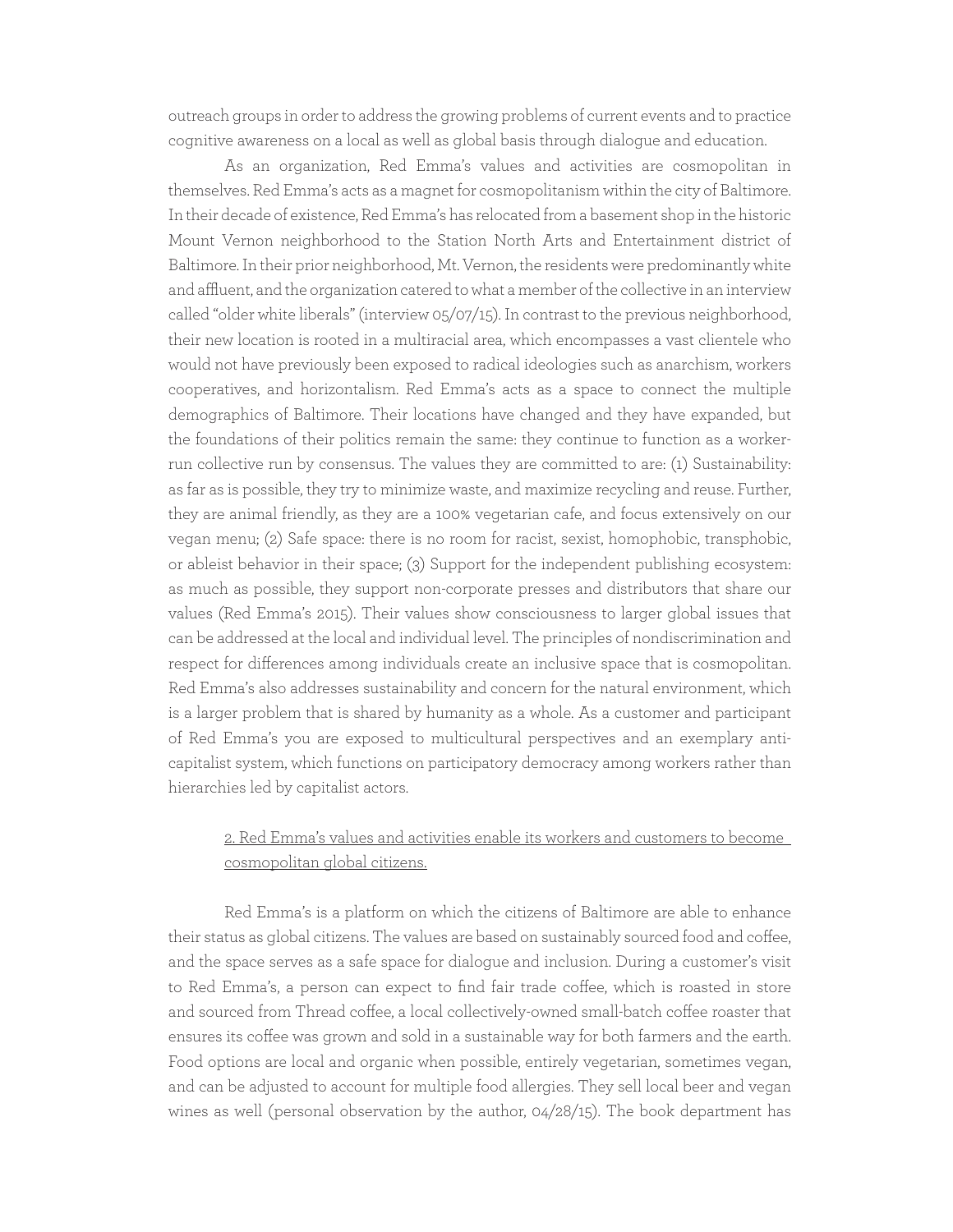an extensive array of alternative and non-corporate books, radical books, newspapers, magazines, and self-published zines. Red Emma's anti-capitalist values allow its patrons to read and sit in the cafe without purchasing the books beforehand, but they do ask that the books be re-shelved afterwards. Those visiting the store who have no prior knowledge of the ideologies behind Red Emma's can find signs of their radicalism, whether it is through questions of preferred dietary choices (dairy or nondairy), through Black Lives Matter hashtags on the windows, through questions of preferred gender pronouns to create an inclusive space, or through the bookstore which contains book categories such as Feminism and LGBTQ, IWW / Workers Rights, Organization and Activism, and many more that are not found in typical bookstores. When customers address these radical elements that they were not predisposed to, it can lead to self-reflection and to questions about personal ideologies.

The organization is defined as a safe and inclusive space for people in the Baltimore community to gather and discuss matters ranging from everyday conversations to current social justice issues. Red Emma's is not a political agency and does not mobilize people for social movements, but acts as a space that attracts Baltimore's social justice groups. It was used as an organizing center for the recent Black Lives Matter movement that gained momentum after the death of Freddie Gray, a black man who died in police custody in Baltimore. People came to Red Emma's and made protest signs and received information about upcoming marches and protests throughout the city. The organization also hosts many different social justice events, including the Social Justice Happy Hour. HollabackBmore, a gender conscious group that address street harassment in Baltimore, has taken advantage of such events and brings people together to have conversations that address patriarchy and sexism in society. These events allow consciousness-raising dialogues for people to question society's systemic inequalities and address how society can change through individual actions. These events allow for and showcase individual actions that address society's regressions into a system of inequalities preventing future generations from evolving naturally into a potential global cosmopolis.

Red Emma's offers weekly special events such as national and international book speakers, teach-ins, or panels. Recent topics have included police brutality in America ("Ferguson, The State of Black America, and Where do we go from here?"), feminist movements in Latin America (Hilary Klein's book talk on "Compañeras: Zapatista Women's Stories"), and many more that can be found on Red Emma's Facebook page. These events organized at Red Emma's are always free to the public. Red Emma's also hosts a sister organization - the Baltimore Free School. The Baltimore Free School exemplifies Kant's call for the liberal education of global citizens. As its name indicates, it is a free organization that offers classes to anyone. It is inclusive also because anyone can teach a class. They have registrations for classes that anyone can sign up for, which include weekly readings, but all are welcome to join mid-session, participate, and provide insights from readings or their own personal reflections. This didactic organization is both run by and attracts members of the community, exposing its students to different mindsets and viewpoints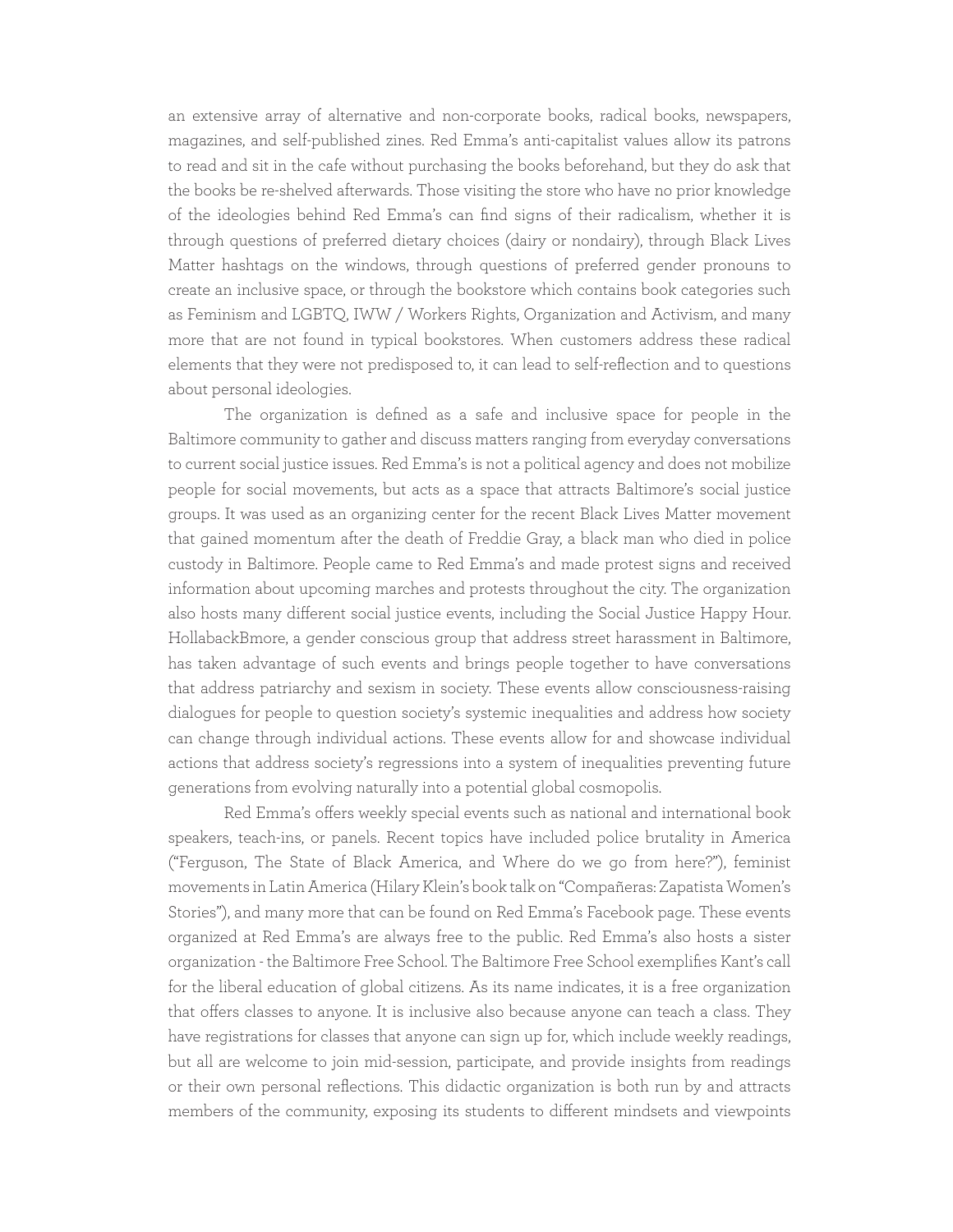that would have otherwise not been encountered in independent study. A community system of learning can better reflect the notion that "our conversation with texts enables us to enlarge, however imperfectly, the community of thinkers with whom we converse to include those remote from us in space and time" (Luncht 2009: 314). These events require dialogue and conversation between participants, reflecting Kant's call for dialogue in the formation of making global citizens.

### 3. Red Emma's values and activities can be modeled and adapted by other organizations to promote cosmopolitanism, thus making American society more cosmopolitan.

The Kantian republican model of governance is not exclusive to government systems; it can also be applied to businesses and other organizations to promote a more egalitarian society. Republics run on consensus and result in individuals influencing society, rather than a society controlled by a selected few. It is important that this model be adopted by other businesses and organizations because it redefines hierarchical structures and creates a platform of dialogue where everyone has a role in brainstorming and problem-solving. It promotes rational thinking and requires educated people to be concerned with how their actions contribute to larger global connections. When businesses and organizations adopt Kant's republican model, self-governing through egalitarianism replaces capitalist hierarchies. When republican governance expands to businesses and organizations, then the notion of power and control radicalizes at the individual level, allowing for differing and more radical conceptions of government. Micro-level republics can be the building blocks to large-scale structural change that can spread to governments. Through an evolutionary process of individual development, progress is made toward a global cosmopolis.

Red Emma's is an example of how consensus and horizontalism can reflect Kant's call for a republic, on a state-level and individual moral basis. Red Emma's is a model for other organizations to take note of because it runs as a worker's cooperative, meaning "everybody who is a part of the collective owns an equal share of the business, and has an equal voice in the decisions we make to run it" (Red Emma's 2015). This encompasses Kant's call for small executive powers that require consensus of all members. Red Emma's also stresses the importance of consensus stating it "is about treating people as valued equals, building the foundations of trust you need to take people seriously, to truly listen to what they have to say, and to work things out dialogically until arriving at a solution that everyone is comfortable with" (Red Emma's 2015). Kant distrusted democratic systems of elected officials because they focus on the consolidation of power, rather than on true representation of the people. Red Emma's does not use democratic representations because "traditional voting encourages factionalization, and a competitive attitude towards making decisions, where the goal is to get your way by overpowering the minority" (Red Emma's 2015). After discussing the workers co-op in an interview, one of the members explained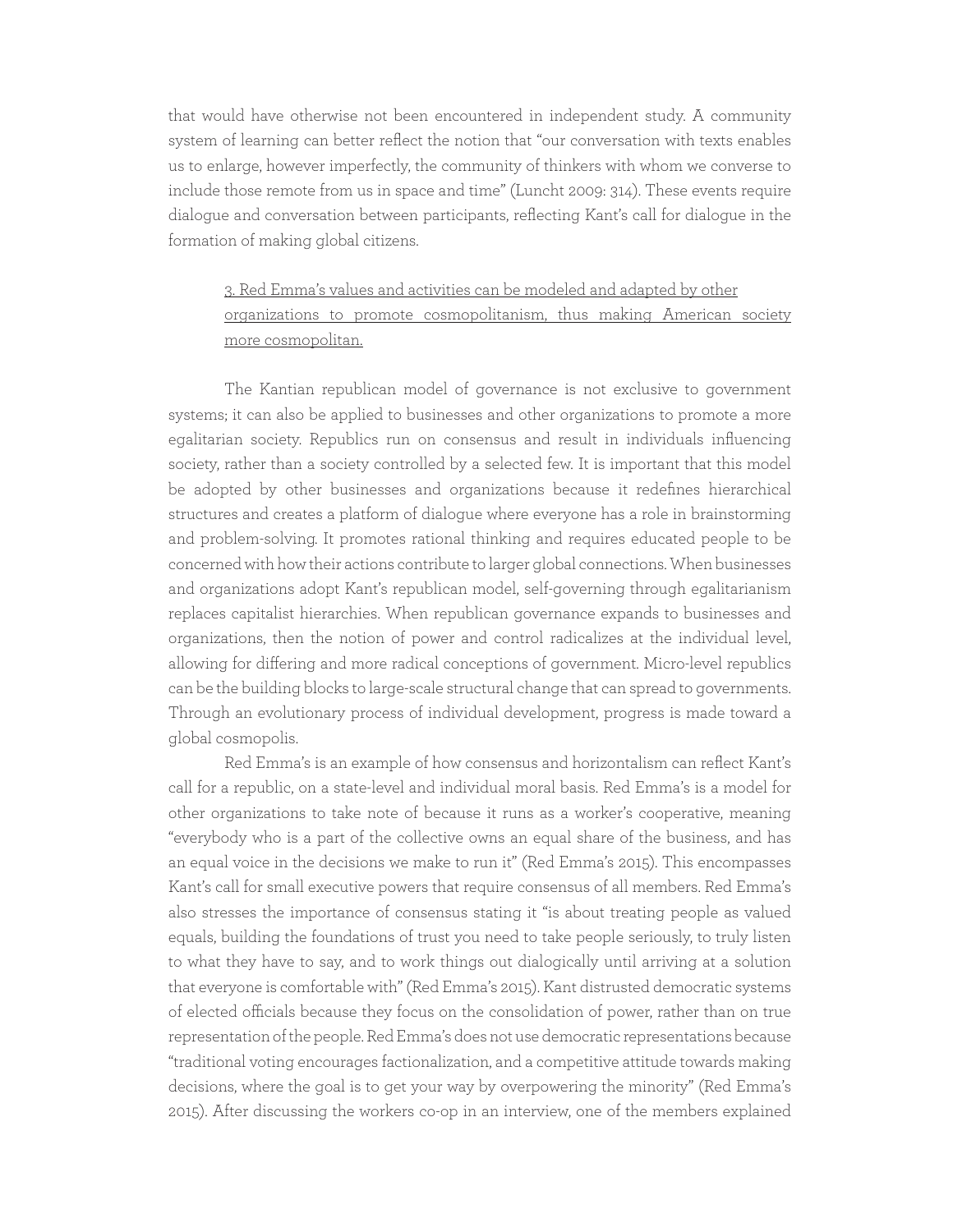that when people have differing opinions on matters, it is worked out through dialogue, and when both sides reach an understanding and agreement, then the rest of their meetings and decision-makings can continue (Interview 05/07/25).

Red Emma's is a model to other businesses and organizations because it exemplifies a method that engages, educates, and provides workers with rational thinking and decision-making that adds to their commitment to the organization. It is powered by anti-capitalist and radical ideologies and a horizontalism that allows equality between workers. All members have an equal starting wage, and the collective ensures that all receive a living wage. When discussing the organization structure with a member of the collective, they explained that the more work and hours a member is willing to put into the project is the agreed-upon fair way in which members earn wage increases (interview 05/07/15). Red Emma's is an egalitarian model that focuses on the well being of its workers and providing its customers with radical alternative information that would not normally be able available in the Baltimore community.

Red Emma's originated as an anarchist info shop, originally called Blank Planet, that sourced radical books and self-published zines to other anarchists in Baltimore. Blank Planet later changed the name to Red Emma's after anarchist Emma Goldman, who worked against state tyranny, capitalist exploitation, and patriarchal oppression. In an interview, a member commented that Red Emma's consciously evolved into a space that defines itself as radical, rather than just anarchist - though it still has its roots in such - in order to open its doors as a spot of inclusion, rather than creating a divisive political agenda (interview 05/07/15). Red Emma's believes that committing "to a label and a specific ideological tradition was unnecessarily limiting," although it is still rooted in philosophies of anarchism (Red Emma's 2015). Venues are an important aspect of anarchism and radicalism because they serve as a foundation for people to meet, discuss, and make decisions collectively. Anarchism has the potential to radicalize the individual because it is rooted in bottomup grassroots struggles to create micro-level changes in everyday life - changes that are necessary for larger shifts in the macrostructure (Wigger 2013). Anarchism is different from other radical agendas because, unlike Marxism, it pursues preempted direct actions...to promote change in the immediate future, rather than a distant post-revolution future that is usually ascribed to Marxism (Wigger 2013). This philosophy is typically anti-state because state institutions are constructed of hierarchies and do not run on a system of egalitarianism.

### *Conclusion*

This case study shows an example of the ways in which individual actors can play a role in shaping globalization. Kant looked at history as a web, a sum of human actions that builds society towards a global cosmopolis. It is a pleasant paradox that an anti-state ideology like anarchism can be applied to a potential global world order. This gives hope that the current state system under which our society functions can be repaired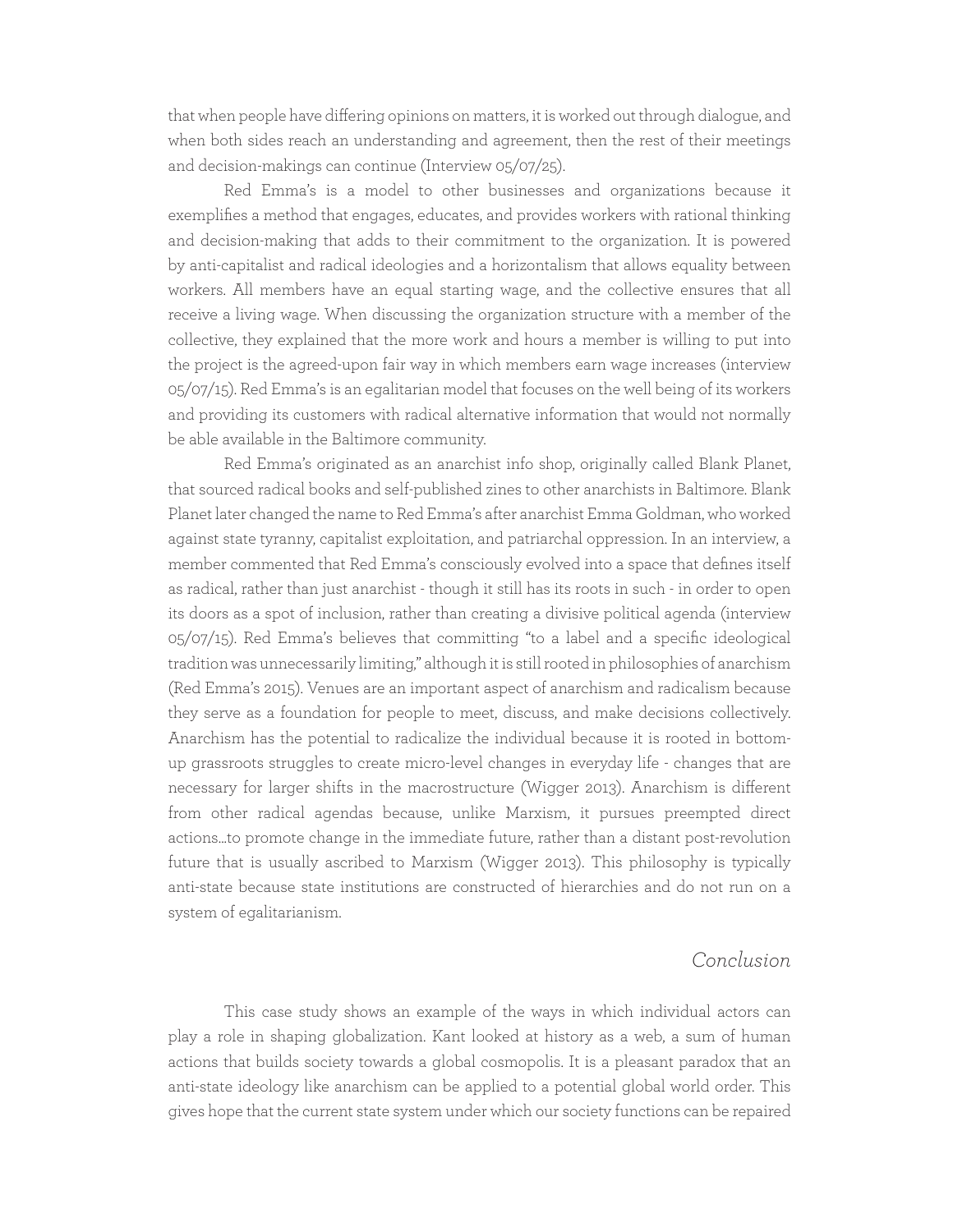from within. American society, founded on democracy, runs on the consolidation of power through selected representatives, and Kant believes that democracies are civil, but lack a republic's moral accountability to the people. When we take anarchist ideologies, such as the need for individual direct actions to confront injustices, whether that be radical conversations or participation in social justice groups, we are helping to construct a society where citizen's demands are heard and accounted for. Our level of cosmopolitan attitudes determines whether our individual actions are contributing to the progress or regression of society. These attitudes can be strengthened when we have sources of liberal education and dialogue. Red Emma's is a necessary resource for a city that needs global citizens who are informed and radical enough to challenge injustices and think outside the box of traditional capitalist hierarchies.

### *References*

Kant, I. 1784. The Idea of a Universal History on a Cosmopolitical Plan.

Kant, I. 1795. Perpetual Peace: A Philosophical Sketch.

Lunct, M. (2009). Toward Lasting Peace: Kant on Law. Public Reason, and Culture. American Journal of Economics and Sociology, (1). 303

"Red Emma's. 2015. https://redemmas.org/about. Accessed on May 11, 2015."

Wigger, A., & Buch-Hansen, H. (2013). Competition, the global crisis, and alternatives to neoliberal capitalism:

a critical engagement with anarchism. New Political Science, 35(4), 604-626.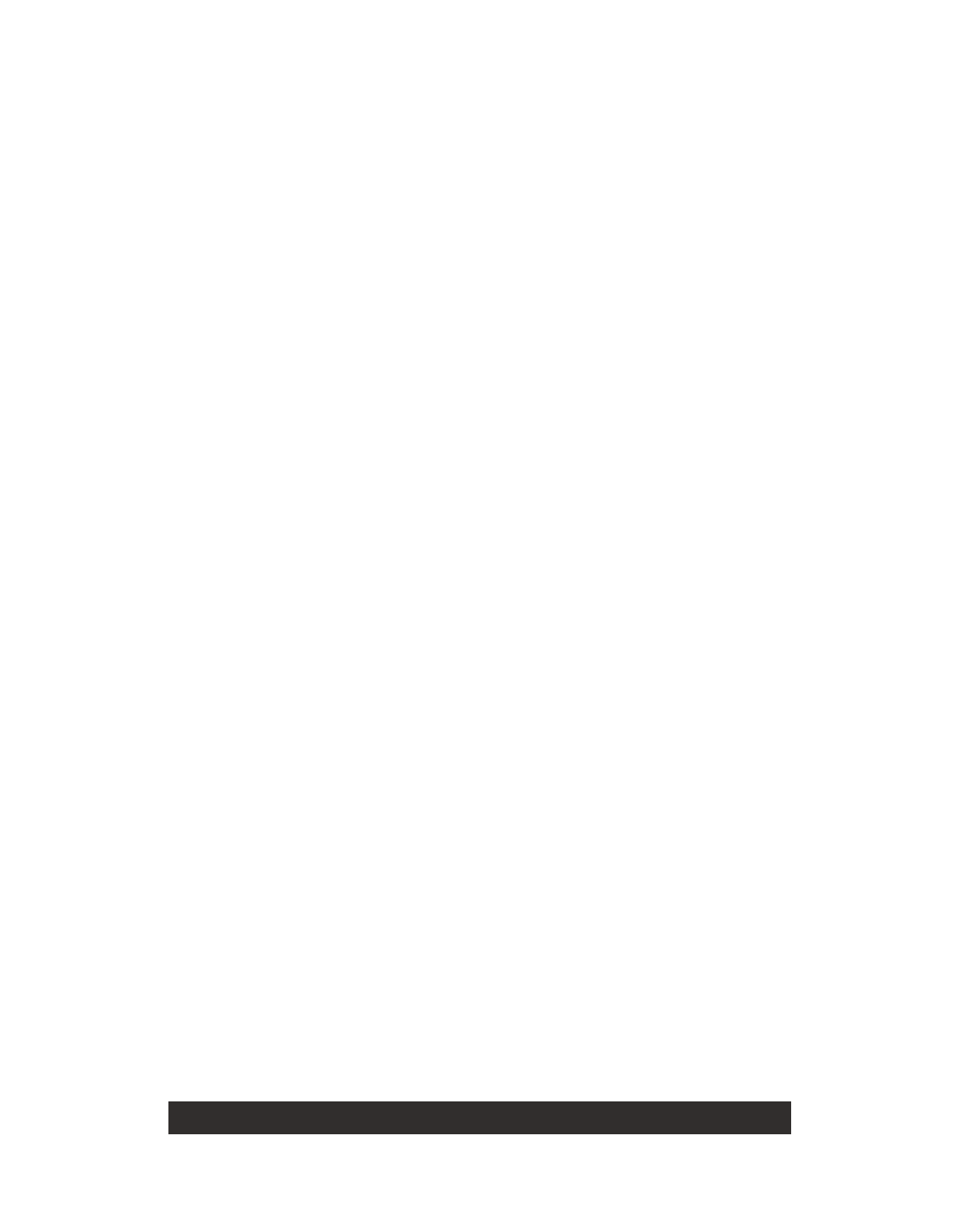# **6** *YBI African Apparel and Fashion in Baltimore: an Anthropological Approach to a Small Globalized Business*

# Mbalou Camara

### *Introduction*

In this day and age, many people wear certain articles of clothing in order to remain trendy and uphold popular modes of fashion by displaying brands. Others, however, use clothing as a means of ethnic identification and a symbolic way of embracing the values and beliefs behind a distinct culture. YBI African Apparel and Fashion (YBI) is a small business located in Baltimore, Maryland that highlights this very cultural notion behind clothing. According to Sister Yeshiyah B. Israel, owner and founder of the business, YBI aims to encourage more pride and joy in traditional Sub-Saharan African culture throughout the United States by selling a distinctive line of garb and accessories inspired by the African diaspora. In this paper, I analyze YBI's business from the perspective of Arjun Appadurai (2001) in "Disjuncture and Difference in the Global Cultural Economy" and of Jonathan Friedman (1995) in "Global System, Globalization and the Parameters of Modernity: Is Modernity a Cultural System?", who maintain that globalization embodies dynamic processes of culture and identity manifested in many settings of the world today. While Appadurai delineates the different "scapes" that accompany the global economy's complexity and irregularity, the work of Friedman illustrates how the domains of cultural globalization are subject to social practices of identification. In the following sections, I will (1) discuss the anthropological approaches of the aforementioned authors in a literature review and (2) demonstrate how YBI epitomizes cultural processes often visible in the global movement of consumer products. The analysis is based on information generated through an in-person interview with Sister Yeshiyah.

### *Theoretical approach:*

In recent decades, the "global cultural economy" has gradually shifted from a capitalist hierarchy of center-periphery interactions to a more complex system that involves a disjuncture of transnational movements and flows. While much of what occurs through transnational flows involves economic processes, the nature of globalization today encompasses an even stronger feature of cultural exchange. More specifically, what several scholars understand about the world today is that the global arena possesses a fluid and disorganized nature that is associated with culture, place, and identity. Such is the case in Appadurai's (2001) anthropological approach as he divides the world into ethnoscapes (the movement of people across cultures and borders), financescapes (the flow of capital), mediascapes (the movement of electronic capabilities, media, and information), technoscapes (the spread of technology and software goods), and ideoscapes (the movement of political ideas and representations) (Appadurai 2001: 589-590). Within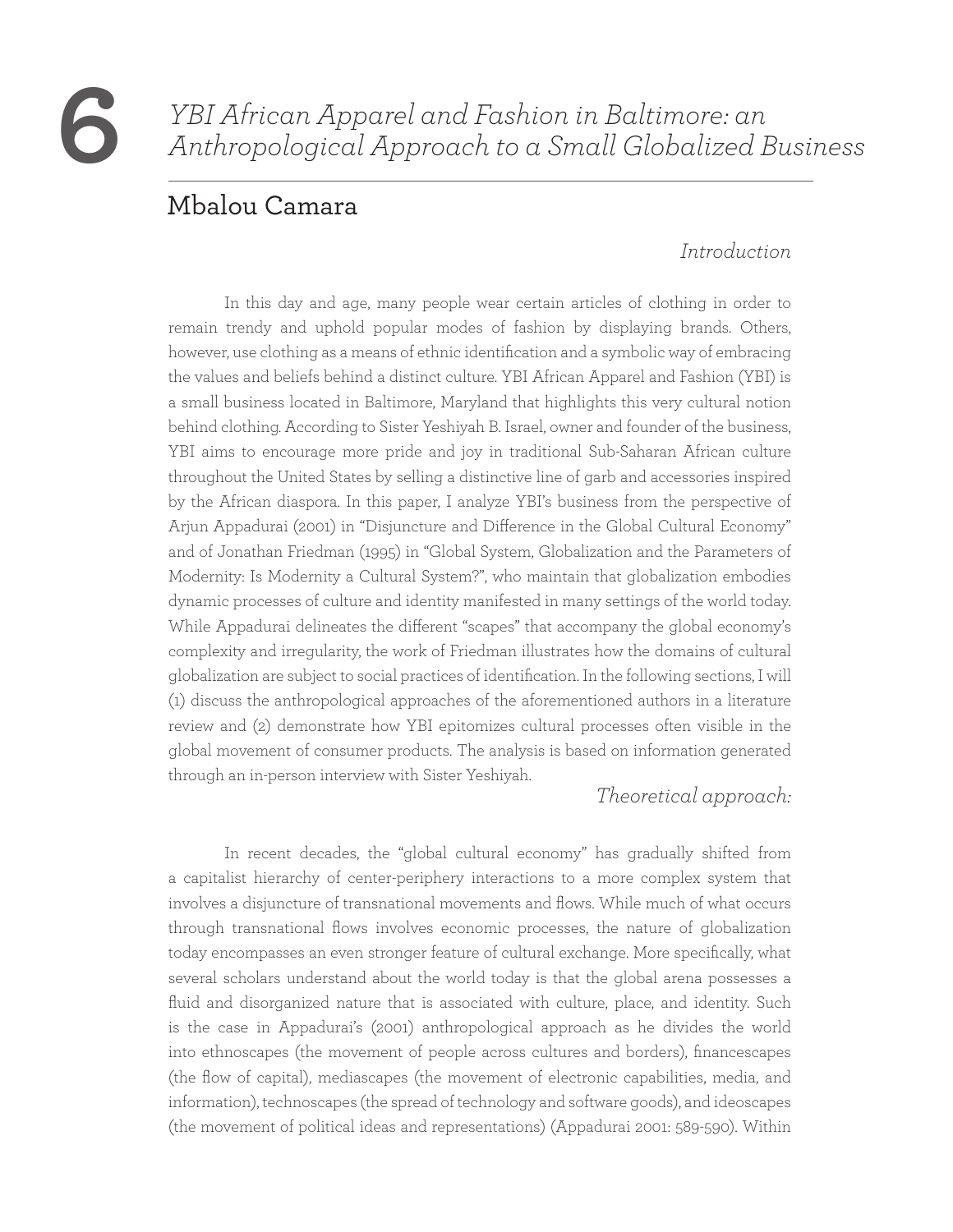this theoretical framework, Appadurai holds that each scape is manifested in the realm of "imagined worlds" because disjunctures in the world system contribute to the different realities and perspectives that constitute it. To communicate his main idea, Appadurai explains that the result of these global cultural flows is a complex and dynamic interplay between homogenization and heterogenization — one that connects local societies with the global scapes.

Appadurai similarly articulates the existence of cultural mobility through global flows and how cravings for new commodities through locality "become a fetish that disguises the globally dispersed forces that actually drive the production process" (Appadurai 2001: 596). His theory acknowledges that production in the global economy may work to mislead communities by creating, in turn, disjointed and "imagined" identities. Moreover, he specifically makes reference to clothing styles as instruments of homogenization that are ultimately "absorbed into local political and cultural economies" in the process of globalization (Appadurai 2001: 596). In this sense, Appadurai is telling readers that "commodities and designs of difference" that were once global become increasingly local in the regions to which they are exposed. At the same time, he states how the "central feature of global culture today" is based on the struggle between "sameness and difference to cannibalize each other" as well as between homogenizing states and ethnic movements (Appadurai 2001: 596). Appadurai reveals how homogenization (through globalizing processes) and heterogenization (through localizing processes) occur simultaneously in the overlapping global scapes.

In Jonathan Friedman's "global systems approach", "a whole series of local and localizing phenomena, ethnicity, nationalism, and indigenous movements can be understood as global products... [and] localizing strategies are themselves inherently global" (Friedman 1995: 5). Like Appadurai, Friedman also claims that the process of globalization often roots from cultural movements. However, he argues that "the global arena is a product of a definite set of dynamic properties including the formation of center/ periphery structures, their expansion, contraction, fragmentation, and re-establishment throughout cycles of shifting hegemony" (Friedman 1995: 11). Each of these properties makes up the global system and thus gives a more convoluted understanding of cultural globalization processes.

For Friedman, the common meaning of globalization is seen in "the flow of meaningful objects and ideas that retain their meaning in the movements" (Friedman 1995: 24). More importantly, the concept of "homogenization" ultimately entails that "the frames of attribution of meaning to belong to the same frame as the place where the 'thing' was first produced" (Friedman 1995: 15). For Friedman, cultural globalization must assign a "stable frame of global reference that allows access from different parts of the global system to the same set of expressions or representations" (Friedman 1995: 15). However, he also affirms that, with globalization, "conditions of identification of both self and other have changed" and thus altered the meaning behind those objects and ideas because product differentiation allows for modification to local tastes. In this process, which Friedman calls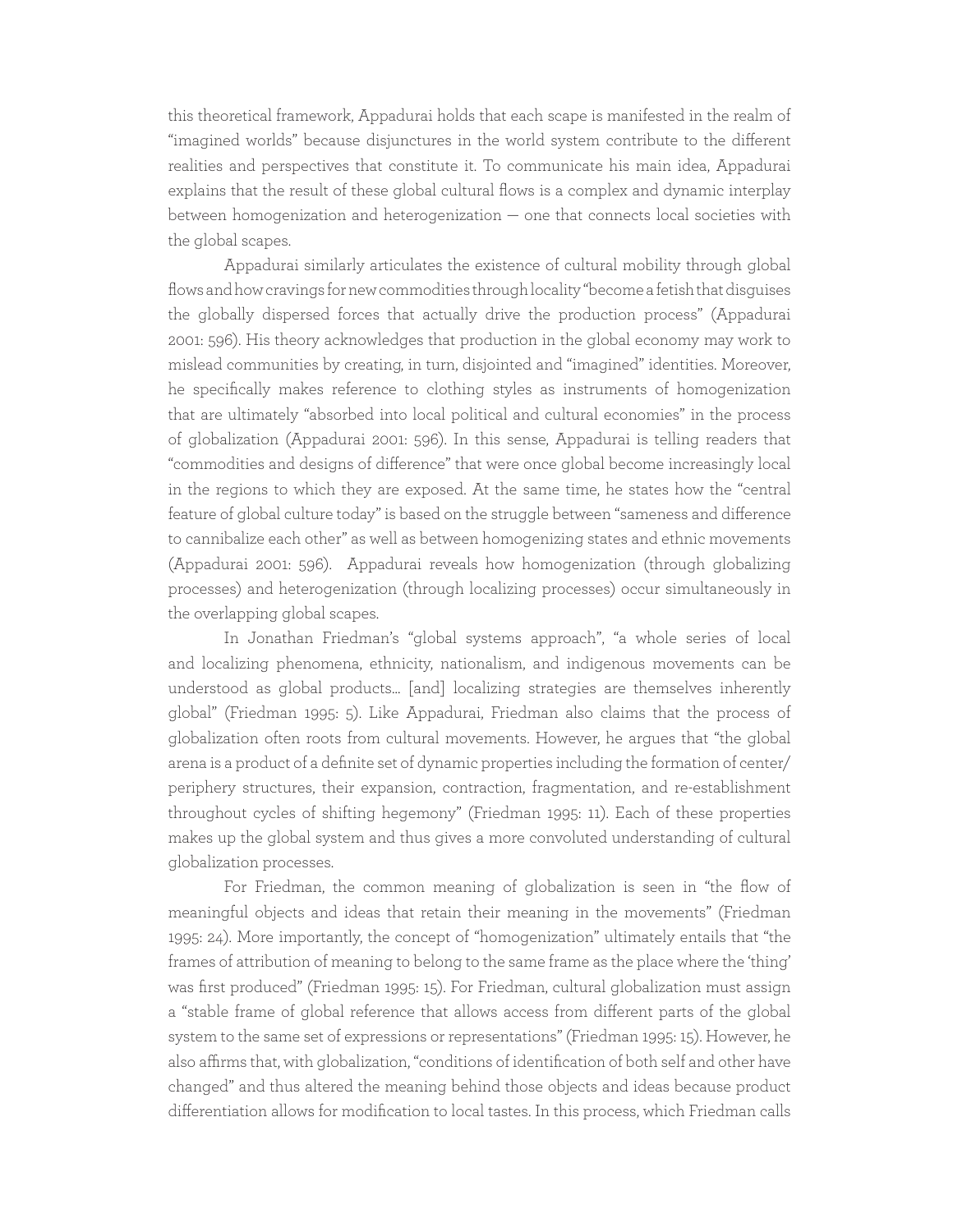"weak globalization", the local is able to assimilate the global into its practiced meaning (Friedman 1995: 29).

One of the most significant contributions that Friedman includes in his article is the theoretical notion of "disillusioned cosmopolitanism" (Friedman 1995: 17-18). Friedman argues that the cosmopolitan actor (in the form of persons, businesses, or institutions) "can only play roles and participate superficially in other people's realities, but can have no reality of his own other than alterity itself" (Friedman 1995: 18). In other words, meanings attributed to certain objects can easily become distorted as the cosmopolitan aims at self-identifying with them in a setting away from their origin. This "practice of cosmopolitanism is predicated on maintaining distance [and] often superiority to the local" while also participating in many worlds without truly becoming a part of them. Unauthentic cosmopolitan actors are ultimately able to survive in their old identities by redefining the objects they enjoy (Friedman 1995: 18).

### *Analysis of case*

Both Appadurai and Friedman's anthropological theories provide the lens into which we see YBI African Fashion and Apparel as a prime example of a local business that is experiencing cultural globalization. These approaches raise many questions for this particular case study. First, how are global cultural movements manifested in this small local business? Second, to what extent do ethnoscapes and financescapes intersect to create a more complex process of globalization for YBI? Third, how does the local consumption of clothing and accessories from the African diaspora affect the cultural meanings of the objects that are tied to it? And fourth, how does this "translation" of products of African culture through YBI affect the identities of those Americans who end up buying and sporting the apparel throughout Baltimore? These questions are significant because they not only assess how global dimensions impact this local business, but also take it a step further to observe how globalization's fluidity can also influence the culture and identity of the actors involved. The paragraphs below shed light on these different aspects of the local business.

After traveling to Ghana in West Africa, Sister Yeshiyah B. Israel was inspired to begin her own line of traditional African fashion here in Baltimore in order to "awaken the Africa in America" and to ultimately "bring modesty back". Sister Yeshiyah can trace her roots back to Sub-Saharan Africa and continually claims that African culture is in her DNA so she "loves and wears it proudly". She also asserts that over the past few years she has learned "how to be more global with fashion because [Americans] are learning more and more about wearing African culture". Sister Yeshiyah has noticed that many people are gaining interest in commodities that reinforce African tradition, especially in the United States. This exemplifies Appadurai's notion of commodity fetishism, as people tend to crave unique global products. Through YBI, African culture is turned into a commodity. In addition to retailing its various products, the company ultimately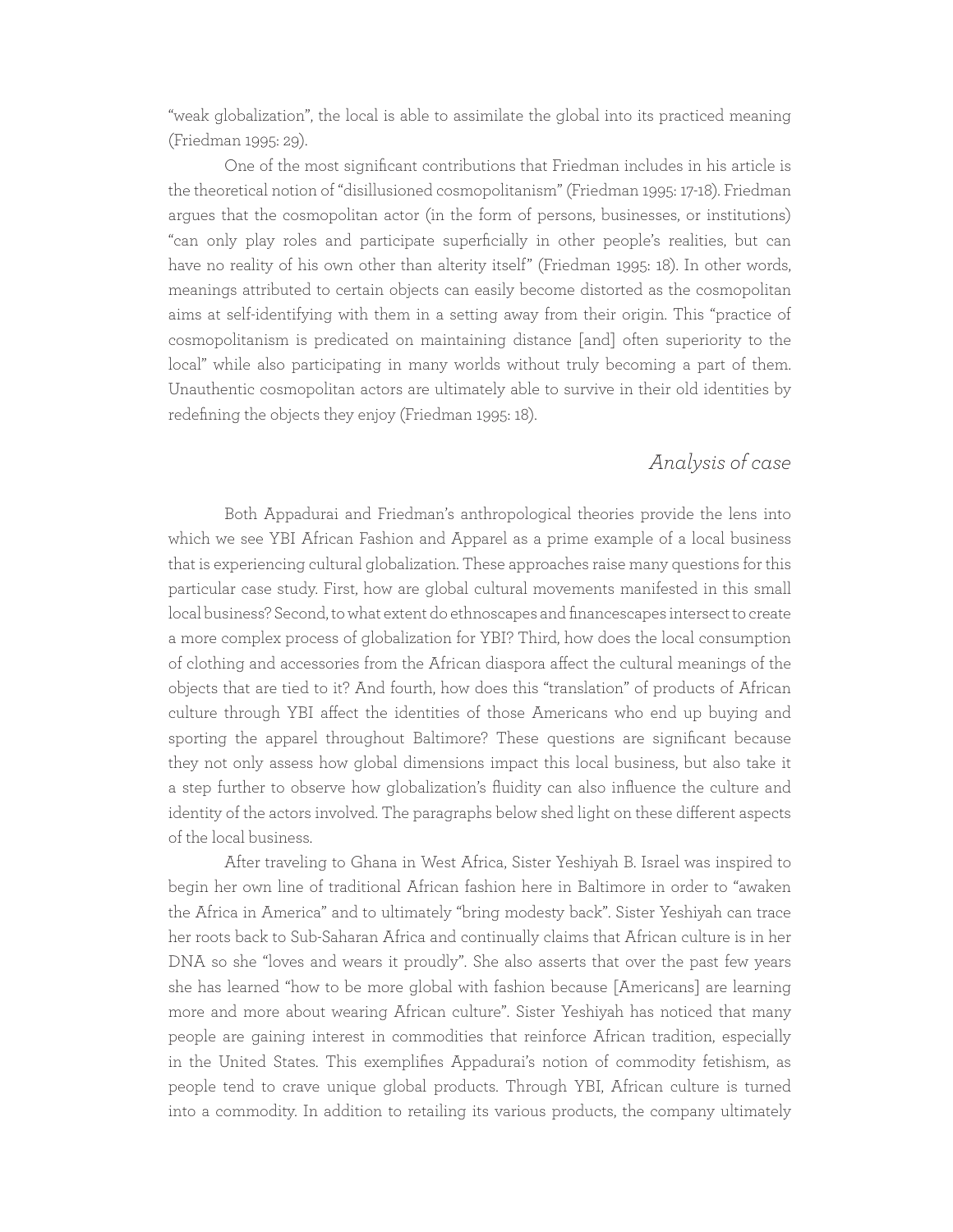aims at making a difference. On its website, YBI pledges that part of each purchase goes towards meals and schooling for poor, orphaned children in several East African countries. Thus, YBI is at the intersection of an ethnoscape, or the African diaspora, represented by the business owner, and a financesape in form of the business transactions which link the consumer in Baltimore to producers in Ghana as well as the children there who receive part of the proceedings.

As someone who grew up in a household of seamstresses, Sister Yeshiyah is dedicated to not only producing her own exclusive clothing items, but also marketing other apparel, designs, and fabrics from vendors in New York, California, the District of Columbia, and even Accra, Ghana. Over the past few years, she has taken part in multiple fashion shows and conventions as an opportunity to promote her clothing and to get an idea of what new styles are "in" that she can incorporate in her ethnic fashion. She advocates for selling numerous customized pieces of clothing, artifacts, and beauty products as well as a children's line which aims at diversifying the range of customers. Much of the apparel is tailored for different body frames of customers who make special requests. Overall, Sister Yeshiyah markets clothing that harnesses an urban style while still maintaining its ethnic foundation. This act of "glocalizing" the clothing and accessories to accommodate for the local tastes of people within the United States links with the idea of "cultural appropriation" and raise the question of how it is possible that distinct cultural meanings behind these articles of clothing be somewhat lost in translation. As Friedman predicts, cosmopolitan businesses such as YBI often work to alter the deeper meaning behind the very articles of clothing it sells as it attempts to tailor its products to local tastes of consumers in Baltimore. Instead of keeping the designs of these traditional ethnic clothes as they originally were, YBI is redefining the clothing in an act suggestive of disillusioned cosmopolitanism.

The goal of the business stems from a growing desire to get in touch with the ethnic identity that is manifested in African culture; specifically through apparel. In many ways, YBI has adopted a form of cultural expression rooted from the African diaspora. Many people take pride and joy in emulating that very tribal and ethnic fashion that depicts much of the African apparel we see today. Many of Sister Yeshiyah's customers come to her store because "they want to get in touch with their roots" and/or identify with the African culture through physical appearance. On one hand, YBI may simply serve to promote and show appreciation for African culture through heritage and way of life. On the other hand, this business symbolizes a common form of appropriating the identification and meaning behind the products that are sold in other parts of the world. YBI generates sales by clinging on to this notion of revitalizing African in America, which can contribute to a hybridization of both cultures.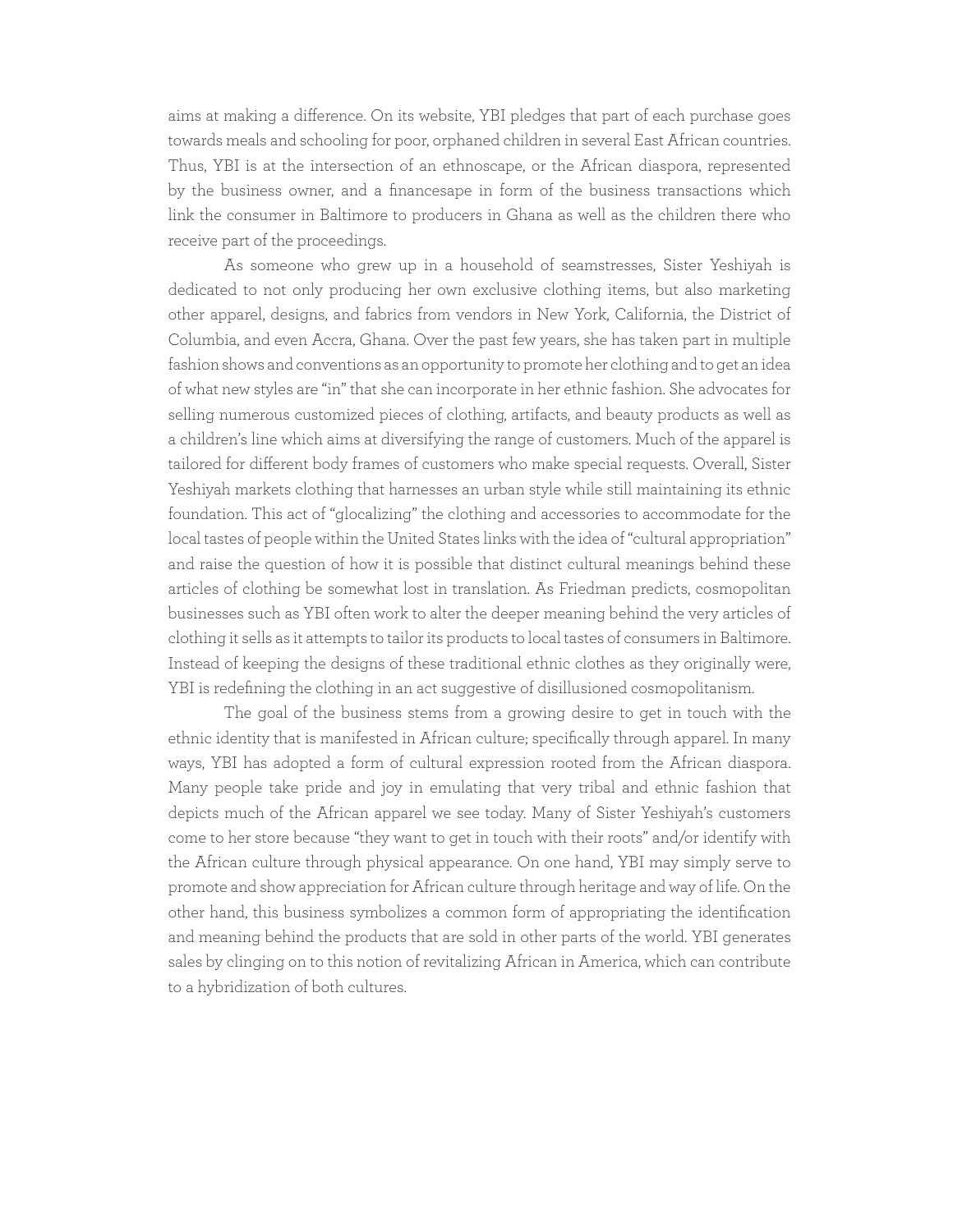### *Conclusion and lessons*

While the latest styles of fashion continue to change with time, there are many designs and clothing elements that remain constant to the specific culture they aim to epitomize. Economic flows that involve local "globalized" businesses are not only subject to an economic logic; they are also cultural processes that generate sameness and difference. The anthropological perspectives of Appadurai (2001) and Friedman (1995) particularly focus on the cultural dimensions of globalization as they pertain to identity within different landscapes of our world. YBI African Apparel and Fashion not only allows us to delve into this cultural notion of global flows, but also gives us a look into how complex and fluid this process can be for the identities of the people involved. With this knowledge, it is important that consumers everywhere better understand the products that they buy and that all local producers market their products in their purest and truest sense possible.

Sister Yeshiyah's next steps and goals are geared towards not only expanding her business on a national scale but also connecting it with more organizations that will allow her to make greater positive impacts in poor African countries. One way in which businesses such as YBI can widen the scope of their impact is by promoting expertise and strategies on how to successfully maintain a market for local African producers who may lack access to resources. In addition, it is important that businesses that sell products adopted from foreign cultures and countries devote more time to understand the meaning behind those products and to establish practices that increase the consumers' awareness of that meaning.

### *References*

Appadurai, A. 2001. "Disjuncture and Difference in the Global Cultural Economy," in Media and Cultural Studies: Key Works, edited by M. Durham and D. Kellner, Blackwell: Oxford.

Durham, M and Kellner, D. 2001. "Adventures in Media and Cultural Studies: Introducing the KeyWorks," in Media and Cultural Studies: Key Works, edited by M. Durham and D. Kellner, Blackwell: Oxford.

Hooks, B. 2001 "Eating the Other, Desire and Resistance" in Media and Cultural Studies: Key Works, edited by M. Durham and D. Kellner, Blackwell: Oxford.

Friedman, J. 1995. "Global System, Globalization and the Parameters of Modernity: Is Modernity a Cultural System?," in Global Modernities, edited by M. Featherstone, S. Lash and R. Robertson, London: SAGE. Marx, K. and Engels, F. 1848. Manifesto of the Communist Party (pp. 14-22)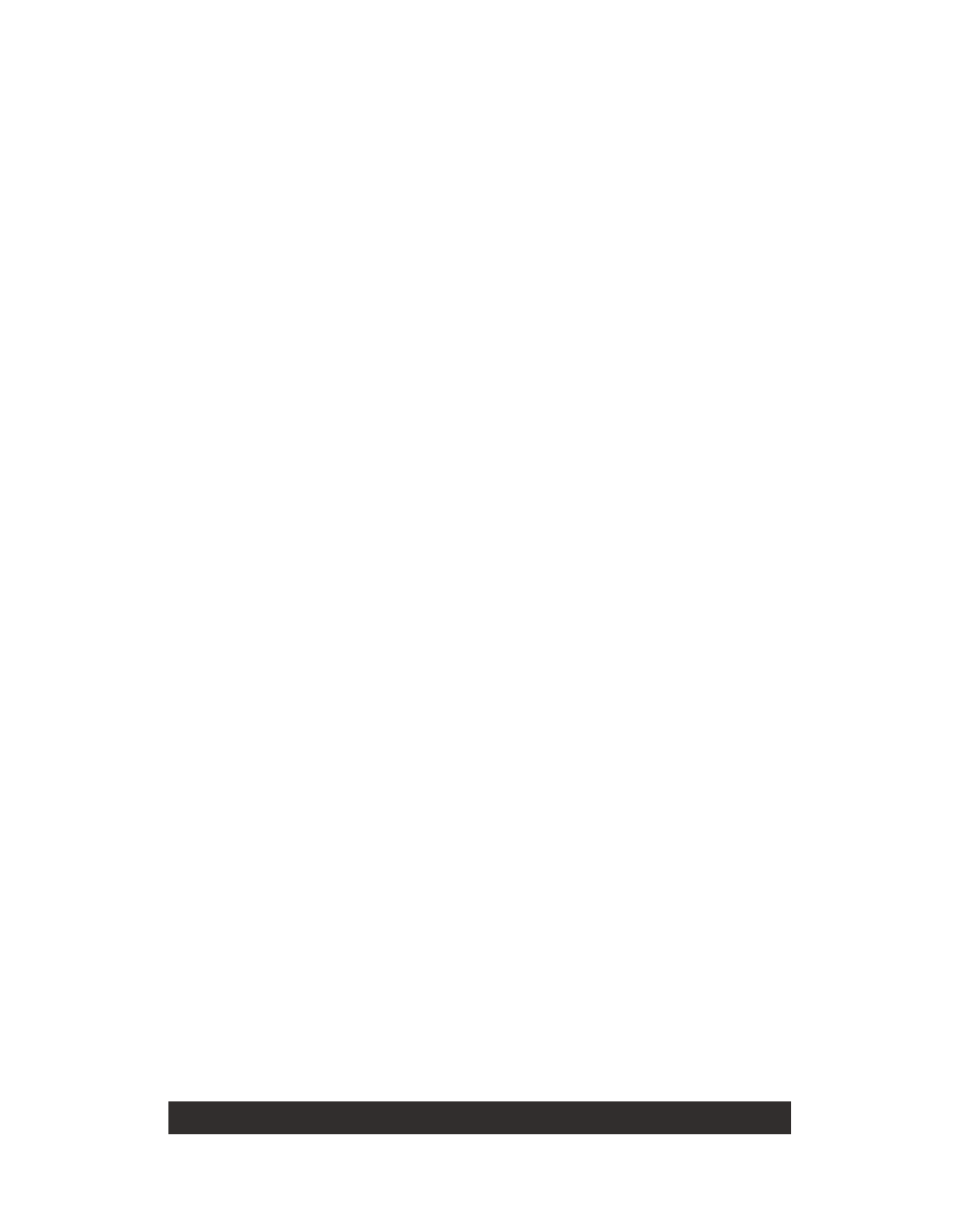# **7** *Guns, Butter, and Customs Regulations: A Case Study of Airschott, Inc.*

# Hannah Schott

### *Introduction*

Airschott, Inc. is a customs broker and freight forwarder with locations near Dulles Airport, in Virginia, Baltimore-Washington International Airport, in Baltimore County, and Hartsfield-Jackson International Airport, near Atlanta. In its industry, it is a relatively small business, but with a multitude of transnational ties. The way the company manages to compete with multinational corporations that also operate in this industry is by establishing bilateral ties with overseas agents in the locations relevant to the economic interests of its clients and proximal to the locations that they serve. In this study, I explore the ways in which this company is impacted by national and international laws and how these regulations posit Airschott against its multinational competitors. To analyze the issue, I will be using the economic perspective on globalization offered by Joseph E. Stiglitz in his book "Globalization and its Discontents". Stiglitz's approach is one that heavily criticizes current trends in economic globalization. I collected information through an interview with Robert Schott, the founder and CEO of this firm, and with Joanne Perlman, its secretary treasurer, who is also in charge of quality control, personnel, and software.

### *Theoretical approach:*

Joseph E. Stiglitz defines globalization as "…the closer integration of the countries and peoples of the world which has been brought about by the enormous reduction of costs in transportation and communication, and the breaking down of artificial barriers to the flows of goods, services, capital, knowledge, and (to a lesser extent) people across borders" (Stiglitz: 9). While Stiglitz is a major supporter of the benefits of globalization as a whole, which have contributed positively to human welfare and safety, he criticizes international economic organizations, such as the World Trade Organization, the World Bank, and the International Monetary Fund, for their hypocrisy, inequity, and pressures and conditions placed on the actions of developing countries. The IMF, according to Stiglitz, was supposed to focus on macroeconomic stability, but has ended up taking a somewhat imperialist stance. He claims that, in spite of the fact that this organization was supposed to help nations that were struggling economically, it ended up doing more harm than good and typically supported the interests of states and capitalist actors based in core countries. Stiglitz's perspective is that globalization is inherently neither good nor bad, but that it has the potential for tremendous amounts of either. He characterizes the current state of globalization as one of "global governance without global government" (Stiglitz: 21). Stiglitz also claims that social cohesion is an important factor that helps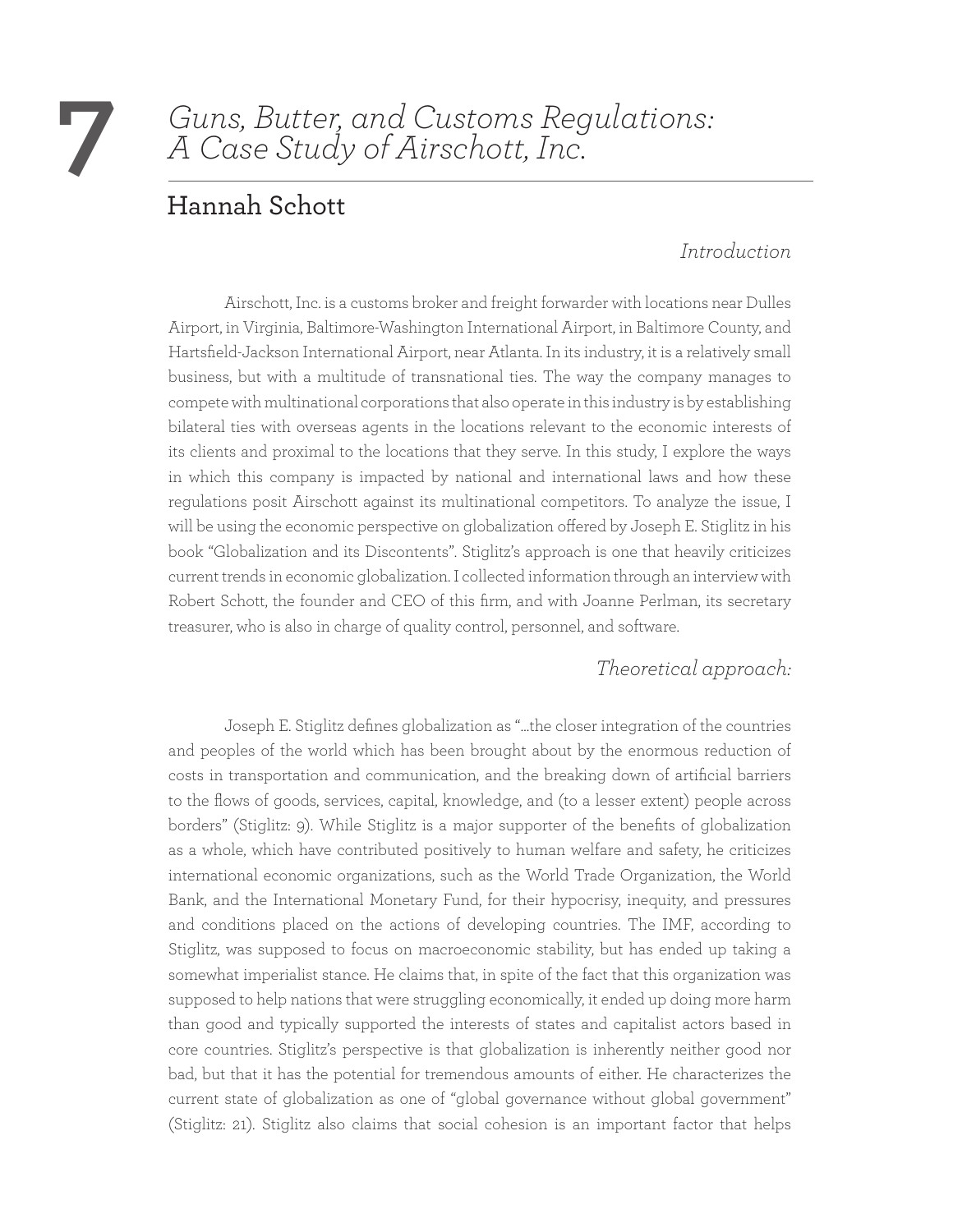economies function. He argues that both governments and markets have shortcomings and, therefore, must work together. Because of this observation, he concludes that current trends in economic globalization are problematic because of the prevalence of "market fundamentalism" (Stiglitz: 221).

Stiglitz's theoretical proposal is that there needs to be global public institutions that help create regulations for economic globalization oriented to the public interest. In spite of his thorough criticism of the IMF, Stiglitz states that there is a need for global systems of governance. He says that globalization has "enhanced the need for global collective action and the importance of global public goods" (Stiglitz: 224) and one of the most critical points he makes is that "The most fundamental change that is required to make globalization work in the way that it should is a change in governance" (Stiglitz: 226). According to this perspective, greater voice should be given to people in countries with less economic power and one of the most important ways to ensure this is to increase transparency in the works of organizations of global governance. In his aforementioned book, he presents a list of suggested reforms to address these issues (Stiglitz: 236-240):

- 1. Capital market liberalization needs to be recognized as dangerous.
- 2. Reformation of bankruptcy.
- 3. Greater regulation of banks and fewer bailouts.
- 4. Greater levels of risk management.
- 5. Better safety nets.
- 6. Better responses to economic crises.
- 7. A reduction of reliance on investing and a greater emphasis on basic economic practices.

### *Analysis of case*

Stiglitz's theoretical approach is relevant to Airschott's practices because it is concerned with the regulation of economic globalization at primarily the international level, but also at the national level. It is also a theory that considers whose interests are being served by global governance and how that impacts the equity and ethics of economic globalization. A corporation such as Airschott is impacted by international and national regulations and it is important to pay attention to whose interests come into play in the formation of these regulations and how the competition between small and large customs brokerage and freight forwarding businesses is impacted by them. Airschott works with international imports and exports by both air and sea and helps move its clients through the bureaucratic customs regulations processes. It deals with national tariffs, international trade, and global economic structures. The goal of my analysis is to learn about the ways in which Airschott is constrained or enabled by national and international economic regulations, to show how the corporation operates in an uneven playing field of economic globalization (how it creates a market for itself that allows it to compete with other, larger companies), and to learn whether regulations favor the interests of large companies more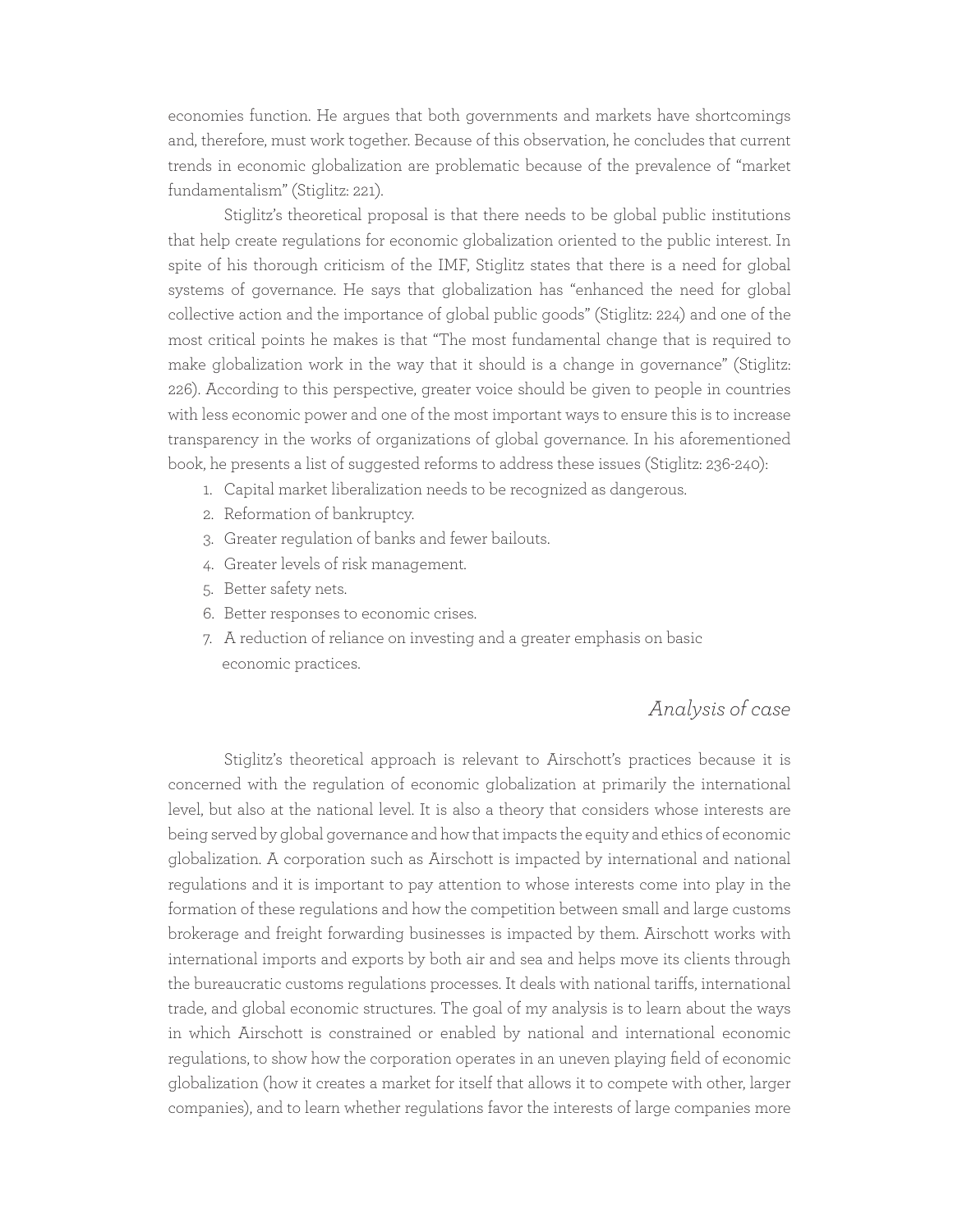than that of smaller ones like Airschott. Below are my interviews with Robert Schott and Joanne Perlman, the CEO and Secretary Treasurer of Airschott, Inc., in which I explore those issues.

#### How would you describe what your business does?

Robert replied immediately and simply: "We move stuff", to which Joanne added, "…around the world, particularly in and out of the United States.". When I asked them to explain more Robert went on to explain that they are customs brokers and freight forwarders, which means that they help traders move stuff across borders.

#### How do you market yourself to gain an edge against multinational competitors?

Robert and Joanne explained that they have a niche market and that because they are a small business they are able to walk their customers through the process of transporting their goods. They are specifically focused on sensitive cargo and goods that multinationals might have a harder time with. Robert said that typically multinationals are focused on getting high volumes of freight shipped, so they might not have time to deal with importers and exporters who have to go through more extensive regulatory processes. They said that Airschott's main focus is "guns and butter", which is an expression that appropriately describes the more general fact that they deal mostly with shipments of weapons, food, and alcohol.

### What are some of the regulations given by both the United States and the national governments of your clients and how do these either constrain or facilitate your productivity and success?

Joanne answered this question by explaining that the regulations are what make it extremely difficult for people to move freight around the world and that national and international regulations are in fact what make the existence of companies like Airschott possible. I reframed Joanne's response by asking her if one could say that constraints on globalization are what create a market for their business, which she affirmed but Robert disagreed with. He said that it was not quite true that constraints on globalization created a market for them and explained that the proliferation of economic globalization serves to enhance the value of Airschott's services. In order to reconcile or make sense of their divergent responses, we could say that increases in globalization mean more business since there is a larger volume of international trade, but on the other hand, constraints on globalization make international trade operations complicated, which also creates more business for the company. Basically, both the expansion of and limits on globalization contribute in different ways to creating business for Airschott. Some of the specific regulations that Joanne addressed and described were customs regulations and tariffs.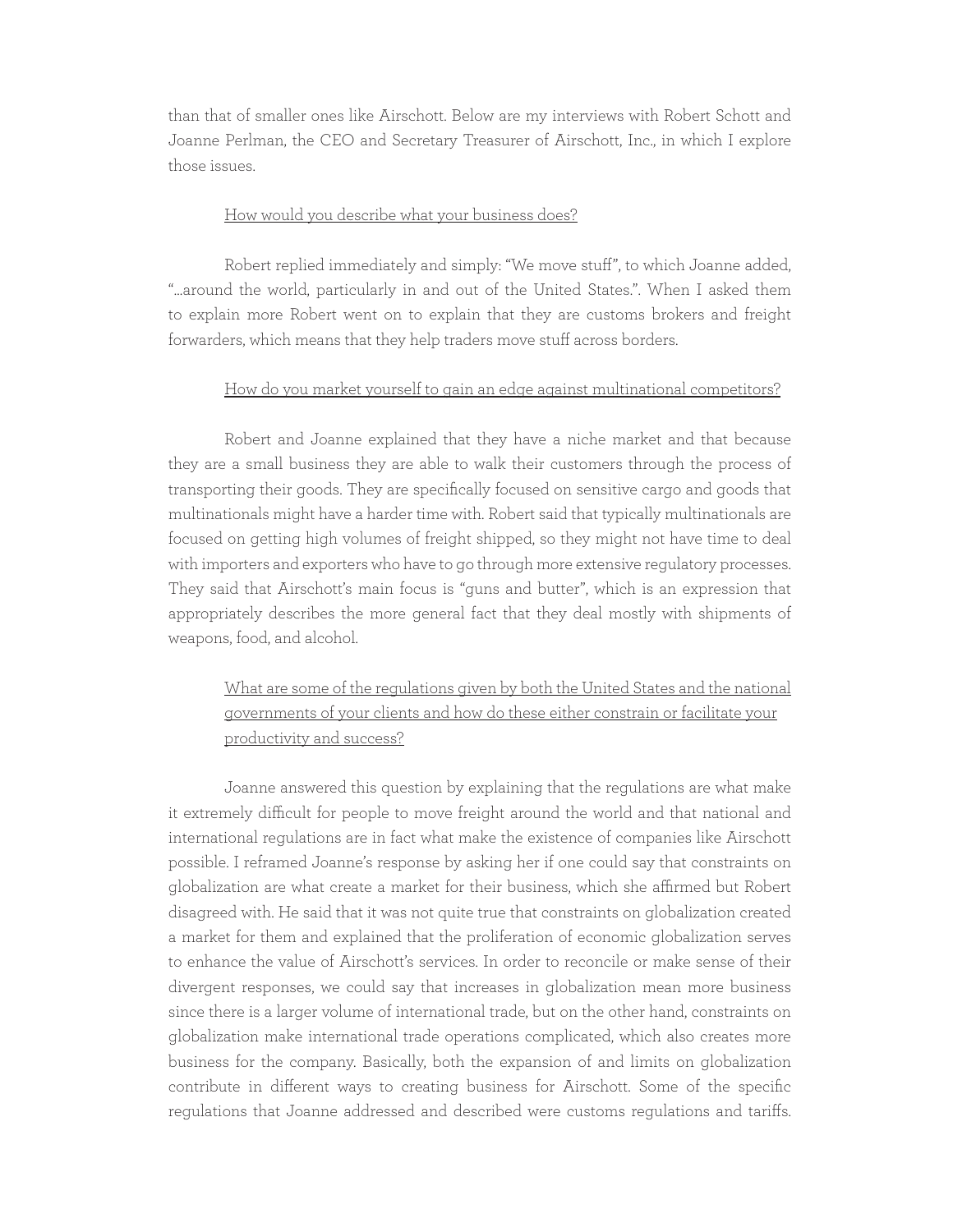These customs regulations come in a massive book that can now be accessed online. Robert added that U.S. law also comes into play and so do the laws and customs regulations of other nations. The vast extent of the laws and regulations they have to deal with regularly prompted me to ask how much one needs to know about them to be in their industry. The answer was that one has to know how to look up the information and understand the jargon. Robert described a number of specific chapters of customs regulations he has memorized that impact their industry. In order to deal with the laws and regulations of other nations, they form relationships with agents around the world who are in the same line of business as them. Those agents give Airschott the information they need and handle the processes that go on from their end. Multinational customs brokers and freight forwarders have their own locations in different parts of the world, so they have no need to develop these kinds of relationships.

### What are some of the international regulations that constrain or facilitate your productivity and success?

The first organization mentioned was unsurprisingly the World Trade Organization, followed by United Nations treaties. One relevant treaty that they mentioned was CITES, the Convention on International Trade of Endangered Species, which prevents the trade of endangered species across borders. There are also regional trade agreements such as NAFTA, the North American Free Trade Agreement, that make the transportation of goods more challenging due to the creation of more rules that result from these agreements. Both Robert and Joanne said that these kinds of treaties and international regulations do impact their business, but not in a positive or negative way. Basically, customs brokers and freight forwarders need a huge knowledge base and need to know how to look up information.

### What regulations work most in your favor and which would you like to change?

The organization that creates the greatest regulatory difficulties and impediments according to Joanne is the TSA (Transportation Security Agency). The DoT (U.S. Department of Transportation) is also a source of frustration to the business because of the inconvenience of their mandatory drug tests for truck drivers. Overall, they struggled to answer the question of which organizations work most in their favor. As they said earlier, customs regulations make importing and exporting goods more difficult, which creates the market need for customs brokers and freight forwarders such as Airschott who have the knowledge base necessary to navigate customs processes.

Joanne soon remembered one of the main helpful regulations that she had initially forgotten to mention. She said that the best thing to ever happen to their industry was the United States' adoption of the Harmonized Tariff Schedule for classifying merchandise in the late 1980's. She said that she believes it was the World Trade Organization that came up with the Harmonized Tariff, which is another huge book. It is a system for which the first six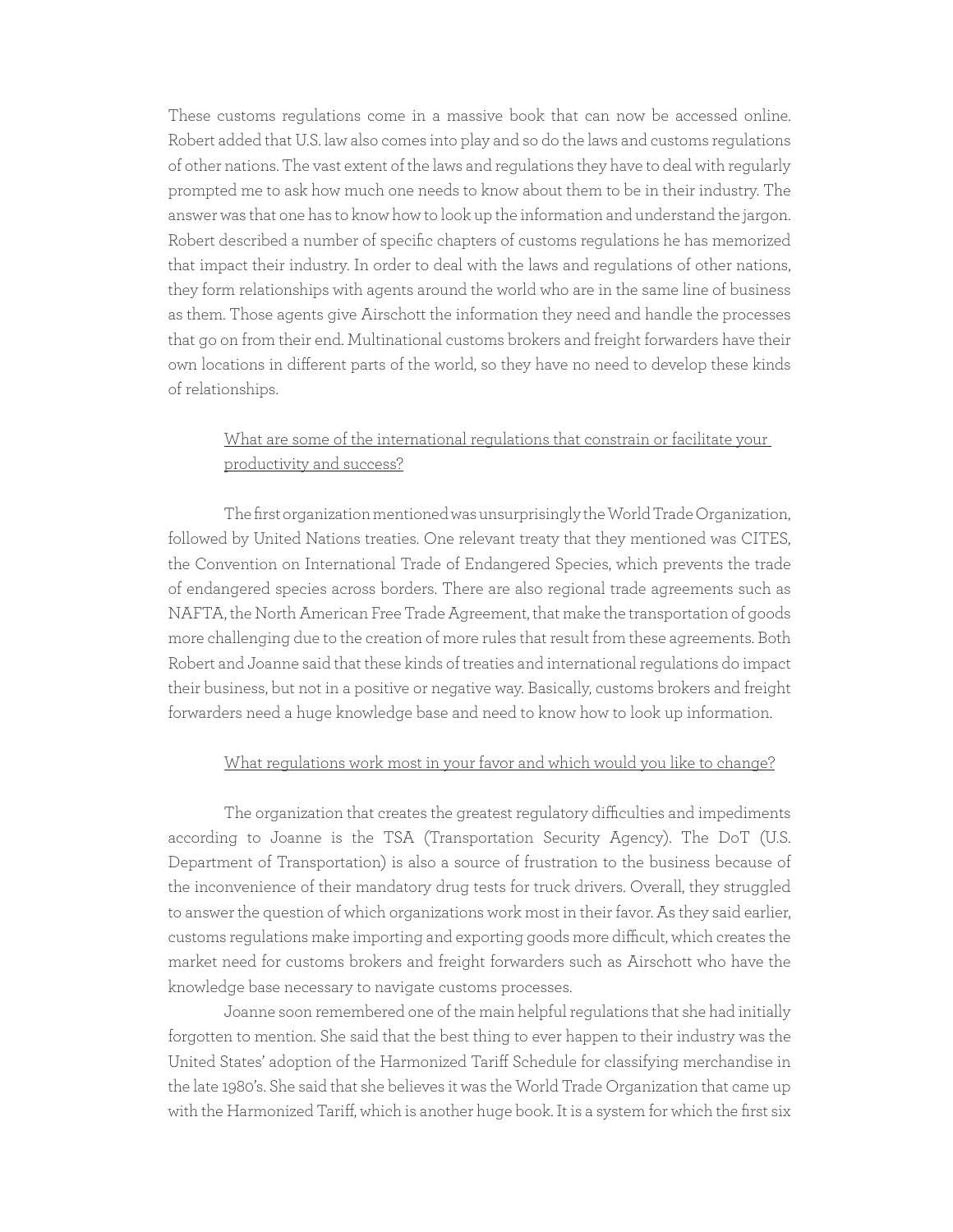digits are used to classify commodities internationally and for which the last four digits are country specific. The Harmonized Tariff could be characterized as a powerful globalizing instrument in the customs brokerage and freight forwarding industry. The system used prior to the current one was TSUS, the Tariff Schedule of the United States, but the current Harmonized Tariff Schedule is international. Robert corrected Joanne's statement that the World Trade Organization that came up with this system and explained that it was actually the Customs Co-operation Council in Brussels. This system uses numerical codes specific to different nations, so people in the customs brokerage and freight forwarding industries can look up the statistics of other countries to identify what their imports and exports are and how much they are importing and exporting.

At this point we started to diverge from the initial question, but Joanne and Robert shared a great deal of other important information. Another development that Joanne identified as being of great significance to their industry was not a regulation, but rather an invention. She talked about the importance of the shipping container. In the past people would load boxes and crates onto a truck directly. Since this invention, whole containers get placed onto vessels in order to ensure more efficient transportation. Shipping containers made transporting goods cheaper, safer, and easier. Robert cited this invention as a clear benefit to globalization. There is machinery designed to pull containers off of ships, put them on chassis for either trucks or trains, and send them off to their destinations where they get unloaded. Any shipping companies can use any containers. ISO, the international Standards Organization, develops standards for shipping containers. Each of them are eight by eight by twenty feet on the outside. Joanne said that this invention and the international standards surrounded it have revolutionized globalization.

I mentioned that it seemed as though economic globalization fuels the existence of Airschott, and Joanne concurred and said of course, "Without global trade we wouldn't exist at all." Robert shared some of the history of customs brokerage and freight forwarding organizations. He said that the industry stems from the days of sailing ships and explained that they still use a lot of marine terminology from that initial era. They even utilize old marine terminology when dealing with air freight. I then pointed out that it seems as though their industry deals primarily with global flows of technology and money. Joanne agreed and added that it is mostly concerned with restrictions on the technology someone can export. Robert added that giving information to a foreign national is often tantamount to exporting that information, which could be a violation. The example he gave regarded one of his clients who gives people defense training based on goods such as weapons that have been shipped to their country. In order to give people defense training they need to have an export license because that training involves exported goods that come under specific customs regulations.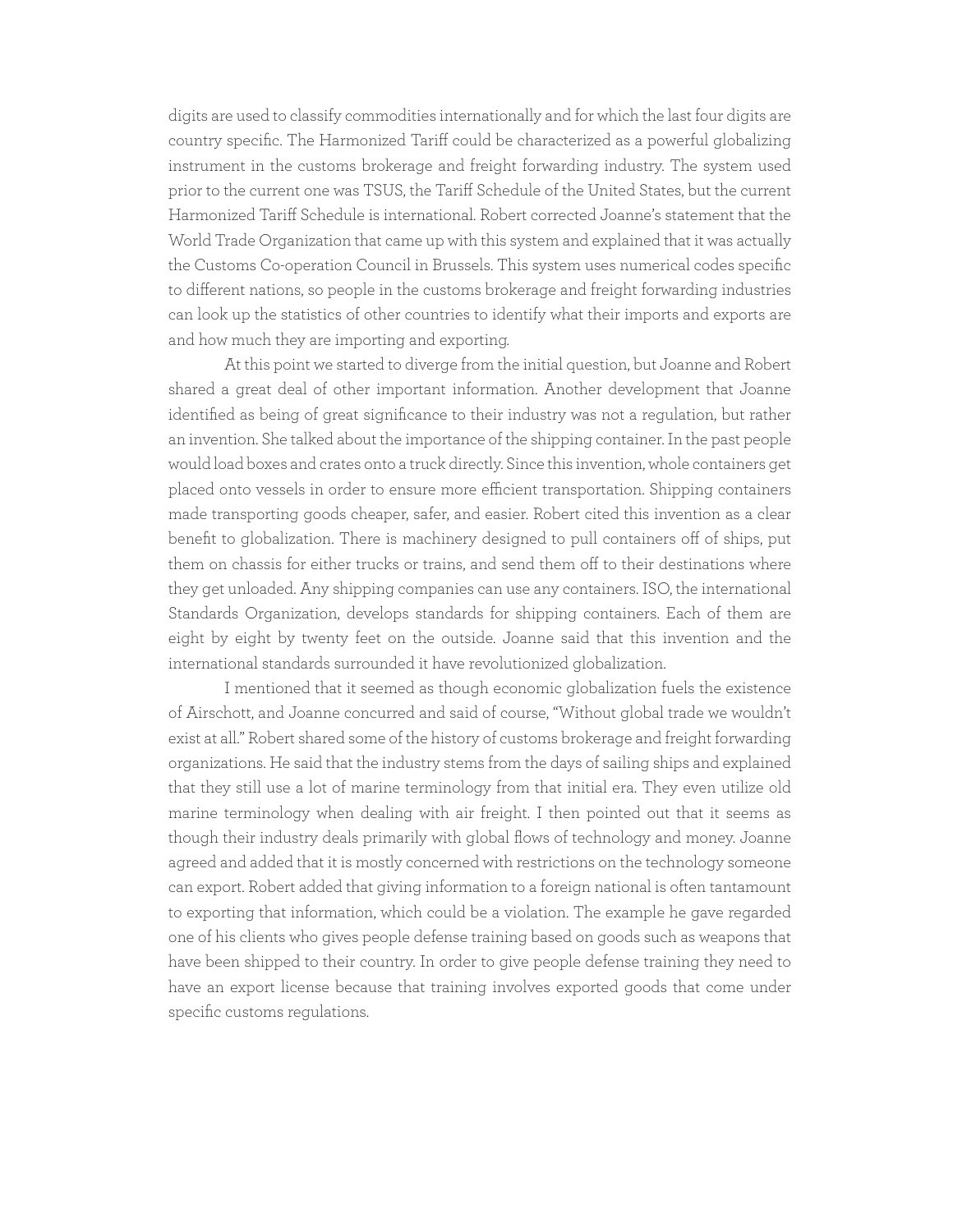### Is there any industry association that represents these companies and interacts with governments?

There are organizations that businesses in this industry can join, such as WACO, the World Air Cargo Organization. WACO creates a network of organizations and agents and helps businesses such as Airschott compete with multinationals. The primary organization my interviewees referred to was the NCBFAA, or the National Customs Brokers and Forwarders Association of America, which holds an annual conference that takes place in various parts of the country. The NCBFAA also has a PAC (Political Action Committee) that lobbies the government. There is also an International Association of Customs Brokers.

I once again brought up larger, transnational regulating forces and we went into further discussion about the World Trade Organization. My interviewees also talked about other such forces such as organizations that regulate HAZMATs, which are hazardous material and items. Robert then mentioned the IMDG, International Maritime Dangerous Goods Code, which was developed by the IMO (International Maritime Organization). This is one of the specific regulations designed to deal with the transportation of hazardous materials. These kinds of regulations are extremely important to Airschott's functioning and its ability to help its clients and they are also very much critical to safety. We discussed and agreed about the great importance of regulating the transnational organizations that deal with important international concerns such as safety.

### *Conclusion*

The information obtained in the interviews helped answer my questions about Airschott's relationship with economic globalization and its regulation on the national and international level. What I found contradicted my initial assumption that the company would be hindered by national and international regulatory systems. I was surprised to learn that complicated regulations on both a national and international scale are essential to the company's existence because clients would otherwise not seek the services that Airschott provides. The proliferation of economic globalization is what allows the customs brokerage and freight forwarding industry to exist, but neoliberal policies and total international market deregulation would both work against Airschott's business and would make international trade far more dangerous. In reference to Stiglitz's model, we can also see how important it is for the transnational agencies and customs to be carefully regulated.

There are some major points that came out of the discussion that I would particularly like to draw upon. First, the firm's representatives brought up CITES, the agreement formed by the World Trade Organization to prevent the international shipment of endangered species. This kind of regulation is important for the preservation of biodiversity and the protection of wildlife. The second is the international Harmonized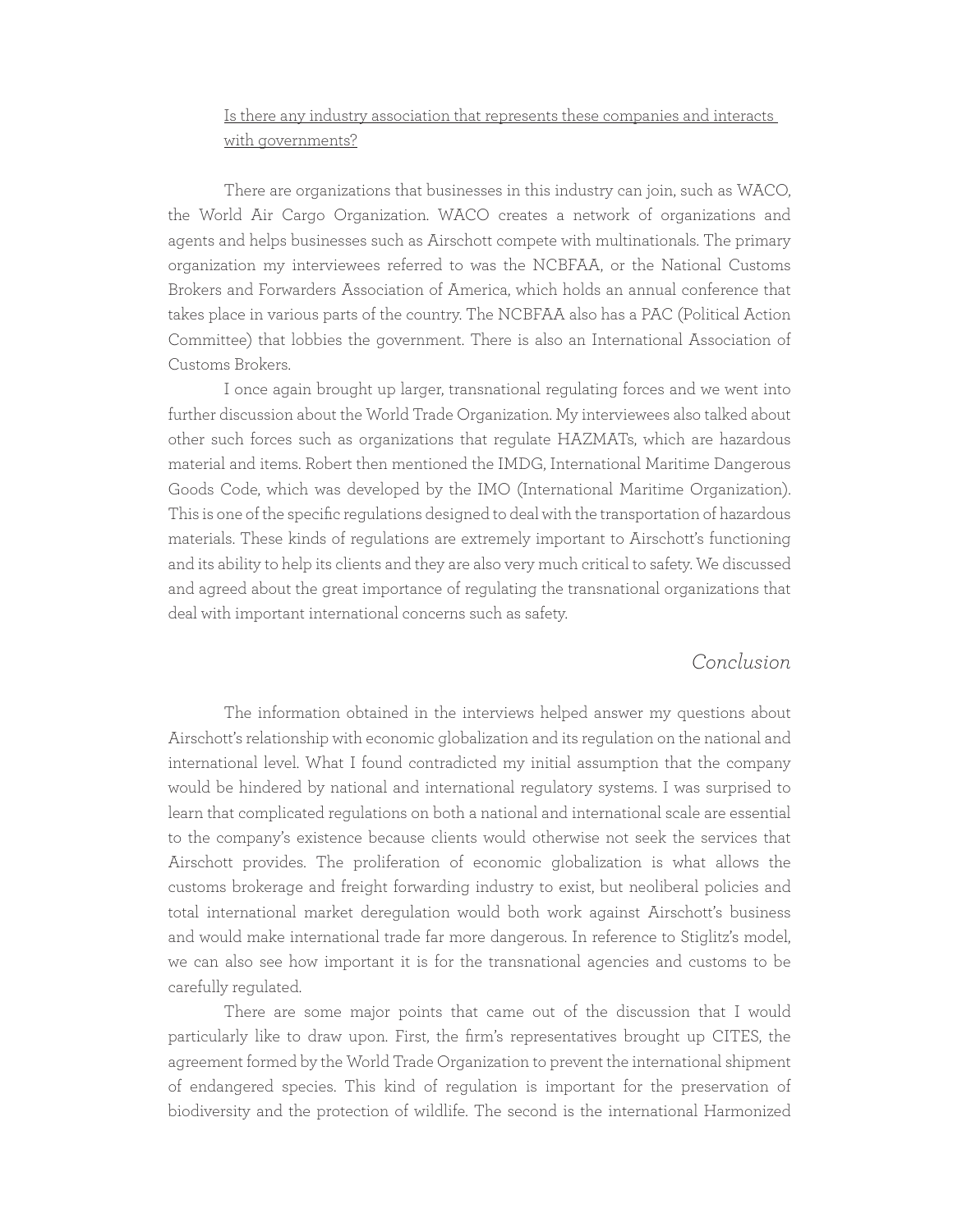Tariff Schedule, which is an important part of international cooperation, organization, and efficient communication. The invention of the shipping container was also a huge development in economic globalization and the international codes surrounding shipping containers help ensure greater levels of safety and efficiency. The final point that I want to mention as a significant part of the theoretical framework I am using is the International Maritime Dangerous Goods Code, which is another regulation that helps ensure the safety of parties on both ends of the shipment process. All of these points are tied to regulations on international trade that serve functional purposes that are related to efficiency, safety, protection of animals, the wellbeing of humans, or any combination of the above. This is a scenario in which strict regulations governing global economic processes benefit private corporations, generate and support the existence of certain profitable industries, and serve greater public safety issues. My discussion with the leaders of Airschott illustrated Stiglitz's claim that global governance is needed to promote economic globalization in a stable way. I would even hypothesize that it is in part the corporate benefits generated by these regulations that encourage regulatory organizations to create these often socially beneficial regulations that impede free international transactions. I would now like to know how transnational organizations that regulate economic globalization such as the WTO, IMF, and World Bank can start developing more equitable policies to support the needs and efficacy of the disempowered they try to serve as well as those of the more powerful private interests.

*References*

Stiglitz, Joseph E. Globalization and Its Discontents. New York: W.W. Norton, 2002.

"Welcome to Airschott Homepage." Airschott. Accessed March 24, 2015.

"Welcome to Seaschott Homepage." Seaschott. Accessed March 24, 2015.

Robert Schott and Joanne Perlman, CEO and Secretary Treasurer of Airschott, Inc., Derwood, Maryland, interviews on March 28, 2015.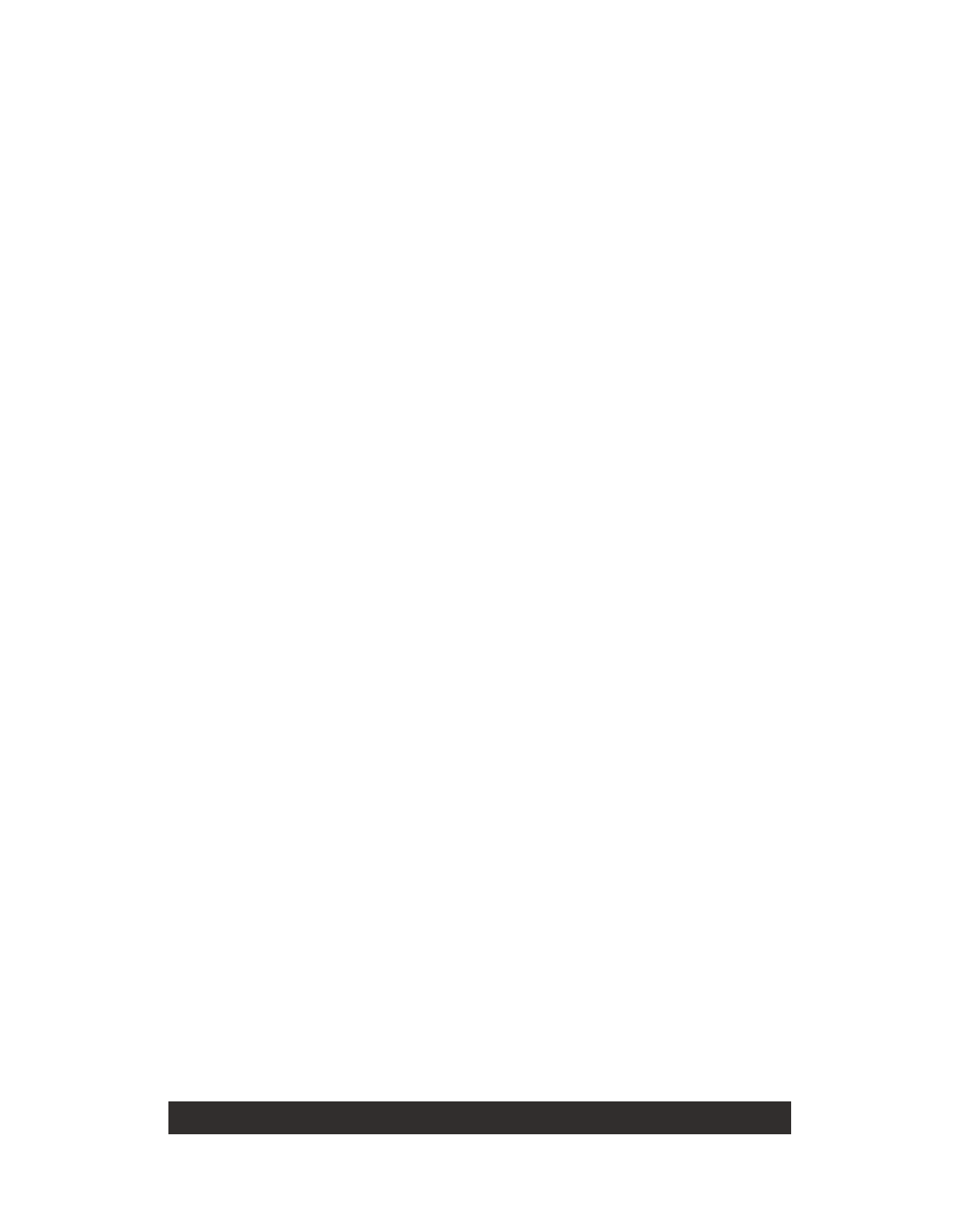# Elizabeth Rudt

## *Introduction*

Montessori education was created in the early 20th century in Italy and since then it has spread to classrooms in almost every country in the world. The Baltimore Montessori Public Charter School (BMPCS) was founded in 2008 as part of the Baltimore City Public School System (BCPSS). Today, it is one of at least 1,150 Montessori schools in the United States (Baltimore Montessori Public Charter School 2015). Whenever a set of cultural elements — such as a body of educational principles — spreads across the world, the receiving end will tend to indigenize the practice in its own ways (Appadurai 2001). This paper will explore this issue in the context of the BMPCS. The goal is to understand how the school translates global principles of Montessori education to practice in its the local, Baltimore, community, which has its own culture and established educational practices.

Arjun Appadurai's theory of cultural globalization provides the framework of analysis for this case study. Data and information will be drawn from the BMPCS website, interviews with the BMPCS, local news and scholarly journal articles on the topics of American values, Baltimore public schools and the Montessori method. Montessori education has largely been adapted in the United States to allow an easy transition for students into traditional American methods of education in the later school years. Evidence suggests that Montessori principles give students proper tools to navigate and succeed within the Baltimore Public School System, showing the benefits of a local adaptation of a global cultural flow.

### *Theoretical approach: Appadurai's cultural theory of globalization*

Contemporary socio-cultural anthropologist Arjun Appadurai claims that theories of globalization from the past focus on Marxist concepts to a fault and are not holistic. Appadurai offers his own theory, which is admittedly general, claiming that global cultural flows lead to homogeneity and heterogeneity of culture at the same time. Appadurai claims that "the imagination has become an organized field of social practices, a form of work… and a form of negotiation between sites of agency (individuals) and globally defined fields of possibility" (Appadurai 2001: 587). In this way, shared global ideas are interpreted subjectively.

Homogenization, often discussed for its potential negative impacts through processes such as the Americanization of the world, is not necessarily a bad thing because it is often matched by forces of cultural heterogenization (Appadurai 2001). Whenever ideas or practices are brought into new cultures they tend to be indigenized in some way,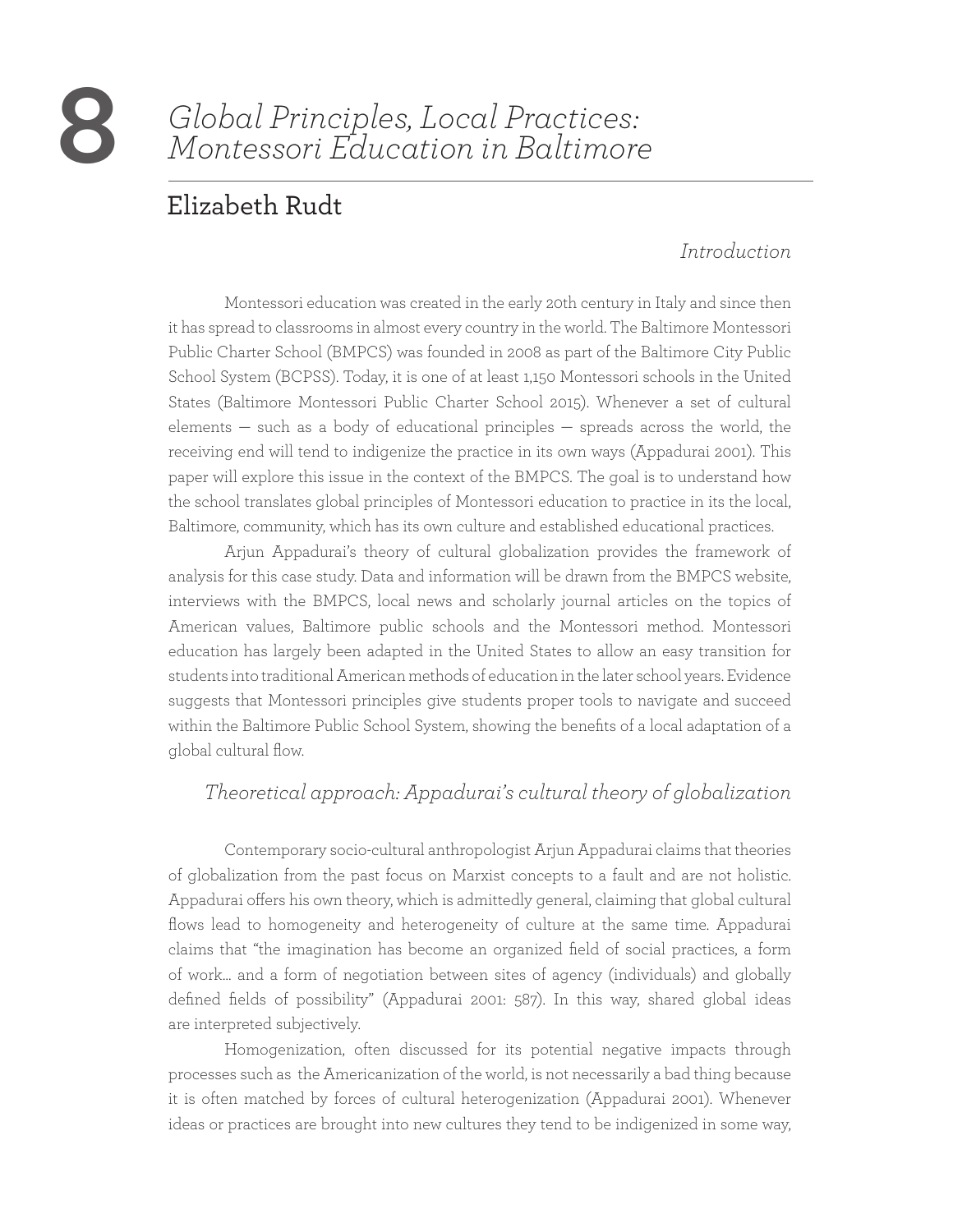preserving elements of that culture. For example, the McDonald's franchise has many store locations in Kuwait and the United Arab Emirates, where they offer typical McDonald's meals, but also a "McArabia Chicken" which is a culturally adapted version of the McChicken (A La Carte 2015). Homogenization has occurred through the presence of McDonalds there, but culinary cultural differences are honored. In addition, Appadurai claims that national states tend to regulate how much difference is allowed within countries, promoting national cultural homogeneity in opposition to global homogenization and cultural minorities within the national territory. It is also important to note that homogenization is not the same as globalization; it is a process of globalization and does not encompass all that globalization is (Appadurai 2001).

Processes of globalization that lead to homogenization or heterogenization are organized in Appadurai's conceptual framework of global scapes, the imagined landscapes of globalization (Appadurai 2001). There are five different scapes through which globalization occurs: technoscape, mediascape, ideoscape, financescape and ethnoscape (Appadurai 2001). The technoscape refers to the global configurations of technology and the speed at which it permeates boundaries. Mediascape and ideoscape both refer to "the distribution of the electronic capabilities to produce and disseminate information… and to the images of the world created by these media," (Appadurai 2001: 590). The ideoscape deals more specifically with the ideological tendencies of states and the counterideologies offered by social movements geared towards obtaining power. The financescape refers to the important, but difficult to follow, flows of capital across state boundaries or global economic interactions. The ethnoscape more simply refers to the movement of people into and across new and different cultural landscapes. Scapes can take different forms according to differing individual perspectives, especially among displaced populations that are balancing between different cultures.

Appadurai specifically argues that global flows "occur in and through the growing disjunctures" between these scapes (Appadurai 2001: 592). Disjuncture refers to the ways in which scapes depart from one another, while conjuncture refers to ways in which they agree. Disjuncture often leads to greater action and change than conjuncture as it can ignite a "battle of the imagination" between nation and state or between states (Appadurai 2001: 594). Appadurai argues people should "begin to think of the configuration of cultural forms in today's world as fundamentally fractal, that is, as possessing no Euclidean boundaries, structures, or regularities," (Appadurai 2001: 599). It is also important to know that these irregular cultural forms overlap in many ways. Although Appadurai's theory is general, it seeks to make people aware of the large and complex scope of globalization where other theories may not. Additionally, it leads people to expect not stability, but chaos when observing global cultural flows.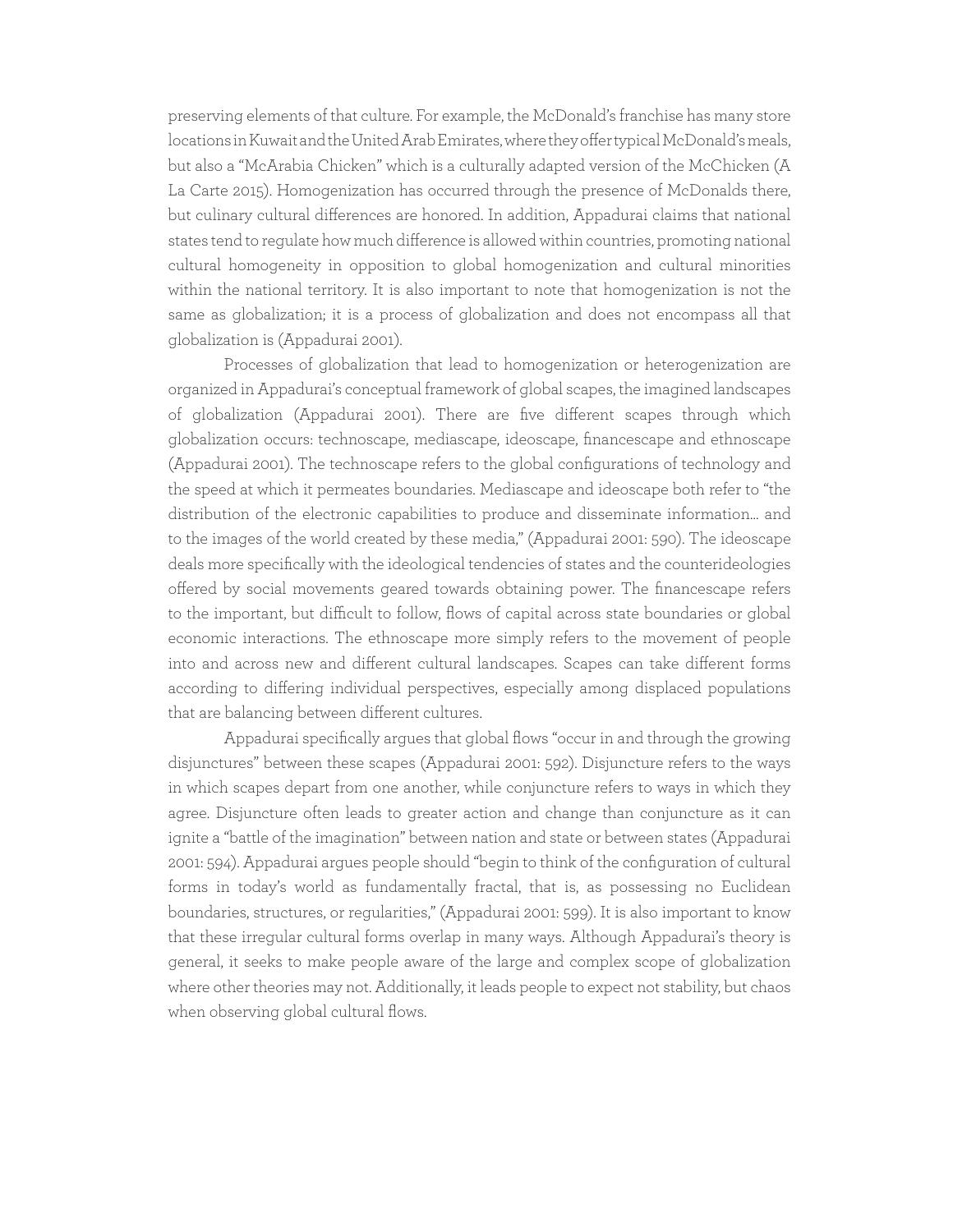#### Origins of Montessori education and its incursion into the United States

Montessori education was developed by Dr. Maria Montessori, the first woman to earn an M.D. degree at the University of Rome in Italy (Association Montessori Internationale 2015). Dr. Montessori stumbled upon her education style when she opened a school for children called Casa dei Bambini or children's house on January 6, 1907 (Association Montessori Internationale 2015). Dr. Montessori found that surrounding the students with a stimulating environment gave them the tools to educate themselves. In this way, the method is child-focused and allows students to move through their environment at their own pace when learning. Activity is an important element of learning and students are encouraged to move around. By contrast, traditional methods of teaching are rooted in practices of the church. The concept of lecture in classrooms today is the product of sermon, and the classroom environment of rows facing the teacher was modeled after the church environment. This form of disseminating information was not designed to educate children specifically, but the masses, most often adults (Guisepi). Many of the first schools were private, religious institutions with ideologies rooted in exclusivity and racism as education was only provided for the rich and white (Guisepi). During the 18th century as more scientific discoveries were being made, people began to seek more practical schools for their children (Guisepi). Benjamin Franklin opened the first of what would be many secondary schools offering a practical alternative to the Latin model in 1751 (Guisepi). During the 19th and early 20th century, discoveries of better ways to educate children were made across Europe and were largely successful in attracting international attention (Guisepi). Montessori education was one of them.

The United States began to fund public schooling and to try some of these new European methods during the early 19th century. The educational system began to move backwards, however, as the rate of urbanization increased drastically during the industrial revolution. There was a population boom and the increased number of pupils pushed schools to revert back to church-like classrooms as this was a faster way to teach (Guisepi). Though faster, it was not necessarily better for children to learn in this way. Today, this is still the traditional model of education in the United States. Systems across the country teach streamlined material to children who are then loosely tested on this material through standardized tests to verify whether the system is working in this very narrow way.

Montessori education in an American setting has been researched by teachers, educational journals, historians, and political thinkers for its curiously quick adaptation to the American system. "Approximately 50 districts (255 schools) in the U.S. have public Montessori programs," today (Baltimore Montessori Public Charter School 2015). As Montessori education becomes more present within American school systems, small scale cultural hybridization occurs as foreign educational principles are altered slightly to fit the needs and requirements of traditional American schools and culture. In 1960, the American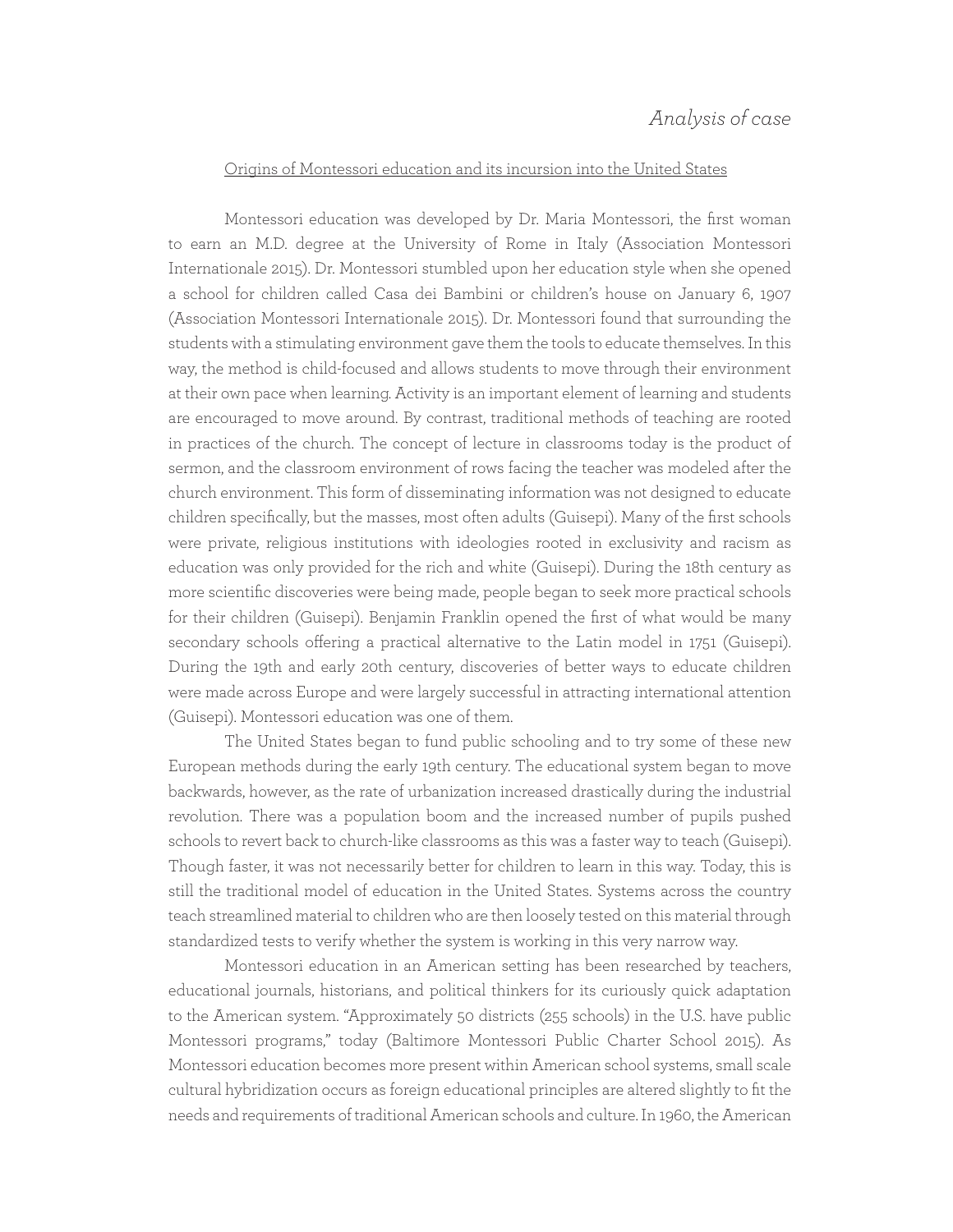Montessori Society (AMS) was created by Dr. Nancy McCormick Rambusch, the United States representative of the Association Montessori International (AMI) (Montessori Education 2015). During the mid-20th century the AMS began providing a guide (teacher) certification program slightly different from that of the AMI in order to "forge inroads to mainstream education," in the United States (Montessori Education 2015). Leadership of the AMI did not like these changes to the AMS and in 1963 the two disassociated but still support one another today (Montessori Education 2015). In many American Montessori schools, a mix of AMI and AMS can be seen as guides (teachers) can obtain certification from the program they like best.

Disjunctures between the ideoscapes of the traditional United States school system and the ideoscapes of its democratic political system have led to heightened interest in Montessori education as an alternative model potentially more effective in preparing individuals for democratic civil life. Williams and Keith have found that an important component of democracy is inclusivity, which is not taught effectively in traditional school systems of the United States. "Traditional education fosters self-centered competition for personal, rather than group, enhancement," while "Montessori students learn to become interdependent and resourceful," (Williams & Keith 2000). Additionally, "traditional students learn to be controllable," a practice more aligned with authoritarian ideoscapes, (Williams & Keith 2000). Montessori education is praised for incorporating American ideoscapes of freedom and democracy into its practice while democracy was born in Athens, Greece along the Mediterranean, and was carried into the American political system through numerous processes of globalization (Williams & Keith 2000). Montessori education fosters this ideoscape of democracy through empowerment of students to be aware of themselves in the context of the whole and emphasis on cooperation (Williams & Keith 2000).

Another aspect of the American ideoscape is individual freedom (Appadurai 2001). Research shows that Dr. Montessori contributed to studies of freedom in developing her model to include freedom of method and freedom of achievement (John 1927). Freedom of method refers to a child's ability to move autonomously through the environment prepared for them by the guide (John 1927). Freedom of achievement refers to the child's own liberty to achieve control over their own abilities and space (John 1927). Traditional education is more an imposition of knowledge onto the child rather than an open flow between adult and child (John 1927). This type of interaction fosters respect and creates a bond of trust between teacher and student that emphasizes individual freedom (John 1927).

In traditional public schools in the United States, "work is associated not with 'desire' but with 'productivity' and 'employments,'" (Cossentino 2006: 66). Montessori education differs from traditional U.S interests as work in the Montessori model is led by desire and not productivity. The United States ideoscape and mediascape projections of money are indicative of capitalism in the financescape of U.S society. Capitalism, from a Marxist perspective, reduces people to modes of production, functioning as a cog in the system. Many facets of the American mediascape equate money to the ability to fulfill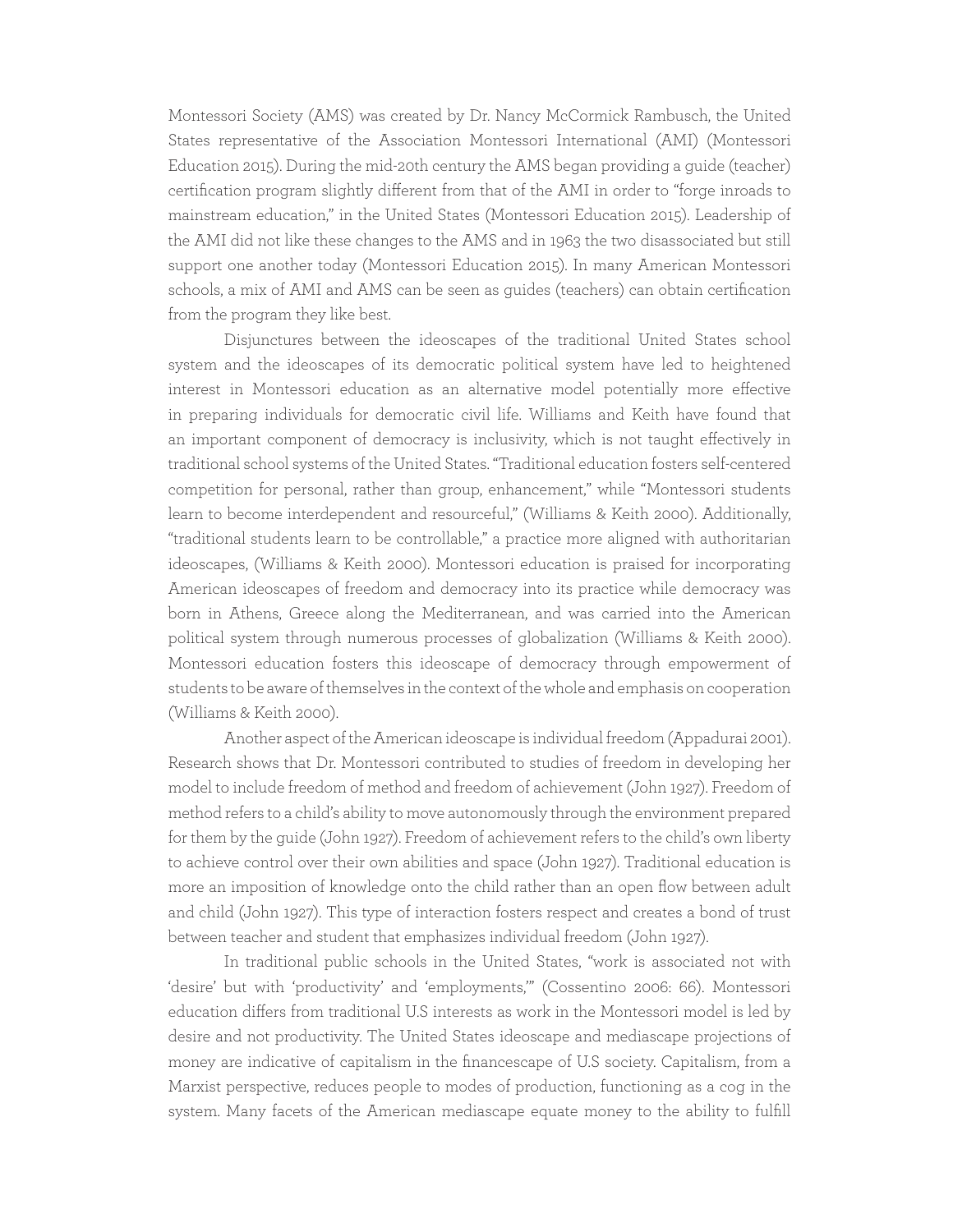desires, and work is simply a means to obtain money. In some ways this is misaligned with the American dream, in which a person is free to conquer the world around them and be successful doing what they love. Montessori education encourages students to work on things that they internalize as fun. Learning is done mostly through play and engagement with the environment, there are few strict expectations, and rarely is everyone taught the same thing as if the students themselves are on a factory assembly line (Cossentino 2006). In a way, Montessori education aligns with American ideals, and not necessarily American practices as there is a disjuncture between the American dream (ideoscape), representation of work in popular culture (mediascape) and the way people actually experience their work environment (financescape).

#### Montessori education in Baltimore

Founder of the BMPCS, Allison Shecter, finds "that families are looking for different things and want choices," indicating that many families in Baltimore City are already looking for alternatives. Educational alternatives have been more and more common in Baltimore City as the charter school system was designed to encourage this type of growth and diversification. Today, the BMPCS caters to students from 24 different zip codes. In their 2012 application to renew their charter they claim to "have thrived in the challenge of bringing Montessori education to a diverse urban population" (BMPCS Application to Renew Charter 2012: 2).

As a public school, the Montessori school is required to implement certain standardized tests which give them data that they can then compare to the rest of the district. One of these tests is the MSA on which BMPCS students in 2012 scored an 83.2% proficiency on reading and a 62.1% proficiency in math (BMPCS Application to Renew Charter 2012). This reading score exceeds the district average by 16.2%, a phenomenal accomplishment, while math scores were lower than the district by the small margin of 1% (BMPCS Application to Renew Charter 2012). "Third grade students, the first testing cohort that predominantly came through the BMPCS program, did exceed the district average (77.5% to 73.6% in math, and 87.1% to 65.5% in reading)," (BMPCS Application to Renew Charter 2012). The attendance rate for students with disabilities, 94.5%, is higher than the district's rate of 92.4%, and their chronic absence rate of 9.4% is lower than the district's rate of 14.2% for students K – 5, (BMPCS Application to Renew Charter 2012). According to data and surveys, parent satisfaction ranges from 85-95% and, "As indicated through focus groups during the SER and [their] climate survey, [BMPCS] students, staff and families feel that Baltimore Montessori is a safe and supportive learning environment," (BMPCS Application to Renew Charter 2012: 15). The BMPCS is also moving towards implementing common core curriculum of Baltimore City while maintaining its Montessori methods and identity (Charter Renewal Application 2012).

The Montessori school has not fit into the school system so easily that there are no problems. During the 2011 school year "several teachers were on Performance Improvement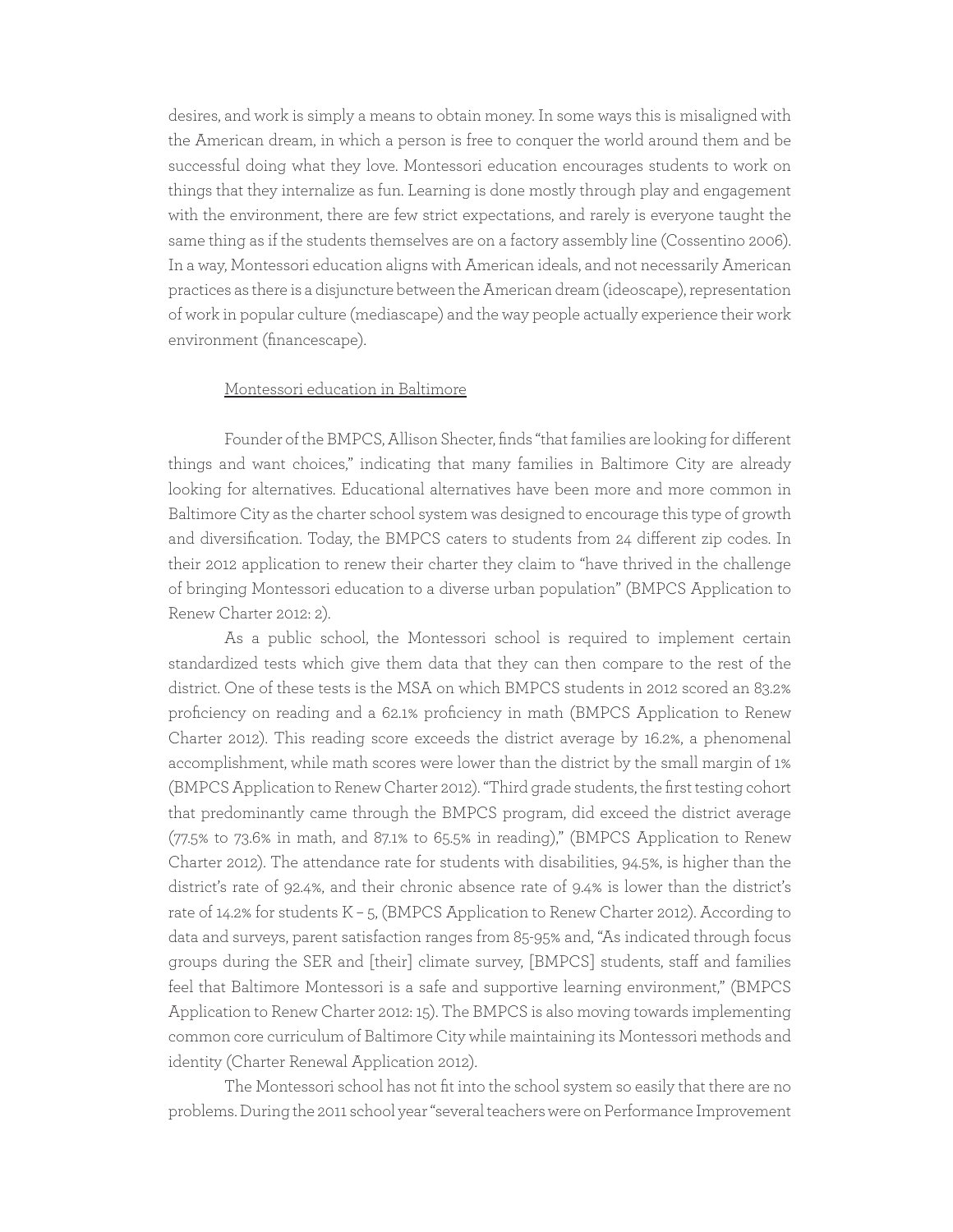Plans; one did not have her contract renewed; three (all of whom struggled with working in a public school setting) resigned," (BMPCS Application to Renew Charter 2012: 21). The challenges of finding Montessori guides "who are comfortable in an urban setting and willing to meet the accountability demands of working with diverse populations in a public school," are affecting the BMPCS as Montessori is difficult to fit into the public school model. In 2012 the BMPCS had their charter renewed for only three more years opposed to five, one of the reasons being: "poor, black students lag significantly behind white students" (Green 2013). This shows that though their performance is higher than the overall district in many ways, the school may not be catering to the predominant racial group of Baltimore, the Black community.

### *Conclusions and lessons*

The problems faced by the BMPCS are small in comparison with all of its successes and promises. Baltimore City houses more charter schools than any other district in Maryland. These schools are allowed more freedom to tailor educational methods to different students' needs (Thornton's holding pattern for Baltimore schools 2015). Charter schools, like the Montessori school, focus on testing out alternative methods for the youth of the city that might better serve their needs. In the future of education, more deviation from the traditional model should be allowed everywhere as the Montessori method has shown good results in Baltimore.

### *References*

- A La Carte. 2015. McDonalds. Retrieved May 15, 2015, from http://www.mcdonaldsarabia.com/kuwait/en/our\_ food/Menu/a\_la\_carte.html
- Appadurai, A. 2001. "Disjuncture and Difference in the Global Cultural Economy," in Media and Cultural Studies: Key Works, edited by M. Durham and D. Kellner, Blackwell: Oxford.
- Association Montessori Internationale. 2015. Association Montessori Internationale. Retrieved May 15, 2015, from http://ami-global.org/

Baltimore Montessori Public Charter School. (2015). Retrieved May 15, 2015, from http://www. baltimorecityschools.org/336

BMPCS Application to Renew Charter. (2012, September 21). Retrieved May 16, 2015, from http:// www.baltimorecityschools.org/cms/lib/MD01001351/Centricity/Domain/7912/BMPCS Renewal App 9.18.12 PDF.pdf

- COSSENTINO, JACQUELINE M. (2006) Big Work: Goodness, Vocation, and Engagement in the Montessori
- Method. Curriculum Inquiry 361. Blackwell Publishing Inc. Retrieved online at: http://onlinelibrary.wiley.com/ doi/10.1111/j.1467-873X.2006.00346.x/epdf
- Green, E. (2013, January 10). City recommends severing ties with operators of six schools. Retrieved May 16, 2015, from http://articles.baltimoresun.com/2013-01-10/news/bs-md-ci-charter-schoolrecommendations-20130110\_1\_baltimore-charter-schools-transformation-school-innovation-schools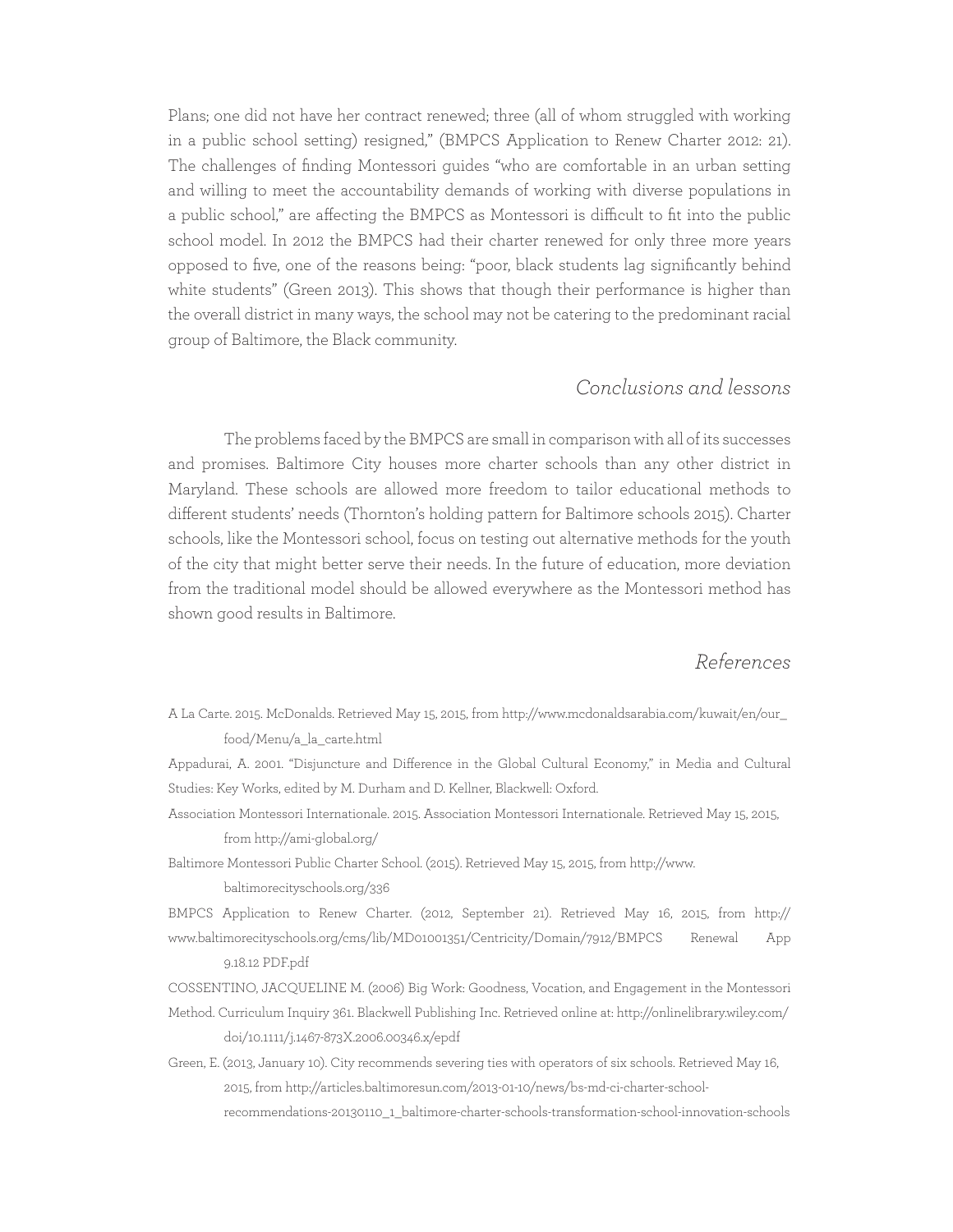Guisepi, R. (n.d.). The History of Education. Retrieved May 15, 2015, from http://history-world.org/ history\_of\_education.htm

- John, A. S. 1927. "MONTESSORI AND SOCIAL PROGRESS." Sociological Review (1908-1952), 19(3): 197-207. Retrieved online at: http://web.a.ebscohost.com/ehost/pdfviewer/pdfviewer?sid=fd63589c-115f-49baadc1-e152907a2116%40sessionmgr4002&vid=1&hid=4101
- Montessori Education. 2015. American Montessori Society. Retrieved May 15, 2015, from http://amshq.org/ Montessori-Education
- Stringfield, S. C., & Yakimowski-Srebnick, M. E. 2005." Promise, progress, problems, and paradoxes of three phases of accountability: A longitudinal case study of the Baltimore City public schools." American Educational Research Journal. 42(1): 43-75.
- "Thornton's holding pattern for Baltimore schools." May 7, 2015. Retrieved May 16, 2015, from http://www. baltimoresun.com/news/opinion/editorial/bs-ed-schools-budget-20150507-story.html
- Williams, N., & Keith, R. 2000. "Democracy and Montessori Education." Peace Review. 12(2): 217-222. Retrieved online at: http://web.a.ebscohost.com/ehost/detail/detail?sid=56ac2b91-829f-4819-a000-f8acc1051f1 9%40sessionmgr4003&vid=0&hid=4101&bdata=JnNpdGU9ZWhvc3QtbGl2ZSZzY29wZT1zaXRl#db =sih&AN=3361960.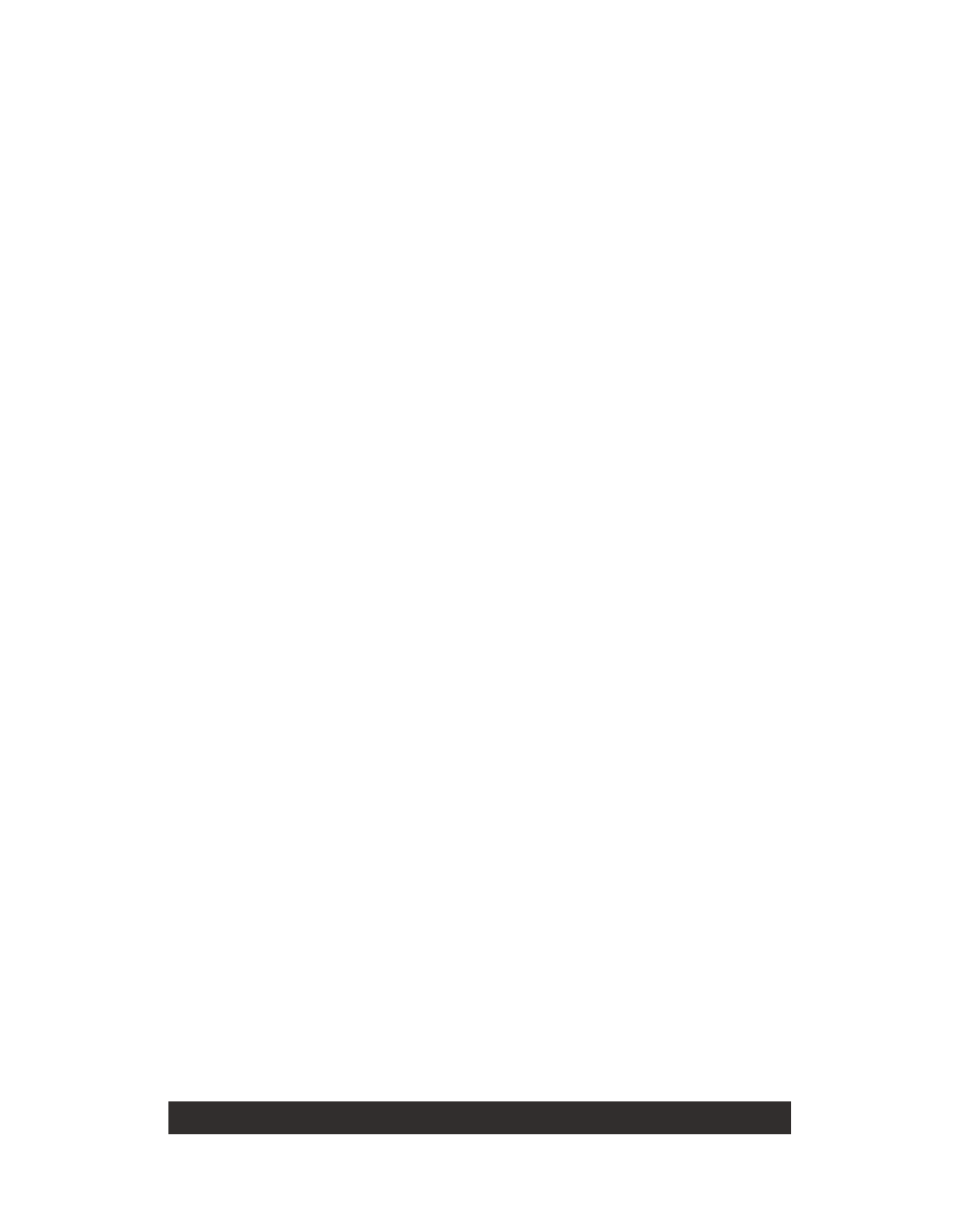# **9** *Planting Seeds of Change and Growing Resistance: a Case Study of Baltimore's 32nd Street Farmers' Market*

# Melina Latona

### *Introduction*

Popular discourse among critical scholars and political leaders on the left maintains that globalization today is ruled by capitalism, if not defined by it. The goals of many antiglobalization movements indicate that their efforts are more accurately an opposition to global capitalism, imperialism of transnational corporations, and the hegemonic powers that maintain them, than an opposition to globalization per se. Under these domains of power, hierarchies maintain social order; exploitation of the lower classes and of natural resources feeds corporate giants; industries are oligopolized, compromising local markets and community sovereignty. Inequality is an inherent reality.

 Based on Immanuel Wallerstein's theory of the capitalist world-system, and with supporting arguments from Karl Marx, I will describe the global capitalist economy. From there, I will review recent research on new social movements and reflect upon Michael Mann's theory of ideological power, which addresses the motivations for resistance and change. This analytical framework will guide my discussion of the formation and function of farmer's markets as an example of what Wallerstein identifies as anti-systemic movements. As such, these markets challenge global agribusiness by providing an alternative, 'idealized' market for local consumers and producers. To analyze this trend in the context of today's profit-centered paradigm of food production and trade, I will analyze the case of Baltimore's 32nd Street Farmer's Market. I will use information gathered through participant observation and interviews with vendors and the president of the farmer's market board. The central question I aim to answer is: How does the 32nd Street Farmer's Market reflect the community's demands for an alternative market and exist as a local expression of resistance to capitalism?

# *Theoretical approach: the capitalist world-system and anti-systemic movements*

Wallerstein's world-systems theory of globalization features a global world-economy that shapes social relations: "It is a world-economy and it is by definition capitalist in form" (Wallerstein 1974: 415). Wallerstein analyzes the world in "totalities," and observes global trends of development and civilization throughout history that have shifted to create a social order that serves the interests and demands of a capitalist economy. A global hierarchy, a global division of labor, consisting of a core, a semi-periphery and a periphery, structures the capitalist world-economy. In this model, the world economy is led by and dominated by state and business actors based in the core, and is fueled by the exploitation of labor and resources in the periphery.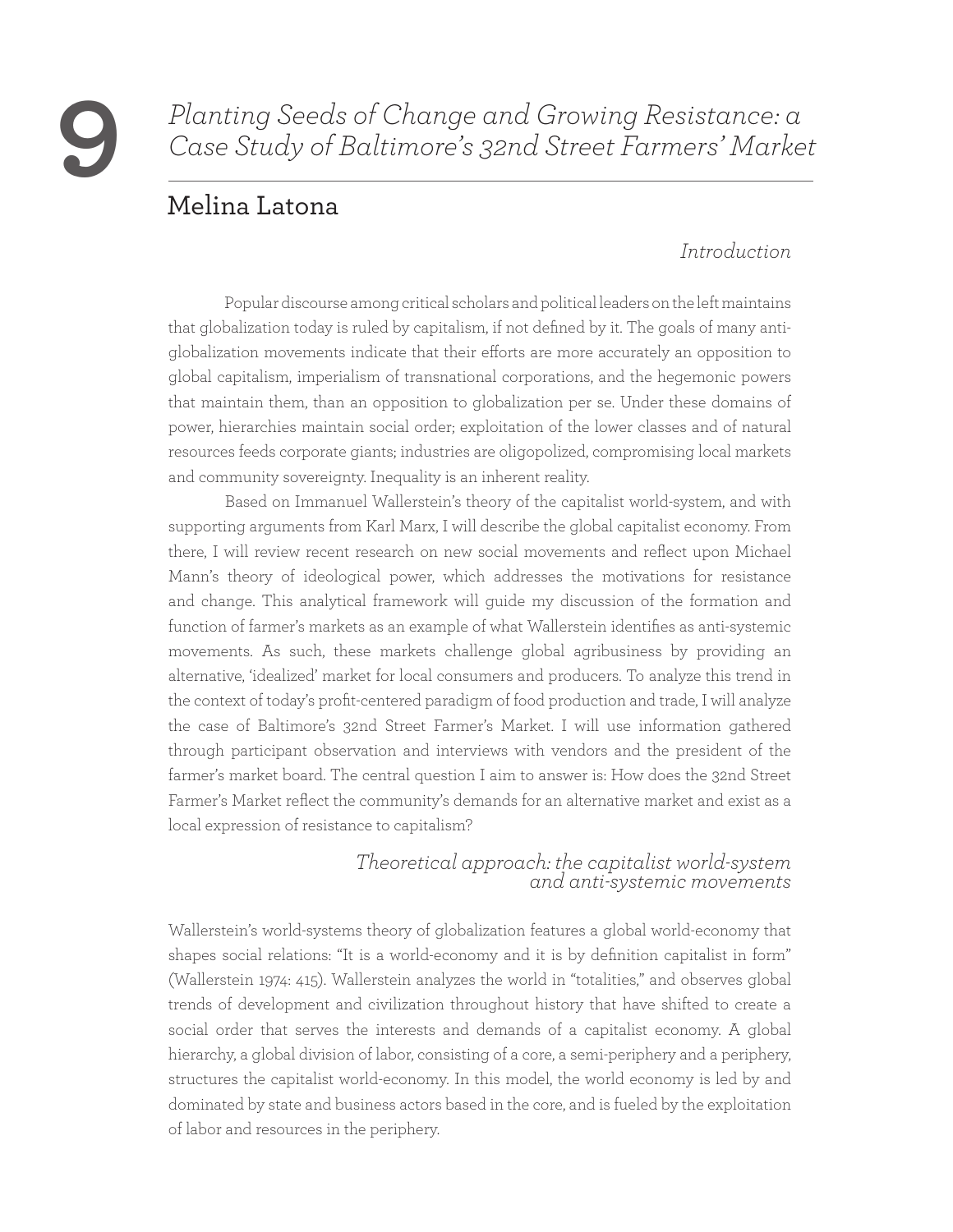Borrowing some aspects from Adam Smith's analysis of the civilized society can help to explain the relationships that exist within Wallerstein's hierarchical order. Smith identified three orders of people in every "civilized society": "those who live by rent, those who live by wages, and those who live by profit" (Arrighi 1989: 3). Unlike the first two orders, whose interests "coincide" with the interests of the public, profit earners have interests that "are different from and even opposite to such general interest" (Arrighi 1989: 3). As the capitalist economy crosses boundaries of nation-states, and as those social orders become a world system of social classes, we notice that the behavior patterns of the profit-seekers result in limitations for the working classes and most consumers around the globe.

Marx also identified this shift away from national economies to world-economies. As a result of this globalization, the world orders became defined as the bourgeoisie and the proletariat: the minority elite of profit-seeking business owners, and the masses of working classes. Out of this class-dichotomy between the rich and the poor, anti-systemic movements are provoked as a response to growing, systemic inequality: "Along with the constantly diminishing magnates of capital...the mass of misery, oppression, slavery, degradation and exploitation, but with this too grows the revolt of the working-class" (Marx 1959). So, it is in this context of global capitalism and systemic inequality that the masses are motivated to question the validity of the system that oppresses them, and to mobilize for social change. These expressions of resistance are termed anti-systemic movements.

Effective opposition to capitalist practices tends to be manifest locally, where people organize for a similar cause to disrupt the systems that cause oppression and injustice (Sklair 1995: 495). Arrighi, Hopkins, and Wallerstein (1989) observed a turning point in the nature of anti-systemic movements in 1962. Since that year, new movements have challenged the logic of the capitalist system more centrally than ever before. Perhaps this can be attributed to the recent advancements in communication technologies, as people around the globe can mobilize and put pressure on their governments to make policy change and social reform.

Borrowing a theory from Michael Mann's work, The Sources of Social Power, I emphasize that the globalization of the world is an ongoing process with many forces of change. One source of power that is particularly influential in this case is the social power of ideology. Throughout time and history, "ideologies change as the problems we face change" (Mann 2013: 1). As groups of people share common enemies, or face a common threat, like small-scale farmers face the threat of large-scale industrial agriculture, movements of resistance can be mobilized. It is due to the prevalence of a dominant capitalist model of accumulation that individuals are motivated to question the system and "to contrast alternative and ideologically driven, morally loaded choices of meaningful exchange" (Gagné 2011: 286). We are reminded that the people have this power to cooperate and create alternative solutions for the common good. This resistance, although successful at a local or community level, "cannot hope to defeat national or global capitalism" (Sklair 1995: 496). Nonetheless, there are some lessons to be learned from alternative models exemplified by some anti-systemic movements, which I will discuss later.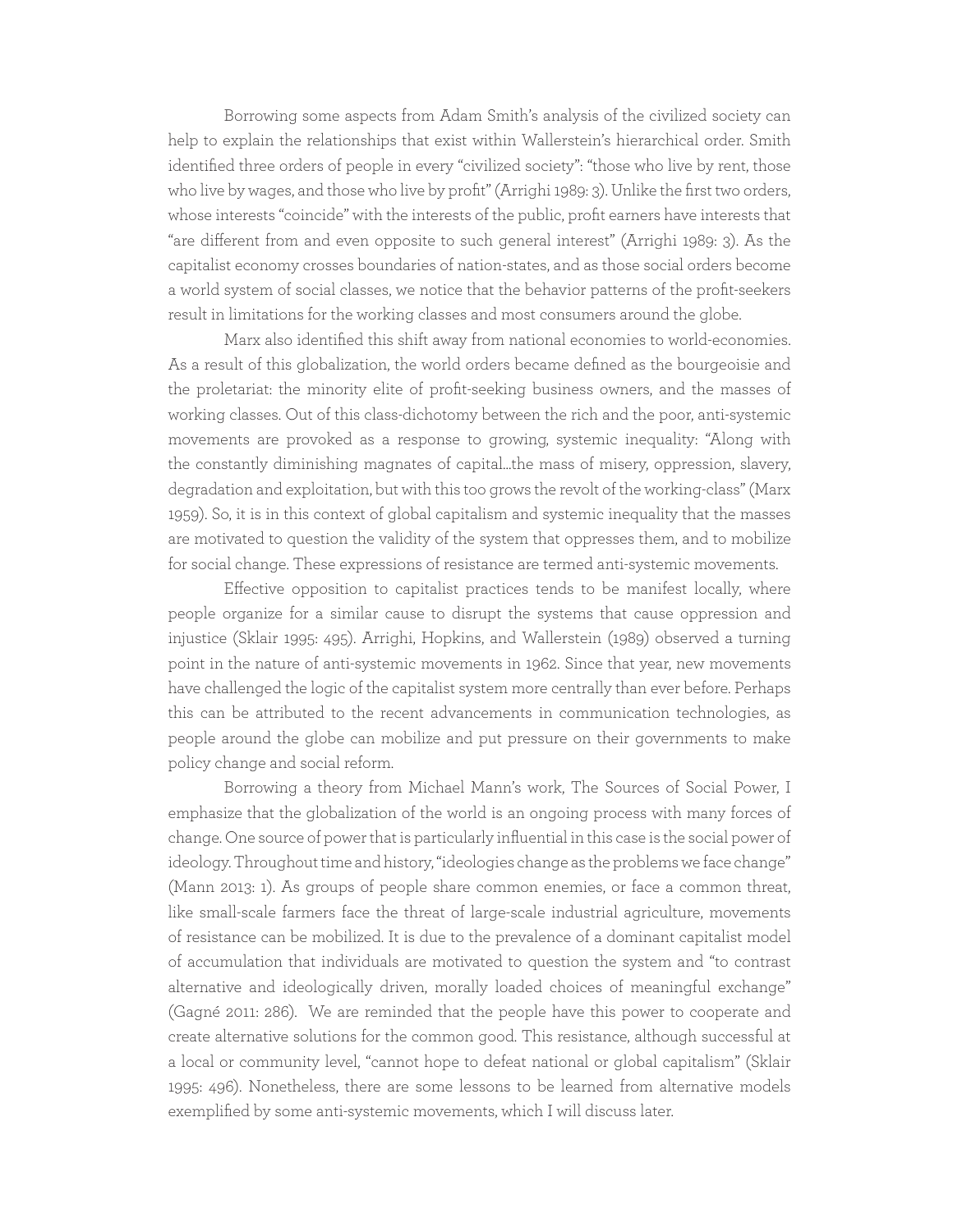### The formation and function of farmer's markets as an anti-systemic movement

As small-scale farmers struggle to survive in a market dominated by transnational oligopolies, where they are often being run out of business or are unable to produce to the scale of industrial agribusinesses, an alternative market is necessary. A farmer's market can be defined as "a recurrent market at a fixed location where farms products are sold direct to consumers by farmers themselves" (Bubinas 2011: 155). Both farmer-producers and consumers benefit from these local markets. Farmers are able to sell their produce directly after harvesting to satisfy a small population's grocery needs. Consumers enjoy fresh and locally grown produce, straight from the farm. As a sustainable and autonomous mini-system, farmers markets operate outside of and in contradiction to the global food production chains that mark global agribusiness today. The farmer's market exists for its "distinction from the dominant economic model" (Gagné 2011: 286): the monopolization of corporate industry. Farmer's markets disrupt the profiting of private corporations by developing and maintaining alternative markets, by bringing more economic activity to the local level rather than expanding economy to other territories. In this way, the farmer's market is an active form of resistance, providing a "counter-hegemonic challenge" (Gagné 2011) in the form of alternative production, trade and consumption.

Farmer's markets appeal to specific social and economic values of food and consumption. They represent an "alternative approach to food production and distribution … informed by communal ideals of an alternative lifestyle" (Bubinas 2011: 156). A general shift in the "ideology of consumerism" and a heightened social awareness of environmental and ethical concerns surrounding transnational corporations in agribusiness has led to the growing popularity of local food consumption in recent decades (Dodds, Holmes and Arunsopha 2014). These changes in consumer behavior are not only important for the sustained success of local farmers markets, but also reflect the ideological power of communities, which acts as a form of social movement that helps to promote the formation of farmer's markets in the first place.

#### The significance of the 'Third Space'

In a globalized world, where economies are run by transnational corporations and industrial giants, and where local sustainable production is becoming scarce, a farmer's market acts as a third space, a crack in the blanket of the capitalist domain. As neither mass-production-centered nor mass-consumption-driven, farmer's markets provide a local market that is likened to a trade-economy; rebuilding local economies by connecting the consumers to the producers once again.

In The Farmer's Basket in metropolitan Washington D.C., urban, middle-class customers and small-scale farmers "participate in an exchange that they deliberately infuse with the logic of ideological distinction," they create meaning and value in a space where they feel that they are participating in something ethically and ecologically moral,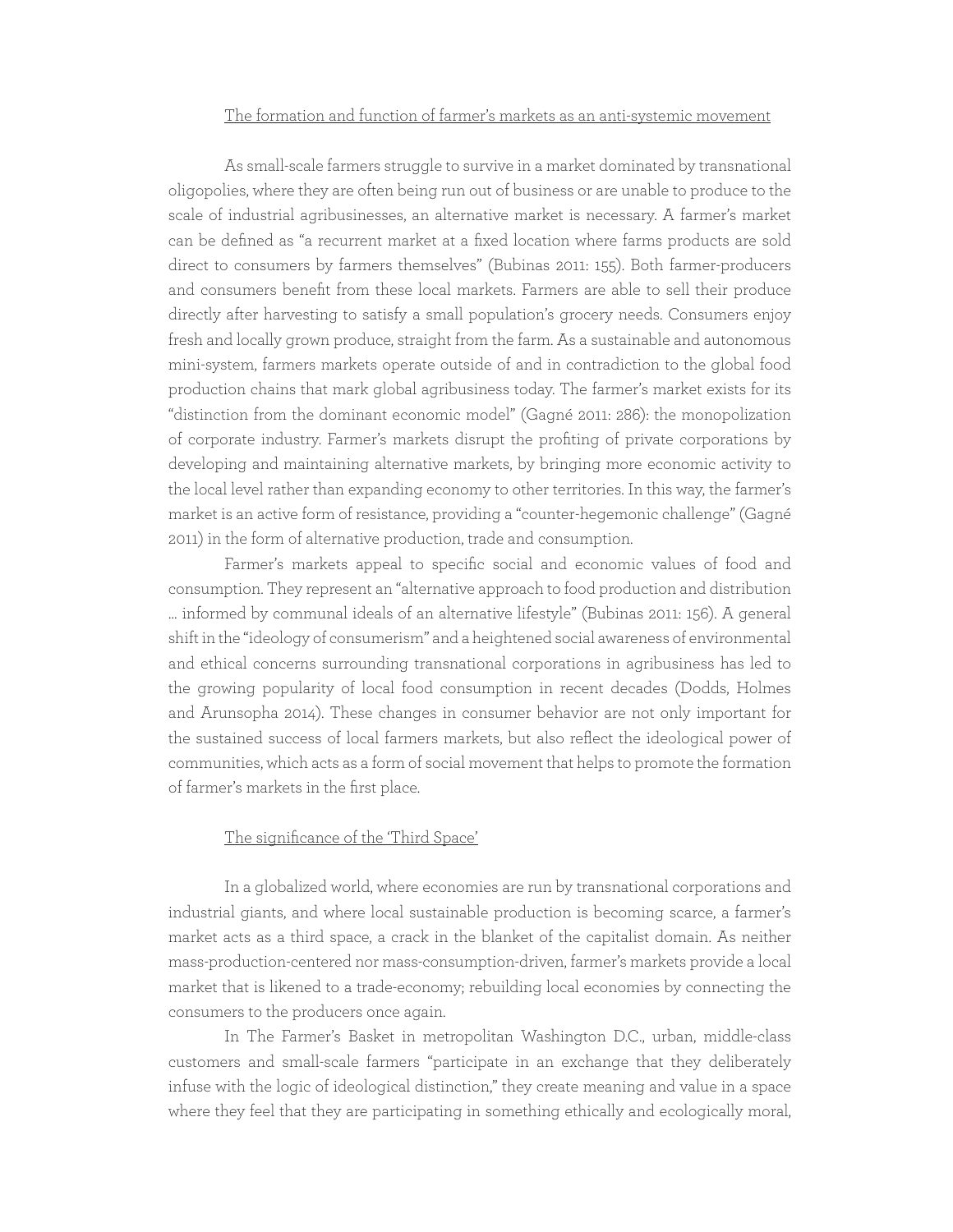something that they do not experience as consumers in corporate-run markets (Gagné 2011: 282). Farmers reveal nostalgic sentiments as the practice of buying food from local street vendors was "finally 'coming back' in the form of farmers markets;" one customer states that there is something fundamentally "anti-global" in the idea of a farmer's market, and that "we should support local small or independent farmers rather than agribusiness" (Gagné 2011: 285). These statements reveal a shared understanding that this is a preferred alternative to competing with or consuming products from big corporate agribusiness.

Both shoppers and vendors benefit from the opportunity to be in contact with one another. Without the corporate agribusiness middlemen, farmer-producers sell their products for a better profit. Shoppers feel satisfied for supporting local farms and for having access to fresh, better tasting, organic foods. Essentially, the farmer's market is a reflection of what James G. Carrier claims to be the underlying theory of the market, the "idealized form of buying and selling in a given political economy" (Gagné 2011: 281). The strength of the farmer's market comes from the creation of community spaces where the market reflects consumer values and needs, as well as those of the farmer-producers.

Empowered by shared ideological and ethical values, this 'third space' allows for socialization and idealized exchange at a local level. It is here, in these community spaces, that seeds of change and resistance are planted. With this framework in mind, I would like to introduce the specific case of the 32nd Street Farmer's Market in Baltimore. I will argue that this farmer's market, like others, is an active pocket of opposition to big agribusiness; by reuniting consumers and producers, it is anti-systemic.

### *Analysis of case*

In 1980, the 32nd Street Farmers Market was founded in the Waverly community, in the heart of Baltimore City. The market is a non-profit organization where farmerproducers sell their baked goods, seasonal fruits and vegetables, prepared foods, and flowers to local consumers. Its purpose is to provide an outlet for small-scale farmers and independent vendors to sell their products as well as to provide a variety of food products to an underserved city population. The money collected by this market is used to support its growth, and all additional profits are given back to the community in the form of annual grants to local nonprofit organizations (The 32nd Street Farmer's Market).

In 2011, the Market Umbrella conducted a SEED economic impact report for the 32nd Street Farmer's Market, which analyzed the impact of the market on the vendors, nearby businesses and on the local economy. This report found that the 32nd Street Farmers Market attracts approximately 4,167 shoppers per market day, that is, every Saturday from 7am-12pm, all year long. In its assessment of local participation, the report found that 54.82% of shoppers they interviewed attend the Market on a weekly basis, and 20.17% said they attend several times per month (SEED 2011). The top ten zip codes in which customers reside are those directly surrounding the Waverly community, with the highest percentage of customers residing in the same area as the marketplace (SEED). Not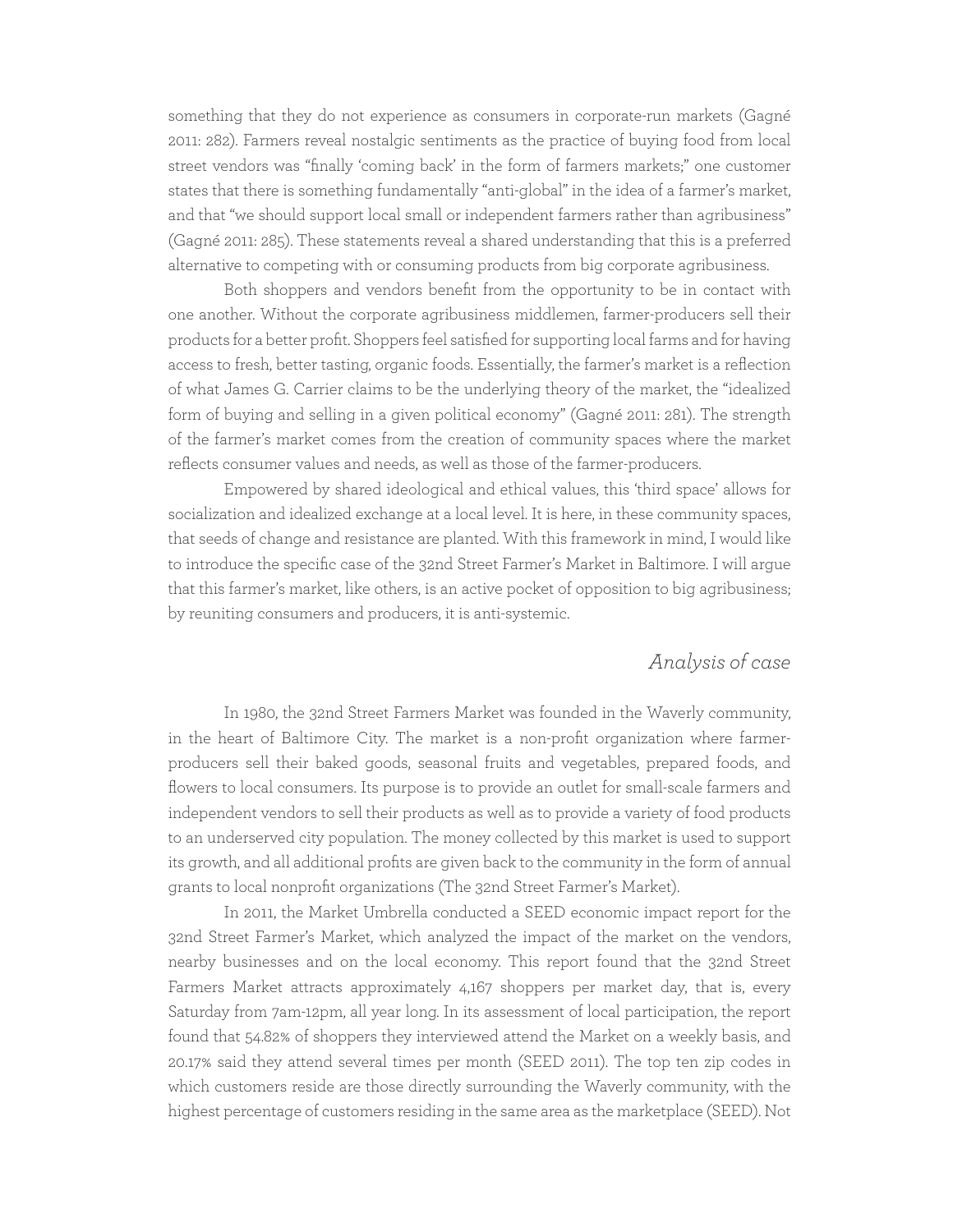only does this information reveal the market's success in reaching the local community, but it also indicated that the majority of shoppers rely on this market to satisfy their regular grocery needs.

The Market is truly producer-friendly, as it only allows for agricultural products and foods to be sold by the producers themselves, not by resellers or by market staff (SEED). The market space serves as a place where farmers and producers can sell their products direct to consumers, as an alternative to low-profit wholesale retail, or as an additional outlet for making their business visible to communities without the middleman; and as a place for new, startup businesses to get started, to contribute their skills, their unique specialties, and their passions to an otherwise limited marketplace. The Market is also managed and advised by members of its own community, elected advisors are all vendors or shoppers, no members of NGOs or government officials may be elected onto the Farmer's Market Board (SEED). In this way, the 32nd Street Farmer's Market is selfsustaining, and assures its ability to continue to best serve the needs and demands of both producers and consumers.

I attended the 32nd Street Farmer's Market on the mornings of April 18th and April 25th. During my visits, I observed the overall atmosphere to be a very social and interactive market experience. I engaged in conversations with vendors and customers, and had the opportunity to conduct an interview with one of the farmer-producers. In my interactions with vendors, I witnessed a wide variety of culinary talents and a beautiful array of produce. Through our conversations, I learned about their involvement in the market, how long they have been vending here, how they got started, and their thoughts on the result of this market for the community and for their own businesses. Many of the family farms expressed to me a preference for selling their products at this market over wholesale retail, as it is more profitable and much more satisfying. They enjoy the regular connection to shoppers. One man who has been in the farming business and has vended at this market ever since it was born described the market as a big family; and it truly felt that way.

The beginnings of this market are rooted in a collection of six food trucks that vended on a nearby side street in the late 1970s. These vendors have been taking on family businesses for generations and have committed to growing the local community markets ever since. One man, William E. Martin, of Martin Family Farms, has been working, farming and selling produce with his father since he was 12 years old. His father, William Martin Sr. was one of the original 6 vendors in the Charles village neighborhood, along with the Kaulk Family Farms, the Twining Farms, Lewis Farms and Lewis Orchards, Stoker Farms and the Blackrock Orchard. From there, "the market grew as demands grew," President of the Board, Marc Rey, informed me through our e-mail correspondence: "Customers asked for flower and plant farmers, meat and dairy farmers, good local bakers, etc. The Board listened and gradually expanded market vendors and offerings. We now have 50 vendors."

Among other members of the market community are local bakeries, food trucks, independent jam-makers, creative spice-mixers, and a booth with a greater variety of mushrooms I have ever seen. Many of the vendors are also part of community alliances,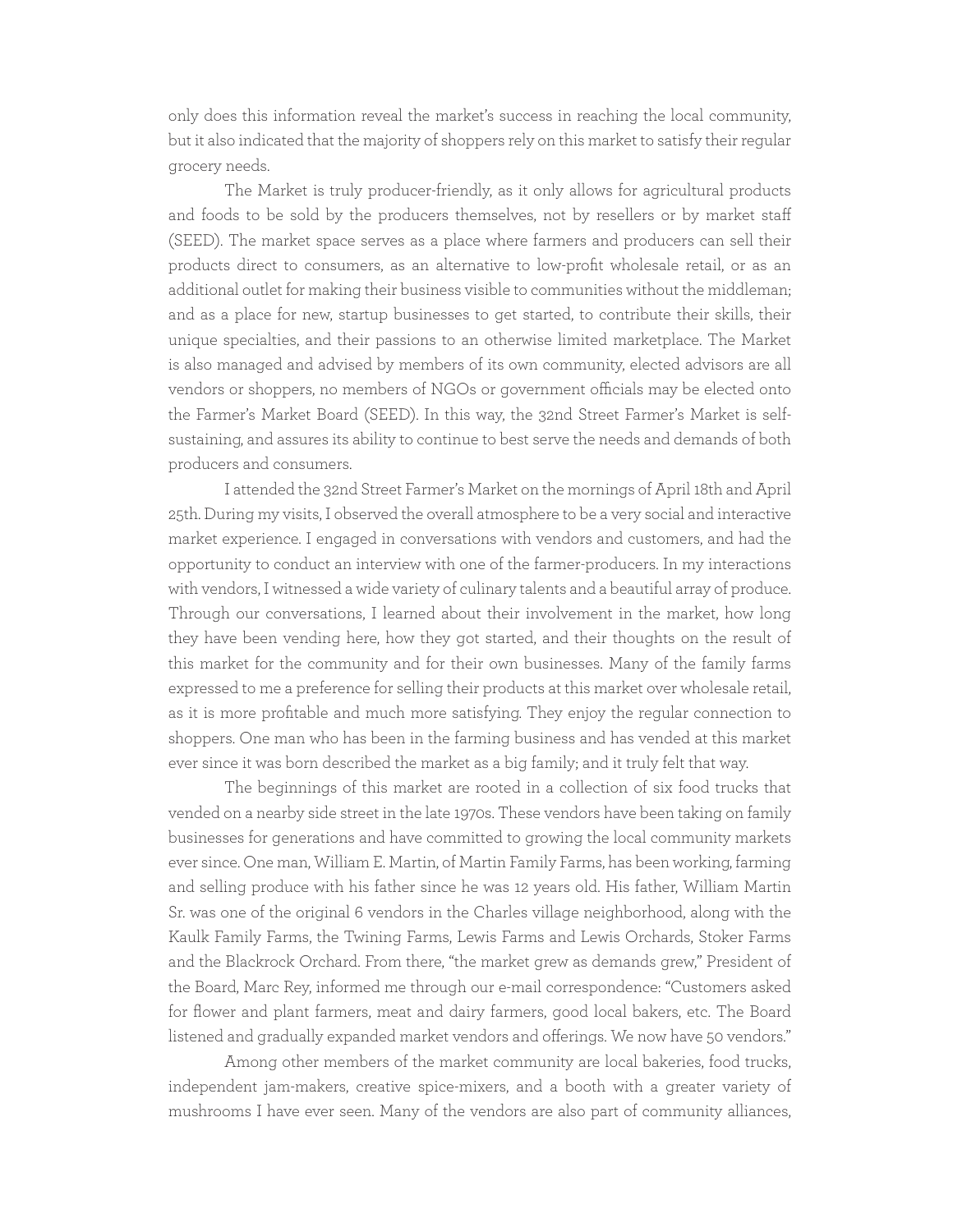such as the Farm Alliance of Baltimore, who are represented by Real Food Farms every Saturday morning. The Alliance has a number of urban farms around Baltimore city; some are for wholesale, some are community gardens where members come and grow food on their plots; some even have partnership programs with local schools. The members of this Market work together to promote new standards for fresh, healthy, local (and most of them organic) foods; and to provide an underserved population with better food and better nutrition: "The market's mission has always been to make the freshest produce and other natural foods available to an underserved urban population," says Marc Rey.

This market is unique in that it is open 12 months out of the year, and even in the brutal cold of winter, the market attracts its "die hard customers", showing a preference for this produce over what this sold in supermarkets. When I asked vendors: What do you think keeps shoppers coming back week after week? "Quality and price" was the simple and quick response of many. Marc Rey, responded: "People choose to come here because they know the produce they buy was in the ground or on the tree just 24 hours ago and local. The eggs are very fresh, not weeks old. Little or no chemicals are ever used by our farmers. No antibiotics are ever fed the animals; chickens are free range. You can talk to any vendor about his/her products and how they were grown or produced. Try that in a grocery store!"

In all, the 32nd Street Farmer's Market is an example of a successful community response to local needs: start-up and long-time farmers and producers are welcomed to vend their produce in this space on a regular basis, selling a wide variety of products at a low cost. Most shoppers come on a weekly basis, and feel better about the food they are buying. Cooperative efforts between farmers and community organizations provide opportunities throughout the city for people to have access to fresh, locally grown food. Members of the Board cooperate with other farmer's markets in the city to implement policies and programs aimed at increasing the market's accessibility to local communities: "Our market belongs to both a city coalition of farmers markets whose managers meet four times yearly and apply for grants to fund programs for the needy. We are also members of the Maryland Farmers Market Association and serve as a model market for new market managers to visit. We get incentive funding to increase the spending power of our food stamp (SNAP) customers, WIC and Senior customers, and we work with GEDCO/CARES to provide food for the poorest of area customers." – Marc Rey.

This farmer's market proves to be a successful anti-systemic movement in a number of ways. It has built and grown itself from a collective and cooperative community effort, driven by a common vision to support one another, and to make a variety of goods accessible to the community. A majority of shoppers come from surrounding neighborhoods, and more than half of them attend regularly. This indicates that the 32nd Street Farmer's Market is a reliable and consistent grocery source for a large percentage of the surrounding community, if not the sole source for some households. Producers and consumers seem to prefer this market as an alternative to grocery stores and wholesale food production, as it creates a more personal and satisfying experience for both parties without the role of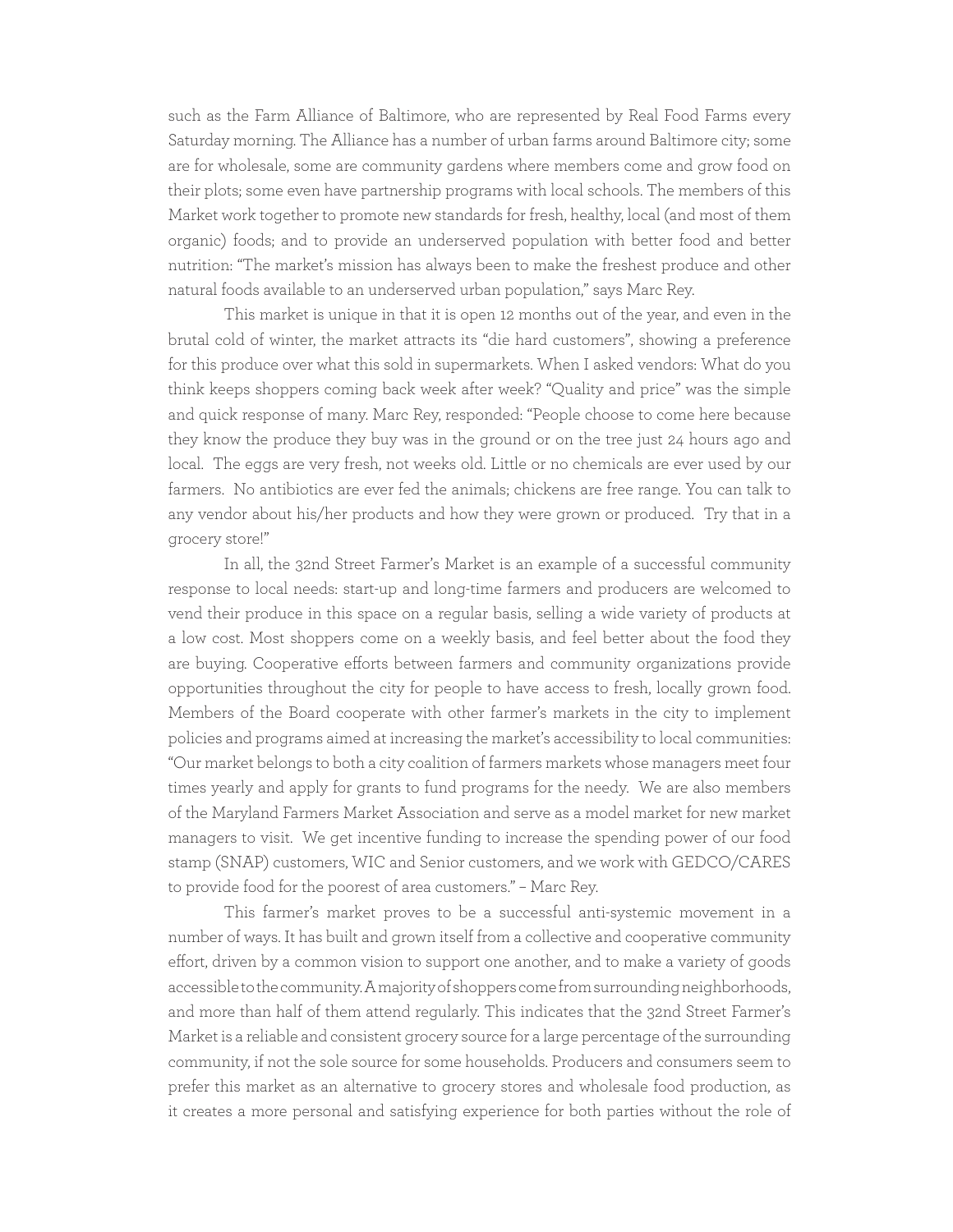corporate and industrial middlemen. Ultimately, as a part of the Maryland Farmer's Market Association, this market makes a cooperative effort to improve food accessibility and quality in all parts of Baltimore, expanding the local market impact. In a capitalist worldeconomy, where businesses are in constant competition, where they are concerned with advertising and promoting consumerism by all means, and where they aim to maximize profit at all costs, the farmer's market proves to be the opposite. The farmer's market runs on cooperative efforts of community members, as opposed to running on competition; it exists for the well being of the community, as opposed to existing to capitalize and grow for its own benefit.

### *Conclusion*

Markets such as this can provide opportunities for a more just food system by allowing independent businesses to operate and reach consumers directly and by bringing production and consumption back to the local, building strong economies and more sustainable forms of production. Could the farmer's market be a new model for economic development? Could micro-economies resolve the social problems of food injustice, unemployment and environmental degradation that are only being exacerbated by the exploitative practices of the global agriculture industry? When calls for change are turned into action, one can be sure that there will be positive community growth. If the farmer's market is reflecting people's vision of an ideal market economy, perhaps we are already moving in a direction away from global capitalism, and are realizing the potential that exists in our own communities.

### *References*

- Arrighi, Giovanni; Hopkins, Terrence K.; Wallerstein, Immanuel. 1989. Anti-Systemic Movements. Baltimore's 32nd Street Farmer's Market. 2015. Facebook. Online.
- Bubinas, Kathleen. 2011. "Farmers Markets in the Post-Industrial City." City and Society 23(2): 154-172.
- Dodds, Rachel; Holmes, Mark; Arunsopha, Vichukan. 2014. Consumer Choice and Farmers' Markets. Journal of Agricultural and Environmental Ethics 27 (3): 397-416
- Gagné, Nana Okura. 2011. "Eating Local in a U.S. City: Reconstructing "community" a third place in a global neoliberal economy." American Ethnologist 38 (2): 281-293.

Mann, Michael. 2013. The Sources of Social Power (Volume 4: Globalizations, 1945-2011).

Marx, Karl. Capital, the Communist Manifesto. 1959

- SEED: sticky economy evaluation device. 2011. "The 32nd Street Farmer's Market (Waverly) 2011." marketumbrella.org (October): 1-12.
- Sklair, Leslie. 1995. "Social Movements and Global Capitalism." Sociology 29 (3). 495-512.

The 32nd Street Farmer's Market. http://www.32ndstreetmarket.org/index.html

Wallerstein, Immanuel. 1974. The Modern World-System, vol. I: Capitalist Agriculture and the Origins of the

European World-Economy in the Sixteenth Century.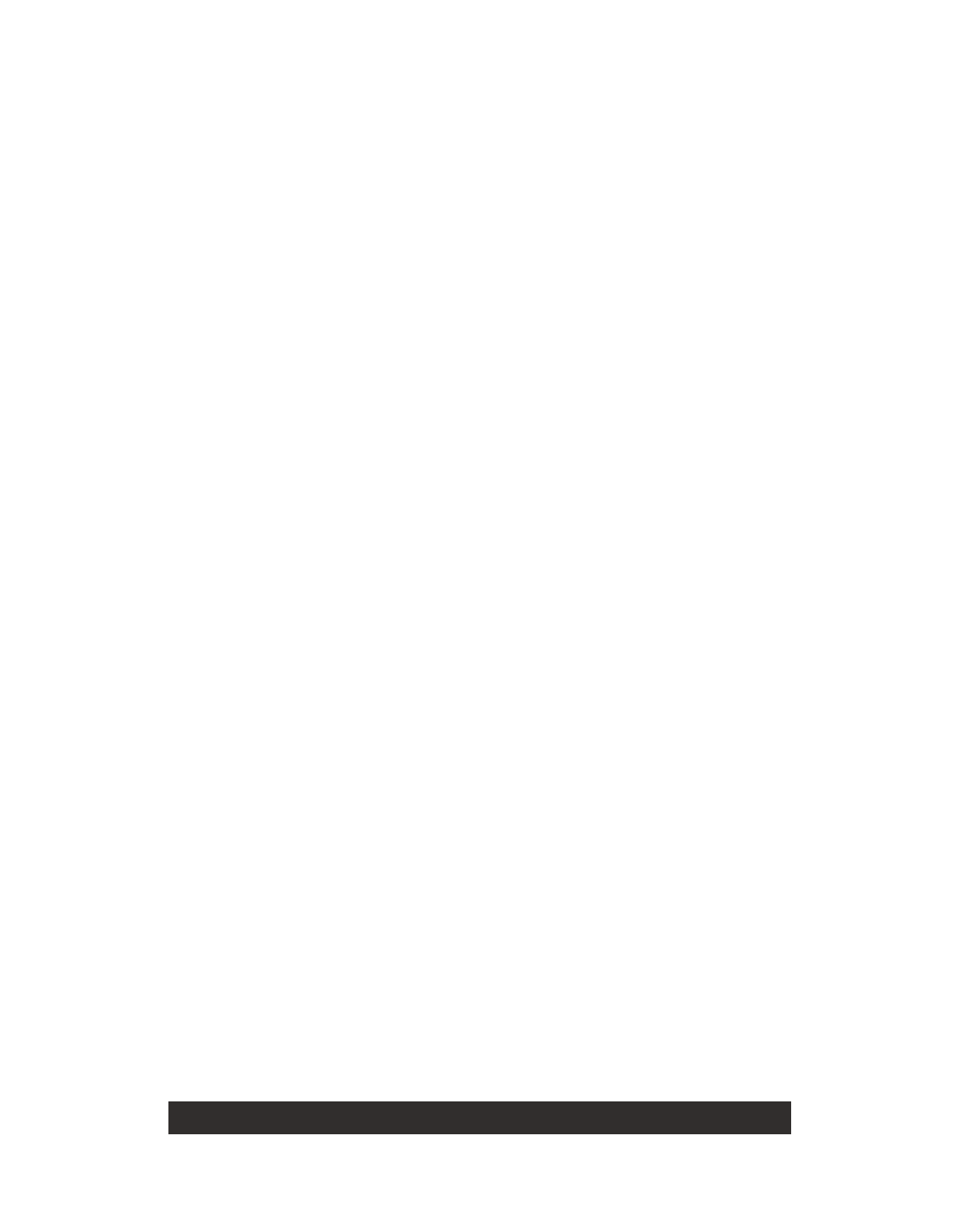# **10** *The Growth and Benefits of Coffee Fair Trade: World Wide and Baltimore City*

## Isabel Geisler

### *Introduction*

One of the most defining characteristics of globalization is the increased interconnectivity of the world and, in turn, the ability to easily exchange goods between different regions. Global trade is one of the most recognizable drivers of globalization because there is profit to be gained and perhaps one of the greatest motivators of human innovation under capitalism is the chance to increase personal wealth. As such, it can be beneficial to for-profit organizations and to national states to promote and support this phenomenon. However, although populations have high expectations regarding the benefits of increased trade in commercial goods across countries, international trade often does not benefit all participants equally. In 1999, thousands of people gathered in Seattle to protest against the World Trade Organization on the grounds of unequal trade, exploitation, and neo-imperialism (Smith 2014). As it stands, capitalism has been the de facto mode of trade, but this has the potential to change as people grow up in a world where increased access to world travel and information has allowed them insight into the disparities between the Global North and Global South within a single capitalist world-economy. With this development, it is possible that there will be increased acknowledgment of nonnegotiable human rights and fairness. Fair trade is one of the trade methods that have resulted from this attitude change and that has the potential to act as a "stepping stone" to more equal trade globally. Fair trade has the potential to benefit people in peripheral countries economically and socially as well as to provide its consumers with options that can increase their "global" participation and give them a sense of moral satisfaction.

Thread Coffee is a fair trade coffee roasting company based in Baltimore City, locally owned and whose products are globally sourced. Established in 2013, Thread Coffee is a small-local coffee roaster that is committed to transparent trade and to working directly with the farmers. Red Emma's, a radical coffeehouse and bookstore that serves as Thread Coffee's roasting site, saw a need for locally and fairly sourced coffee, and quickly established a partnership with Thread Coffee (McKeel & Fleming 2015). In this paper, Thread Coffee will serve as the subject of a case study based on theories of globalization. This study will (1) utilize theories from Adam Smith, Ulrich Beck and Immanuel Wallerstein to examine the social trends that have led to the commercial success of Thread Coffee, (2) examine the need for a new economic system and (3) gauge the success of fair trade in providing economic and social benefits to both consumers and producers globally. Articles and texts from academic journals and lectures will be summarized in order to explain the growth of fair trade since its conception and to provide insight to the benefits, the current environment, and the controversies that surround the fair trade movement. All findings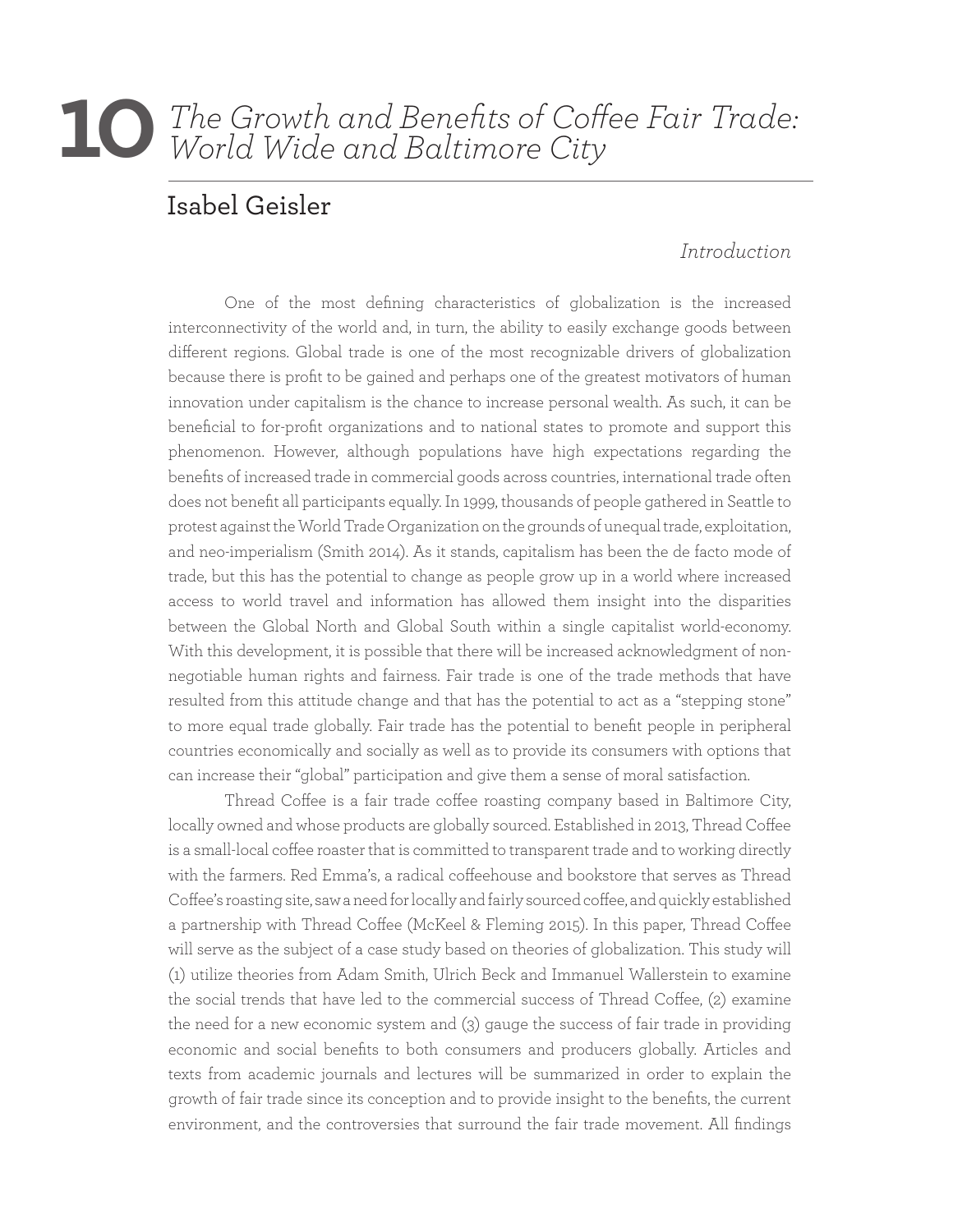on Thread Coffee have been recorded via personal interview with some of the leaders and collaborators within the organization.

## *Theoretical approach:*

Adam Smith, Ulrich Beck, and Immanuel Wallerstein are well known theorists of globalization, even though Smith wrote in a time when the term globalization was not yet popular. Wallerstein's texts often focus on the shortcomings and perhaps "end" of capitalism (Wallerstein 1974). Fairtrade is one potential model that could offer a path to an alternative economic system to fill the gap left by capitalism as well as to fulfill the needs of marginalized and disenfranchised groups. Adam Smith outlined a number of needs that liberal globalization can satisfy (Alvey 2003). This paper will argue that systems like fair trade can accomplish the goals pointed out by Smith more effectively than capitalism. Smith would most likely be a stronger supporter of free trade rather than of fair trade, if he were alive today. However, this paper will argue that fair trade is more effective at fulfilling the goals and hopes that Adam Smith set for free trade due to the gross inequalities caused by the current capitalist system, which actually departs, in important ways, from Smith's ideal of a liberal globalization based on free trade. Finally, Ulrich Beck theorizes that one of the results of increased globalization is the development of cosmopolitan "human norms" (Beck 2008). This paper will expand on what human norms are and how they can shape the trade policies and consumption of the United States and other high-income countries.

Adam Smith is a renowned economist best known for his advocacy and theorization of what is today known as the free trade system, one of the goals he set for his ideal capitalist society. In this vision for globalization, Smith had two moral theories: (1) there are certain universal human characteristics and (2) morality develops from these characteristics. With these two theories in mind, free trade is ultimately beneficial to people because by reducing trade barriers between populations, the morality of individuals and prosperity of trade can positively impact more of society (Alvey 2003). With this in mind, he advocated for the "overthrow" of mercantilism and the institution of free trade. To Smith, international trade was a means towards peace and he was worried by the potential lack of morality in the European mistreatment of colonized peoples. While mercantilism was tied to monopolies, war, coercion, and "zero-sum" transactions, Smith saw liberalism as an alternative. His vision included six goals: competition, peace, cosmopolitanism, voluntary relations (between states), a positive-sum game [of trade], and religious pluralism. Free trade and capitalism, however, may not be the best means to achieving these goals. Freer trade is supposed to increase cultural and international wellbeing by ensuring specialization and the exchange of high-quality goods (Alvey 2013). Smith's goals of free trade and neoliberal globalization are admirable – but appear to have been corrupted by the imperial history of the globe and human greed gone unchecked.

Immanuel Wallerstein is a contemporary theorist who is famous for his worldsystems analysis. World-systems theory is a critique to modernization theory, the theory that states that all national societies pass through the same stages as they "develop" from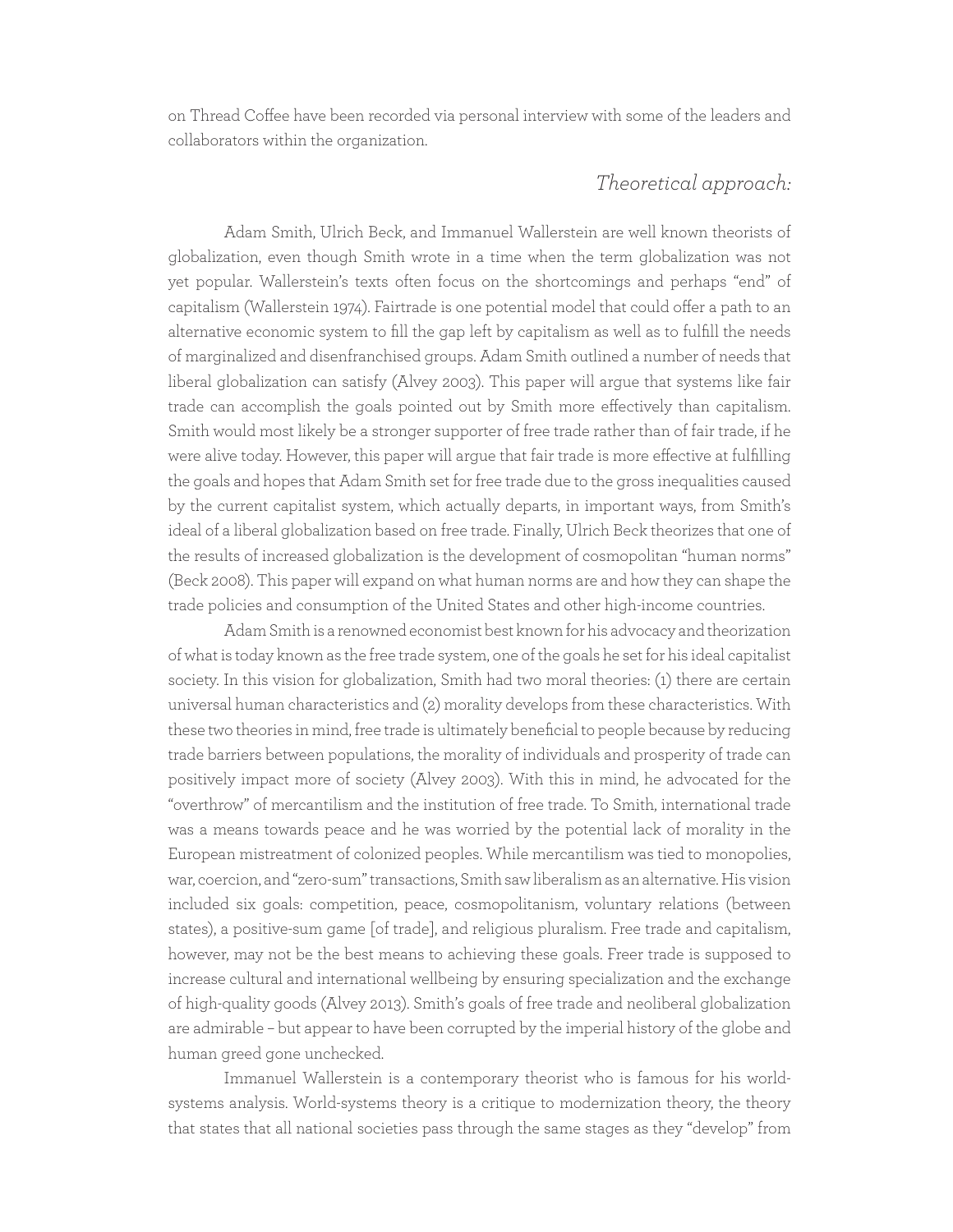tradition to modernity (Wallerstein 1974). This, according to Wallerstein, is flawed thinking because today's modern societies are only modern because they have "exploited traditional societies" (Wallerstein 1974: 392). Wallerstein argues that the current world-system is defined by capitalism and many of the current institutions function to further and protect capitalism. He divides the world into three different areas: the core, periphery, and semiperiphery. People in the periphery are in a constant state of subordination to actors based in the core (Wallerstein 1974).

Finally, Ulrich Beck speaks of the creation of human norms across national boundaries. With Beck's assertions in mind, it is important to investigate whether current development of cosmopolitan human norms is in conflict with the current international trade laws (such as the North American Trade Agreement), which may allow unconsciously exploitation. Like Wallerstein, Beck also critiques neoliberalism and compares it to a "military rationale of power." Low-income Countries (LICs) must make themselves open for investment in order to avoid the economic fallout that would occur if large transnational companies or were to withdraw from their markets. Beck creates an argument that centers around cosmopolitanism on the macro-level commenting that, "the walls between them [states] must be replaced by bridges. Those bridges must be primarily erected in human heads, mentalities, imagination" (Beck 2008).

The aforementioned arguments will be used to assess the benefits of fair trade and its potential for success. The operators of Thread Coffee, view fair trade not only as an alternative to neoliberal free trade, but also as a stepping stone to a new global economic model (McKeel & Fleming 2015). Fair trade is a viable alternative that can evaluated (through the use of Adam Smith's theory on neoliberalism) by its capacity to result in global stability and peace, create voluntary relations between organizations, create a positive-sum game of trade, and create an environment of cosmopolitanism. In the following sections I will utilize the assertions by each individual theorist to analyze the attractiveness of Fair Trade to consumers and producers and examine its capabilities of developing into a larger more mainstream mode of trade.

## *Analysis of case*

Fair trade is a new way of approaching trade. It has origins in the 1960's and was created out of field experience between church leaders and the international communities that they worked with (Stenn 2014). Fair trade involves the "mutually beneficial exchange" between the producers and consumers while weakening the power of intermediaries. Ultimately, the goal of fair trade is to improve the "living and working conditions" of smallfarmers (Modelo 2014). Though a young movement, it has seen a rapid growth. From 2003 to 2011, the consumption of fair trade products grew by 50% (Tellman, Gray, & Bacon 2011). This being said, it is hard for "traditional" economics to explain the rise of the fair trade market, which is embedded in more sociological and cosmopolitan changes rather than scientific or easily quantifiable trends (Shorette 2014). Instead, fair trade growth can be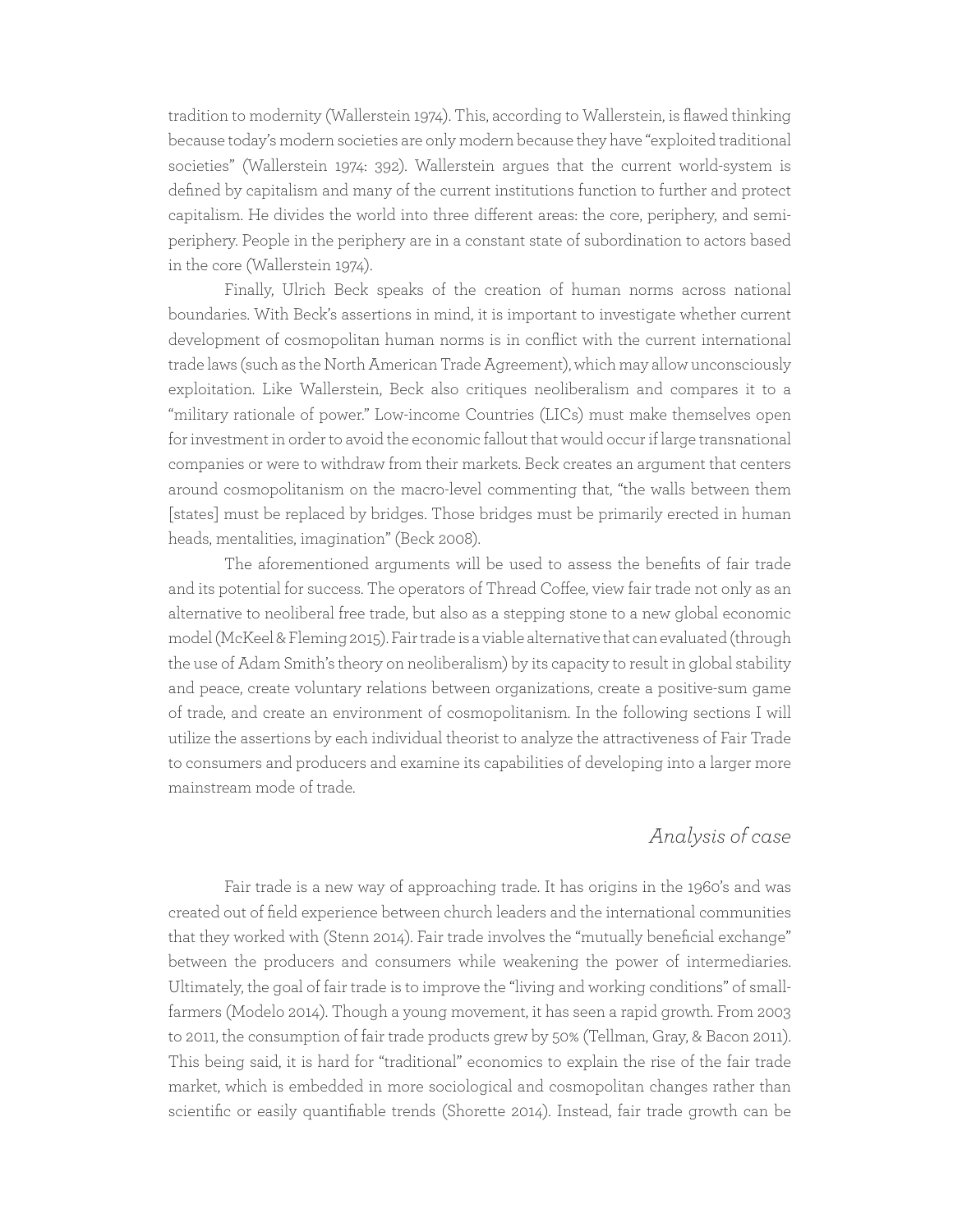traced to society's "belief in global citizenship through global brands" (Strizhakova, Coulter, & Price 2012). But what allows this expansion and defines this need to be a "global citizen"? Kristen Shorette attempted to study fair trade's growth through a series of qualitative analysis and made the following observation: "Only after a shift in world cultural norms that favor equality, human rights, and environmentalism do processes of unequal exchange become problematized allowing for the formation of fair trade markets. New world cultural norms provide the framework for alternative institutional preconditions for markets so that movements toward regulation counter moves toward liberalization in international trade" (Shorette 2014: 17).

Shorette's findings complement Beck's own observations on human norms, though neither scholar is entirely sure of the origin of these norms. Smith's goals and moral theory, however, do align with some of the results of fair trade on local communities and may explain the popularity of the movement for Baltimore consumers. Fair trade's success is based on the amount of opportunity it can give capable farmers and this locally prescribed and driven approach has been proven to have numerous benefits. Farmers report an increase in self-esteem, pride in new skills, positive economic outcomes, stable coffee floor prices, independence through premiums, improved working conditions, and lessened environmental degradation (Modelo 2014; Dragusanu, Giovannucci, & Nunn 2014; Stenn 2014). Fair trade provides these farmers an escape from the competitive, exploitive capitalist system.

Thread Coffee serves as a global example of fair trade's positive effects on a local level. Like the fair trade movement, Thread seeks to pay "just prices" to its coffee producers, keeping in mind the standard of living in each country they work in (McKeel & Fleming 2015). But Thread also goes a step further than the major Fair Trade organizations because it not only stresses transparency and consumer education, but they treat their business relations as partnerships. For example, a growing problem in the coffee-growing communities Thread works with is the growing threat of La Roya, a disease which is correlated with rising temperatures and reduces coffee yields (McKeel & Fleming 2015). Many other fair trade companies, however, are not as transparent and are more focused on finding high-quality coffee rather than ethically sourced coffee, a business strategy that has often hindered the positive effects of fair trade in many communities (Stenn, 2014; McKeel & Fleming, 2015). This mirrors the ongoing ideological battles occurring in the global Fair Trade community between Fair Trade International and Fair Trade USA, two of the largest Fair Trade brands that just recently split due to ideological differences (Modelo 2014). Thread Coffee is not only a global company because of its connections to multiple countries, but also because they can offer insight into broader system debates.

Immanuel Wallerstein invites his readers to view history and current events in a broader, more contextual manner. One of his most interesting arguments is that modern capitalism is not sustainable. According to Wallerstein, a "world wide economic crisis will be reached and the capitalist world-system will collapse, opening the way for revolutionary change" (Wallerstein 1974). Twenty five million people depend on the production of coffee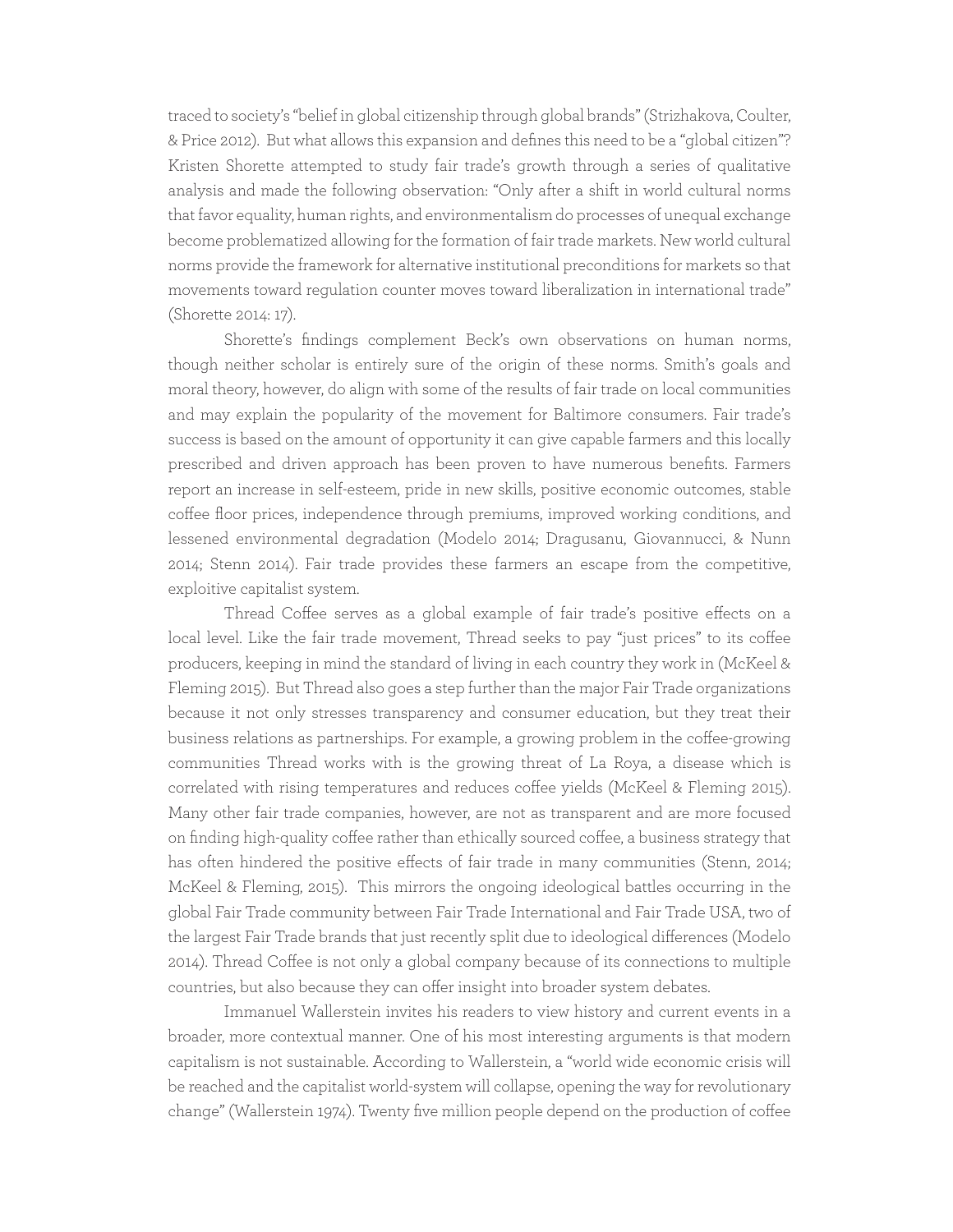beans for their livelihoods, mainly in low-income countries (Austin 2014). Fair trade is based on the principle of reducing the trade deficits between the Global North and South and is a "mutually beneficial" exchange of goods rather then an exploitation of cheap labor (Model 2014). According to one of Thread Coffee's co-owners, paying producers fairer prices can improve communities both economically and socially. For example, one co-op in Peru used the money they had saved from producing coffee to research the prevalence of lung cancer in women. They discovered that poor ventilation in cooking areas was equivalent to smoking two cigarette packs everyday and since the women spent most time in the kitchens they were the most vulnerable. As a result, this community is now saving their Fair Trade premiums to improve ventilation in the kitchens (McKeel & Fleming 2015). Peru could be categorized a peripheral state and the indigenous communities themselves would not have been afforded money by their government to conduct research, let alone improve health conditions. However, fair trade has given these coffee-farmers and opportunity to bypass exploitation and economic disempowerment. If the modern system of international exchange was built in the interest of "serving capitalists" it will be beneficial to investigate a mode of trade, such as fair trade, that also seeks to benefit workers and that could serve as the alternative to capitalism that Wallerstein and other theorists are searching for (Wallerstein 1974).

It may at first seem counter-productive to use Adam Smith for this paper, being him an economist that would not be a supporter of highly regulated trade. However, it is notable that fair trade has the possibility of fulfilling Smith's goals of "liberal globalization" far better than real-world capitalism. While free trade and competition are two of the most prominent elements of liberal globalization, it is important to keep in mind Smith's six other goals. In many cases capitalism may be perpetuating inequality, notably in the exchange of raw goods and agricultural products, such as coffee. Although coffee is an important commodity on the global market (annually earning \$60 billion), it is "produced exclusively" in LICs which are also the largest producers of most raw goods (Austin 2012). Fair trade with its numerous aforementioned benefits (such as personal empowerment and independence) seems to fulfill many of Smith's goals.

In line with Adam Smith's goal of "cosmopolitanism and moral improvement," Thread Coffee provides an excellent example of solidarity and inter-cultural connections. Las Abejas is a pacifistic, indigenous community that was often targeted by the Mexican paramilitary, created Maya Vinic a coffee cooperative as a means of ensuring their autonomy from the Mexican government. In 1997, the military was famous for taking part in an Acteal Massacre in which forty-five Abejas were killed while they attended a Roman Catholic prayer service. With few means of supporting themselves, Las Abejas chose to grow coffee, which was greeted by international support by those who purchased it in solidarity. People across the globe were able to learn of Las Abejas story and support them economically through fair trade, something that would not have been possible without international economic networks (McKeel & Fleming 2015). Similarly, fair trade served as a means for people to exercise their global participation and passively advocate for "Moral Improvement."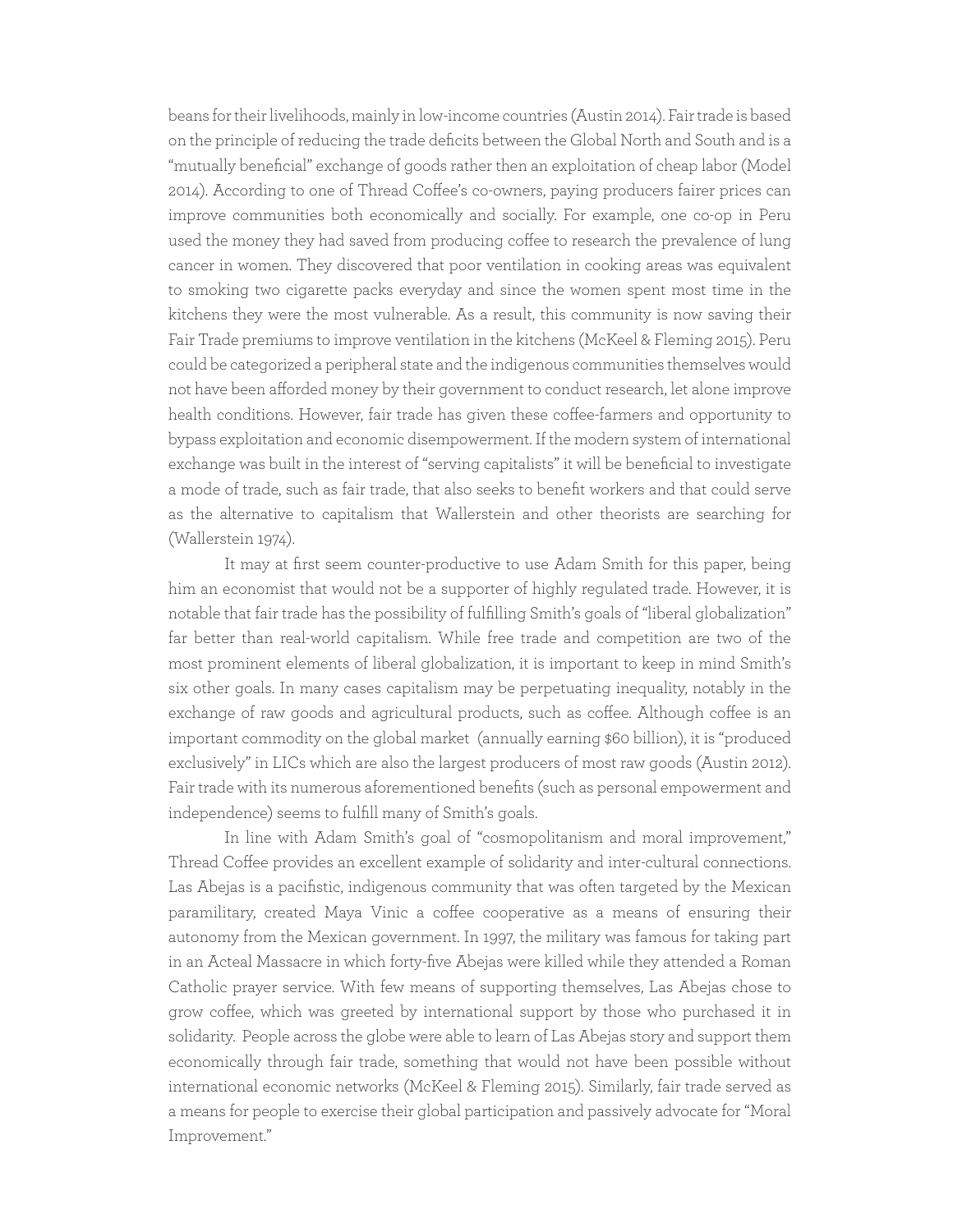Fair trade can only succeed as an economic and social model and brand if there is a demand for its presence. Beck asserts that one of the most influential factors in predicting a state's power is the economic power that state wields, affirming that "The threat is no longer of an invasion but of the non-invasion (or withdrawal) of investors" and "investment capital is the equivalent of firepower — with the big difference that the threat of not firing enlarges the power" (Beck 2008: 796). Fair trade not only challenges the systems that ensure this trade imbalance, but Beck's arguments also provide validity to Fair trade's rise and its propensity as substitution for capitalism. In his research, Beck outlines new developments associated with globalization and although some of his findings do not take into account broader historical movements, he ties the development of cosmopolitanism and human norms to the weakening of hard, cultural and political boundaries (Beck 2008). Just as Shorette observes, Fair trade and its growth are tied to the human desire to be "global" and the moral obligation to be "just" (Stenn 2014). These inclinations may be positively correlated to the exposure of new cultures and ideas –as Beck puts it "Cosmopolitanism is about inclusive distinctions and loyalties (being citizens of two worlds — cosmos and polis)" (Beck 2008). One of Thread Coffee's missions is to raise awareness on the meaning of Fair Trade and to enhance the global participation of consumers. For almost all of their coffees, they provide descriptions of the communities they sourced the coffee from. For example for a special "FORCE: Against Rape Culture Blend" (a Baltimore movement and non-profit) Thread Coffee utilized beans from a woman's empowerment co-op in the Congo. They find that emphasizing these connections are important not only because it encourages people to buy fair trade goods by providing a "face" to the producer, but also because it allows producers to be connected to their coffee on a deeper level. Producers of fair trade report a great deal of satisfaction from knowing that the people buying roasts made from their coffee beans enjoy it (McKeel & Fleming 2015).

Just as fair trade has experienced growth globally, it has also experienced its own boom in Baltimore City. Since Thread's conception in 2013, it has continued to grow in popularity because it allows people the ability to create international connections through consumer a product and gives people the opportunity to participate in the promotion of global justice. In an interview conducted with Thread members, the observation was made that "a person in Baltimore can buy coffee here and think of farmers as they are drinking that coffee"; as this observation demonstrates, people have become incredibly interconnected in the present world (McKeel & Fleming 2015).

## *Conclusion*

Fair trade is a global movement that can easily be analyzed at a local level. As Thread Coffee demonstrates, local consumers enjoy being able to connect to communities across the globe and, by participating in ethical trade, they can not only empower these communities economically but also socially. Adam Smith had certain goals he thought free trade could obtain but it appears that fair trade also has the capability of fulfilling these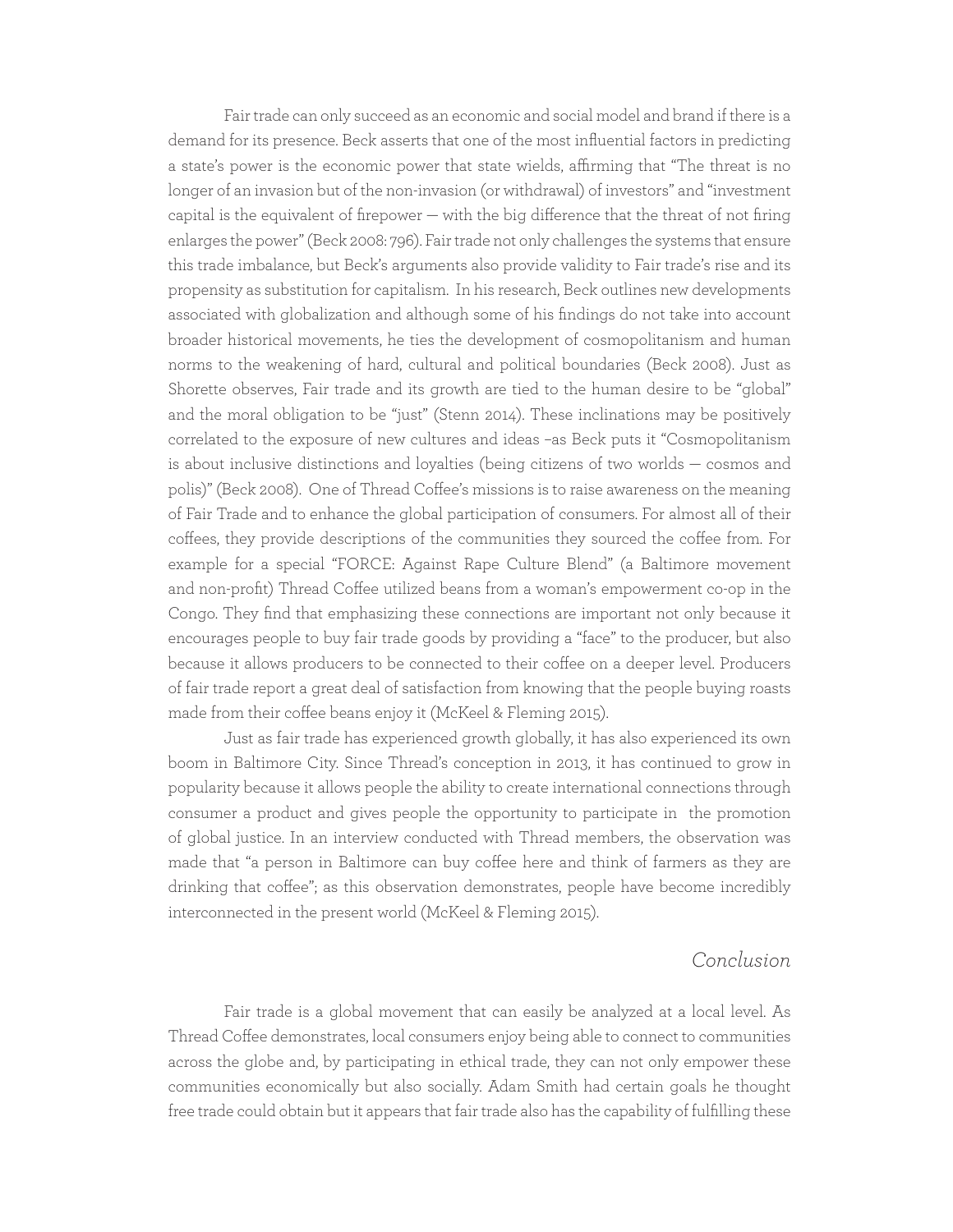goals by providing stable income for farmers and giving them the economic opportunity to invest in their communities. Immanuel Wallerstein highlighted the wealth disparities between the Global North and South due to exploitation by actors based in high-income countries often legitimized by international institutions. As shown by the experience of one of Thread's producers, fair trade is empowering because it provides a means to bypass these hierarchical relations. Finally, fair trade and Thread Coffee have seen an increase in sales and recognition due to the development of global human norms, as we could expect from the perspective of Ulrich Beck. Thread Coffee strives to increase consumer's awareness of foreign farmers and its co-owners believe that this ability to relate and help across national boundaries is growing more profound and sufficient enough to aid in the success of fair trade. One of the strengths of fair trade is clearly its ability to empower local communities and enact global change in a locally directed level, for example, in the case of Peru or Las Abejas in Mexico. The progress in these regions was community-led, which suggests that this model could be successfully incorporated in the strategies and efforts of those involved in international development.

*References*

Arnold, C. 2009. Ethical marketing and the new consumer. Chichester, U.K.: Wiley.

- Austin, K. 2012. "Coffee exports as ecological, social, and physical unequal exchange: A cross-national
	- investigation of the java trade." International Journal Of Comparative Sociology (Sage Publications, Ltd.). 53(3): 155-180.
- Alvey, J. E. 2003. "Adam Smith's Globalization (but anti-Secularization) theory." Massey University.

Department of Applied and International Economics Discussion Papers.

Beck, U. 2008. "Reframing Power in the Globalized World," Organization Studies 29(5): 793-804.

McKeel, C & Fleming, M. 2015. Interview with Thread Coffee & Red Emma's [Personal interview]. March 23, 2015.

Modelo, M. 2014. "The Paradox of Fair Trade." Standford Social Innovation Review. 12(1).

Smith, Noah. 2014. "The Dark Side of Globalization: Why Seattle's 1999 Protesters Were Right." The Atlantic.

Shorette, K. 2014. "Nongovernmental Regulation and Construction of Value in Global Markets: The Rise of Fair Trade, 1961–2006." Sociological Perspectives, 57(4): 526–547-526–547.

Stenn, T. 2014. "Fair Trade and Justice: A Case Study of Fair Trade and its Effect on the Freedom of Bolivia's Indigenous Women." Bolivian Studies Journal. 20: 196-215.

Strizhakova, Y., Coulter, R., & Price, L. 2012. "The young adult cohort in emerging markets: Assessing their global cultural identity in a global marketplace." International Journal of Research in Marketing, 29(1): 43-54.

Tellman, B., Gray, L., & Bacon, C. 2011. "Not Fair Enough: Historic and Institutional Barriers to Fair Trade Coffee in El Salvador." Journal of Latin American Geography: 107-127.

Wallerstein, I. 1974. "The Rise and Future Demise of the World Capitalist System: Concepts for Comparative Analysis," Comparative Studie udies in Society and History 16:4, 387-414.